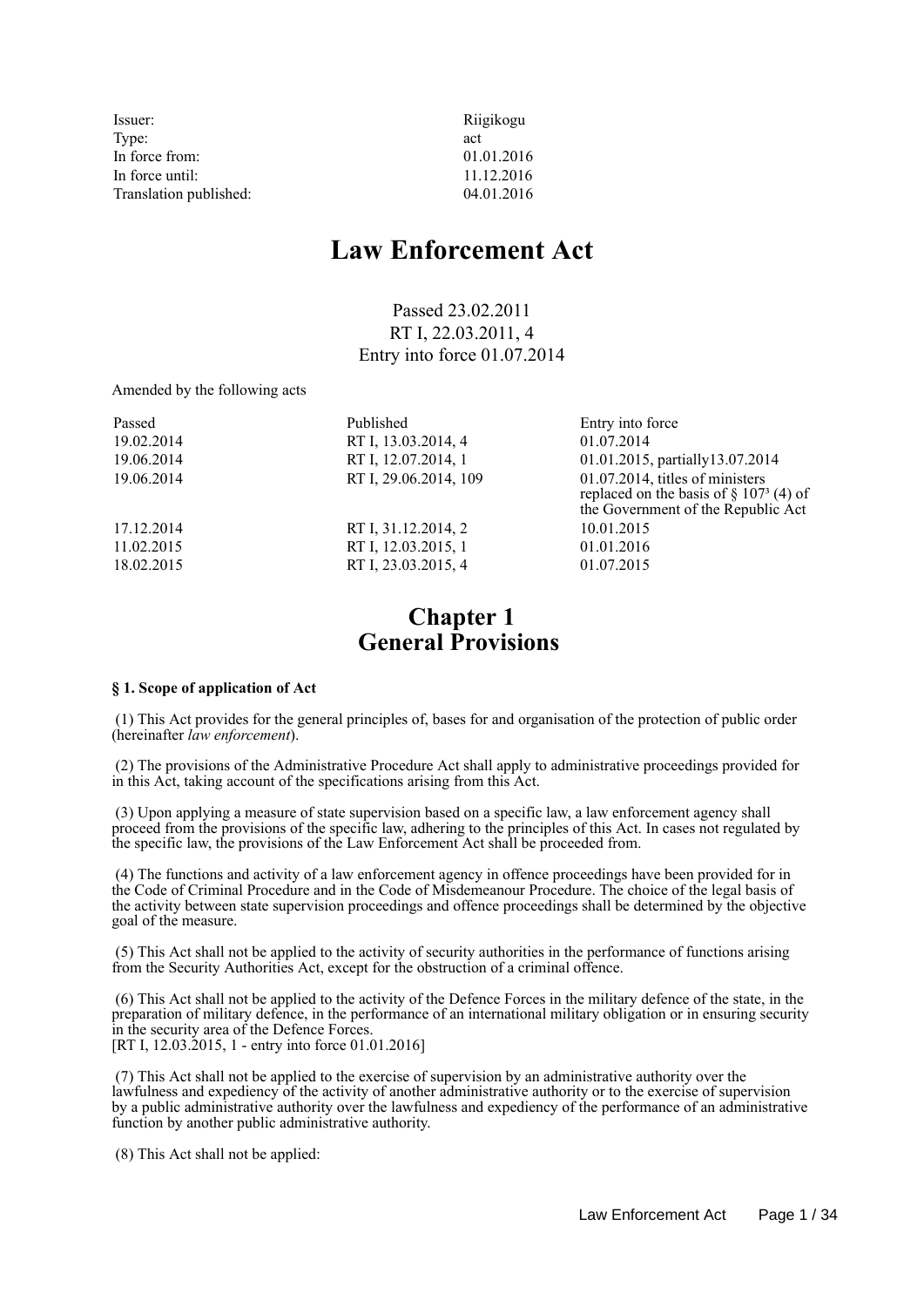1) by an administrative authority in proceedings pertaining to the grant of an activity licence, building permit, environmental permit or other permit;

 2) by an administrative authority in proceedings pertaining to the grant of a benefit granted to a person by an alleviating administrative act at the person's request.

[RT I, 13.03.2014, 4 – entry into force 01.07.2014]

 (9) This Act shall not be applied to the activities of the prison service in the organisation of the execution of imprisonment and custody pending trial of prisoners and persons in custody, or to the activities of the Police and Border Guard Board in the execution of detention of detained persons and during the stay of persons in custody in a house of detention.

[RT I, 13.03.2014, 4 – entry into force 01.07.2014]

### **§ 2. Law enforcement and state supervision**

 (1) Law enforcement means the prevention of a threat endangering public order (hereinafter *threat*), ascertainment of a threat in the case of a suspicion of a threat, countering of a threat and elimination of a breach of public order (hereinafter *disturbance*).

(2) Law enforcement is the responsibility of a person liable for public order.

 (3) If no liable person exists or if his or her activity is not sufficient or purposeful for another reason, law enforcement is the responsibility of a competent law enforcement agency.

 (4) State supervision is the activity of a law enforcement agency with the aim of preventing a threat, ascertaining and countering a threat or eliminating a disturbance.

## **§ 3. International cooperation**

 (1) Under an international agreement or legislation of the European Union a competent administrative authority of another state or a competent authority of the European Union may be involved in ensuring public order on the territory of the Republic of Estonia. The involvement of an official of a competent authority of another state in the activities of a law enforcement agency is decided by the relevant minister unless otherwise provided by the international agreement or legislation of the European Union. On the territory of the Republic of Estonia the involved authority has the competence and powers provided by the legislation of the European Union or international agreement.

[RT I, 13.03.2014, 4 – entry into force 01.07.2014]

 $(1<sup>1</sup>)$  An official of a competent authority of another state who engages in the activities of the police may apply the measures provided by sections 30, 32, 39, 46, 47 and 49 of this Act on the territory of the Republic of Estonia unless otherwise provided by law, an international agreement or legislation of the European Union. [RT I, 13.03.2014, 4 – entry into force 01.07.2014]

 (2) Under an international agreement or legislation of the European Union an Estonian law enforcement agency may be involved in ensuring public order on the territory of another state. On the territory of the other state the Estonian law enforcement agency has the competence and powers provided by the international agreement or legislation of the European Union.

[RT I, 13.03.2014, 4 – entry into force 01.07.2014]

### **§ 4. Public order**

 (1) Public order is a state of society in which the adherence to legal provisions and the protection of legal rights and persons' subjective rights are guaranteed. [RT I, 13.03.2014, 4 – entry into force 01.07.2014]

 (2) The adherence to the provisions of private law and the protection of a person's subjective rights and legal rights are part of public order insofar as judicial legal protection is not possible in a timely manner, and without an interference by a law enforcement agency exercise of a right is impossible or significantly complicated, and to counter a threat is in the interests of public order.

### **§ 5. Threat to public order and disturbance**

 (1) Disturbance is a violation of a legal provision within the area of protection of public order or of a person's subjective right, or damage to a legal right.

 (2) Threat is a situation where based on an objective assessment of the circumstances which have appeared it can be deemed likely enough that a disturbance will occur in the near future.

 (3) Significant threat is a threat to a person's health, proprietary benefit of significant value, the environment, or a threat of the commission of a criminal offence not specified in subsection (4) of this section.

 (4) Serious threat is a threat to a person's life, physical inviolability, physical liberty or proprietary benefit of great value, or a threat of the occurrence of a serious environmental damage, or a threat of the commission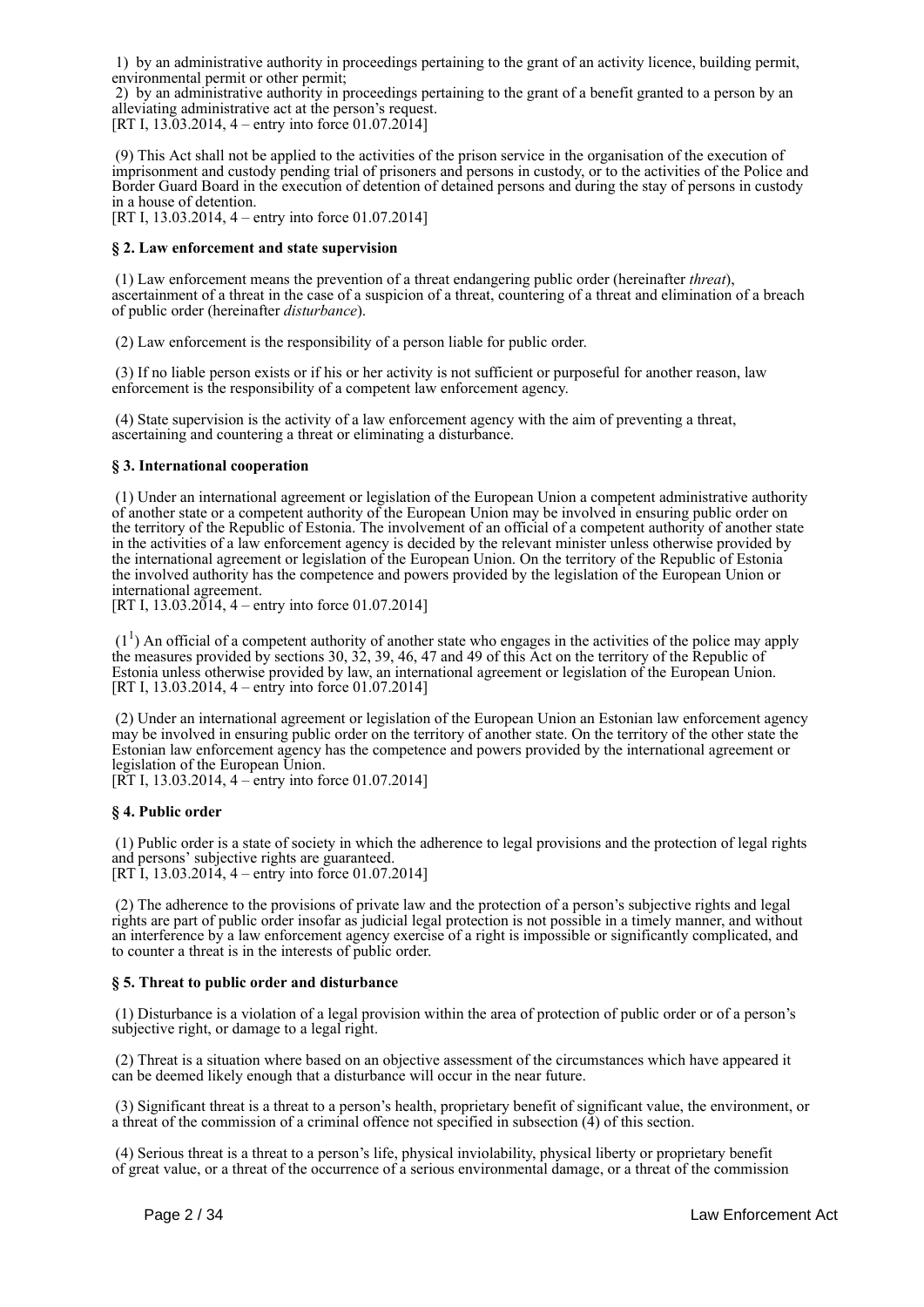of a criminal offence in the first degree provided for in Chapter 15 of the Penal Code or of a criminal offence provided for in Chapter 22 of the Penal Code. Within the meaning of this Act, an infringement of physical inviolability is a severe violation of the right of sexual self-determination or causing of serious damage to health.

 (5) Immediate threat is a situation where a disturbance is already taking place or there is a great probability that it is about to take place.

 (6) Suspicion of a threat is a situation where on the basis of an objective assessment of circumstances which have appeared the probability that a disturbance is taking place cannot be deemed sufficient but in the case of which there is reason to believe that a disturbance cannot be excluded.

 (7) Prevention of a threat is that part of law enforcement where there is no suspicion of a threat but where a situation in the occurrence of which a suspicion of a threat or a threat will arise can be deemed possible. Prevention of a threat is, inter alia, the collection, exchange and analyse of information, and the planning and execution of actions as well as the application of measures of state supervision for countering threats possibly endangering public order in the future, including the prevention of offences. [RT I,  $13.03.2014$ , 4 – entry into force 01.07.2014]

 (8) In classifying the types of threat under subsections (3) and (4) of this section, proprietary benefit is assessed as follows:

1) proprietary benefit of significant value exceeds ten times the applicable minimum wage per month;

 2) proprietary benefit of great value exceeds a hundred times the applicable minimum wage per month.  $[RT\overline{1}, \overline{13.03.2014}, 4 -$  entry into force 01.07.2014]

### **§ 6. Law enforcement agency**

 (1) A law enforcement agency is an authority, body or person authorised by law or a regulation to perform the function of state supervision.

 (2) If the ascertainment and countering of a threat or the elimination of a disturbance is not within the competence of any other law enforcement agency, it is within the competence of the police. [RT I, 12.07.2014, 1 – entry into force  $13.07.2014$ ]

 (3) If a competent law enforcement agency is unable or is unable in a timely manner to counter a significant or a serious immediate threat or eliminate a disturbance, the police shall apply urgent measures on the basis of this Act (urgent competence) and notify the competent law enforcement agency immediately. The police shall apply urgent measures for countering an immediate threat or eliminating a disturbacnce if this does not constitute an excessive obstruction of the performance of the functions of the police. [RT I, 12.07.2014, 1 – entry into force 13.07.2014]

 (4) The urgent competence of the police expires when the circumstances which prevented the competent law enforcement agency from applying measures cease to exist. The competent law enforcement agency may terminate the measure applied by the police or apply a new measure. The police have the right to obtain from the competent law enforcement agency information about measures applied. [RT I, 13.03.2014, 4 – entry into force 01.07.2014]

 (5) If the prevention, ascertainment and countering of a threat or the elimination of a disturbance are not within the competence of a law enforcement agency, it shall forward a notification concerning a need to apply a measure to a competent law enforcement agency (supervision proposal).

 (6) On the basis of and pursuant to the procedure for the provision of professional assistance prescribed in the Administrative Cooperation Act, the police render assistance to another law enforcement agency in the execution of an administrative act within state supervision if the execution constitutes application of direct coercion.

## **§ 7. Principle of proportionality**

 In the performance of state supervision a law enforcement agency shall adhere to the following principles: 1) out of several suitable and necessary state supervision measures a law enforcement agency shall apply the one which will presumably harm a person as well as the public the least;

 2) a law enforcement agency shall apply only such a state supervision measure that is proportional, taking account of the aim pursued by the measure and the situation requiring urgent application; and

 3) a law enforcement agency shall apply a state supervision measure only as long as its aim has been achieved or until it can no longer be achieved.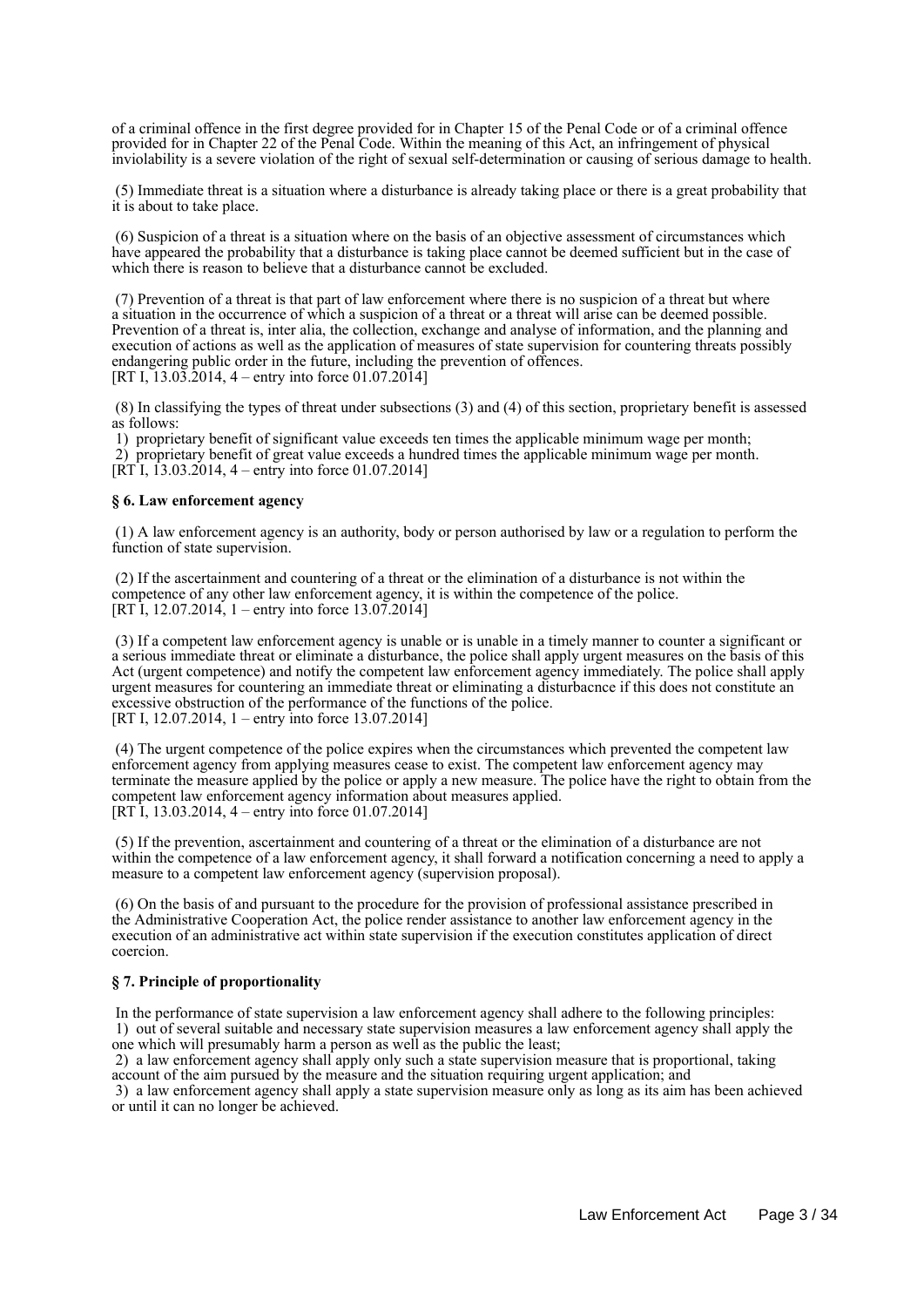## **§ 8. Principle of expediency**

 In the performance of state supervision a law enforcement agency shall act purposefully and efficiently, and within the limits of lawful discretion shall apply state supervision measures flexibly.

## **§ 9. Protection of rights and guarantee of human dignity**

 Persons' fundamental rights and other subjective rights may be restricted in state supervision proceedings only pursuant to law. In state supervision proceedings a person shall be treated without defamation and without degrading his or her human dignity.

## **§ 10. Cooperation between law enforcement agencies**

 (1) Law enforcement agencies shall cooperate, including gather and exchange information necessary for the performance of state supervision and make proposals for the more expedient performance of state supervision.

(2) The extent of cooperation shall be determined by law or a regulation.

## **§ 11. Explanation obligation of law enforcement agency**

 (1) An official who is about to apply a state supervision measure shall identify himself or herself in a clear manner to a person in respect of whom he or she is planning to apply the measure, present at the person's request a document certifying his or her authority (identification), and provide at the person's request explanations concerning the measure to be applied and circumstances specified in section 36 of the Administrative Procedure Act.

 (2) An official may postpone the fulfilment of the obligation specified in subsection (1) of this section as long as it is unavoidably necessary for countering an immediate threat.

 (3) An official shall not have the obligation specified in subsection (1) of this section if the fulfilment thereof is not possible due to the nature or purpose of the measure being applied.

## **§ 12. Maintenance of records of application of state supervision measure and reporting**

 (1) The application of a state supervision measure shall be recorded in the minutes on the basis of and pursuant to the procedure provided for in section 18 of the Administrative Procedure Act, taking account of the specifications provided for in this Act. If a measure is recorded in the minutes, the person with regard to whom the measure has been applied shall be given, on his or her demand, a copy of the minutes at the first opportunity.

 (2) If substitutive enforcement is used in the application of a state supervision measure, the substitutive enforcement shall be recorded in the minutes pursuant to the procedure provided for in the Substitutive Enforcement and Penalty Payment Act.

 (3) If direct coercion is used in the application of a state supervision measure, the minutes of the application of the measure shall set out, in addition to the information provided for in the Administrative Procedure Act, the direct coercive equipment applied, the official who applied the coercive measure, and the person, animal or thing with regard to whom or which the direct coercion has been applied. Upon the application of direct coercion against a crowd, the names of the persons with regard to whom the direct coercion has been applied shall be set out, if possible. The use of direct coercion with regard to a crowd shall be video recorded, if possible, and the recording shall be preserved on the same bases as the minutes of the application of the measure.

 (4) If a weapon or special equipment is used in the application of a state supervision measure, it is mandatory to record the measure in the minutes.

 (5) The Police and Border Guard Board and another law enforcement agency specified by the Government of the Republic shall prepare and publish on its website no later than on the  $10<sup>th</sup>$ day of every month a report containing a statistical overview of the following during the calendar month preceding the calendar month in which the Police and Border Guard Board or another law enforcement agency filed the report:

[RT I, 13.03.2014, 4 – entry into force 01.07.2014]

- 1) the application of a state supervision measure provided for in this Act or other Act;
- 2) the implementation of administrative coercive measures in the application of a measure;
- 3) the application of direct coercion in the application of a measure; and
- 4) the number of persons subjected to the application of a measure.

 (6) The form of the report provided for in subsection (5) of this section and the list of state supervision measures to be included therein as well as the list of law enforcement agencies subject to the reporting obligation shall be established by the Government of the Republic by a regulation.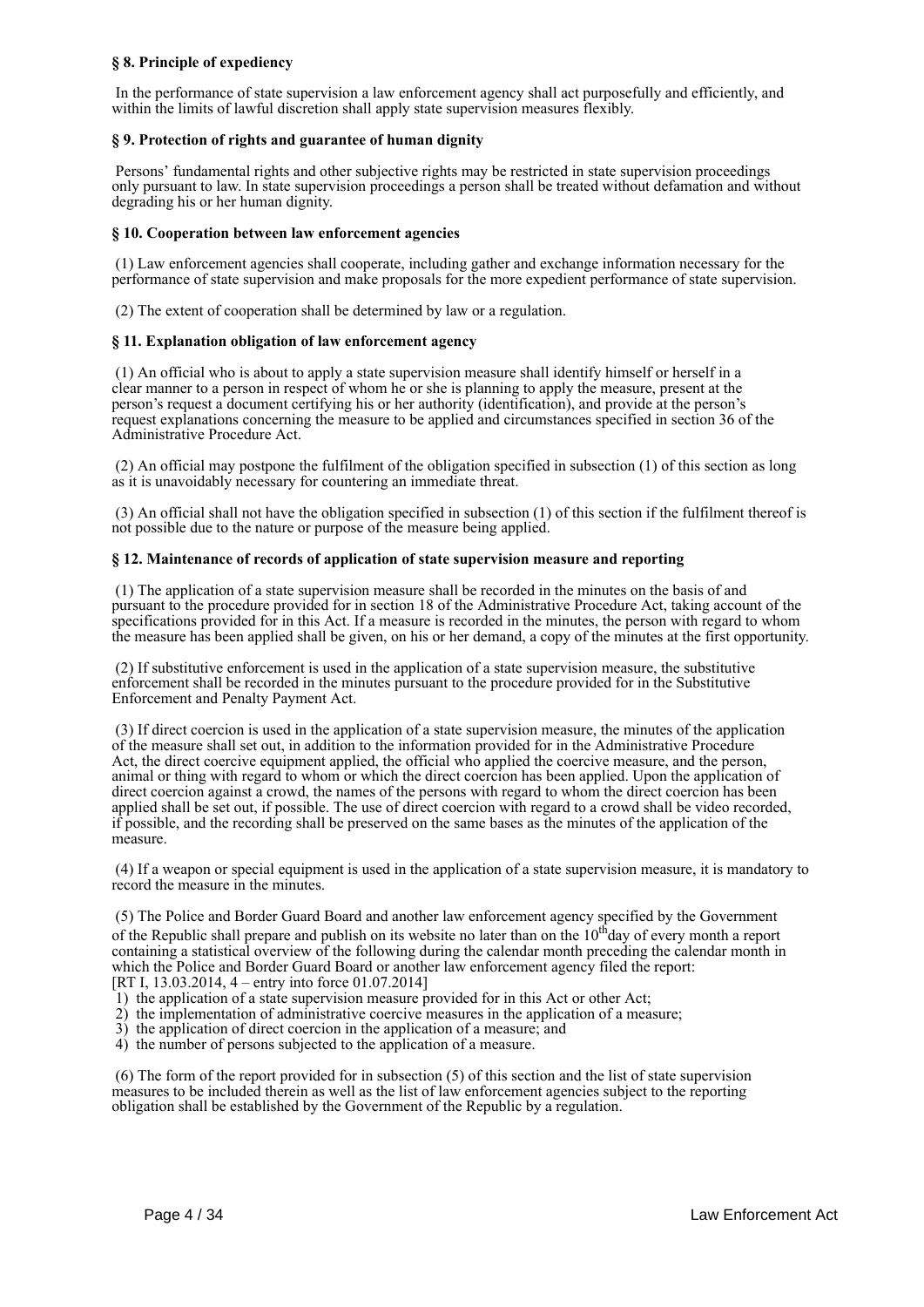## **§ 13. Basis for processing personal data**

 A law enforcement agency may process personal data in state supervision proceedings on the basis of and pursuant to the procedure provided for in the Personal Data Protection Act, taking account of the specifications provided for in this Act.

#### **§ 14. Person's right to assistance from law enforcement agency and to participate in law enforcement**

Every person has the right to:

 1) assistance from a law enforcement agency, within the limits of its competence, in the prevention or countering of a threat or elimination of a disturbance for which he or she is not liable pursuant to section 15 of this Act if refusal to assist would be unlawful;

 2) participate in law enforcement by way of civic initiative by applying ways of participation provided by law; 3) exercise self-defence, detain a person apprehended upon the commission of a criminal offence and take him or her to the police, and for the purposes of law enforcement apply other means provided by law.

#### **§ 15. Person liable for public order**

 (1) A person liable for public order is a person who has caused a suspicion of a threat or a threat, violates public order or has caused the possibility of the occurrence of a situation in the case of which there will be a threat or a suspicion of a threat.

 (2) If the person liable for public order is less than 14 years of age or an adult with restricted active legal capacity, then law enforcement is the responsibility of his or her guardian or other legal representative solidarily with the said person.

 (3) If pursuant to section 132 of the General Part of the Civil Code Act another person is liable for the behaviour of the person liable for public order, then law enforcement is the responsibility of the said person solidarily with the person liable for public order.

 (4) As regards an animal or thing, law enforcement is the responsibility of the owner of the animal or thing, or in the case of an abandoned animal or thing, the previous owner thereof.

 (5) A person with actual control over the animal or thing is responsible for law enforcement solidarily with the owner.

 (6) A person with actual control over the animal or thing is solely responsible for law enforcement if he or she has obtained the actual control over the animal or thing against the owner's will or without the owner's will. The same shall apply if he or she has presented to a competent law enforcement agency a joint application with the owner regarding the obtainment of the actual control.

 (7) A legal successor of a person is also responsible for law enforcement unless it is an obligation inseparably bound to the person.

[RT I, 13.03.2014, 4 – entry into force 01.07.2014]

### **§ 16. Mandatory involvement in law enforcement of person other than person liable for public order**

 (1) A law enforcement agency may require a person, who is not a person liable for public order and whose obligation to counter a threat or eliminate a disturbance does not arise from another Act or a contract under public law, to counter a threat or eliminate a disturbance or give to the disposal of the law enforcement agency an object necessary for countering the threat or eliminating the disturbance if he or she is able to counter the threat or eliminate the disturbance or if the object necessary for countering the threat or eliminating the disturbance is in his or her possession and if:

1) the threat is immediate and serious;

 2) the person liable for public order does not exist or the person liable is unable to counter the threat or eliminate the disturbance in a timely manner or it is not sufficiently effective;

[RT I, 13,03,2014, 4 – entry into force 01,07,2014]

 3) the law enforcement agency itself or with the assistance of a voluntarily involved person is unable to counter the threat or eliminate the disturbance in a timely manner or sufficiently effectively; and

 4) the involvement does not cause a disproportionally great threat to the person involved or to his or her property and is not in contradiction with other obligations, arising from the law, of the person involved.

 (2) In the case provided for in subsection (1) of this section, a person other than a person liable for public order shall be permitted to be involved only insofar as this is inevitably necessary for countering a threat or eliminating a disturbance.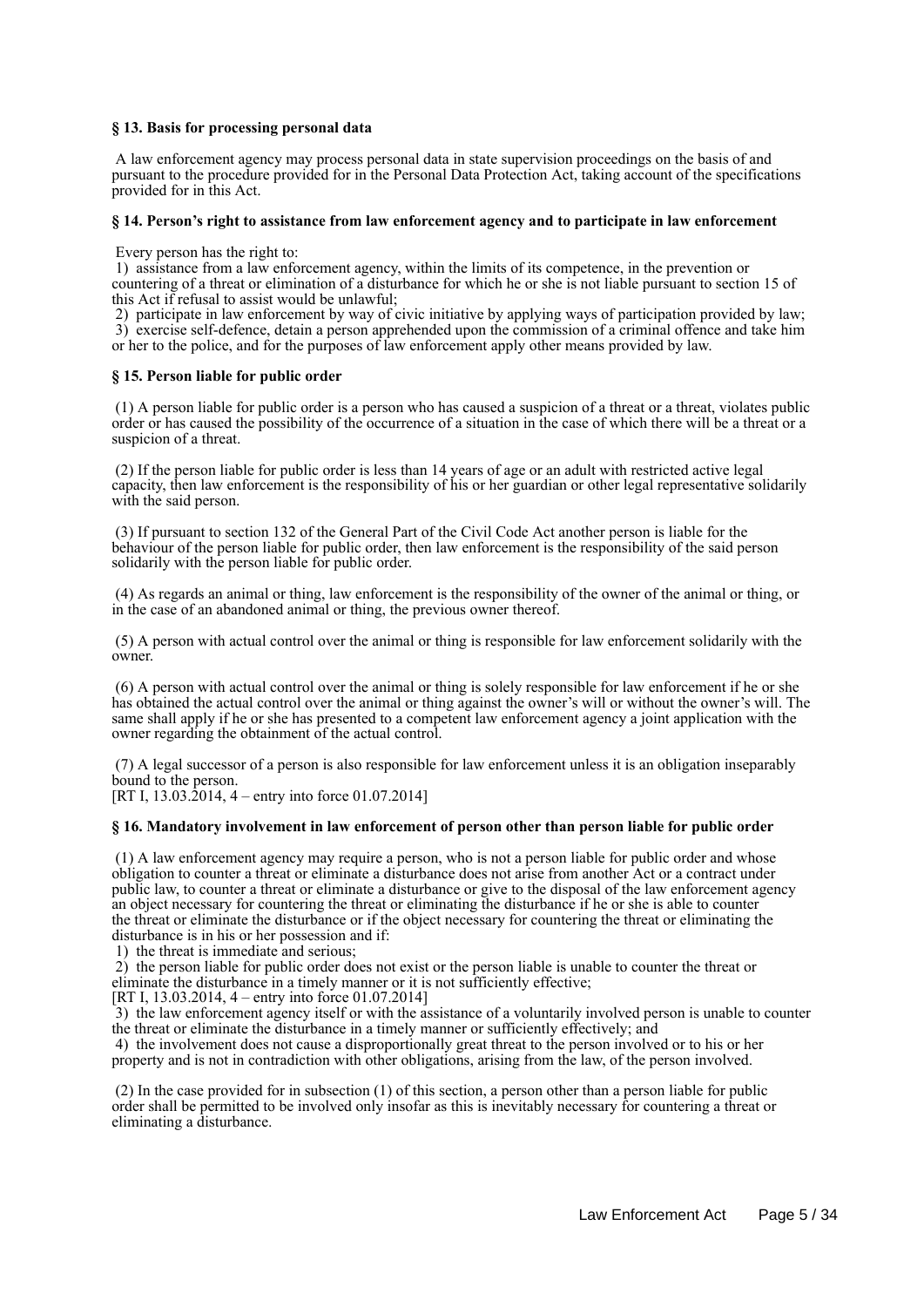## **§ 16<sup>1</sup> . Involvement of Defence Forces and Defence League in protection of public order**

 (1) For the purpose of ensuring public order, the Defence Forces and the Defence League may be involved in the performance of the following functions:

1) prevention or obstruction of criminal offences specified in §§ 237, 246 and 266 of the Penal Code;

2) prevention or obstruction of an attack against national defence objects;

 3) prevention or obstruction of an illegal crossing of the state border or a temporary control line, including upon temporary restriction on or suspension of crossing of the state border in the cases specified in § 17 of the State Borders Act and upon introduction of border checks and border control at the internal border in the cases specified in  $\S 11<sup>3</sup>$  of the State Borders Act.

 (2) The involvement of the Defence Forces or the Defence League in the performance of the functions specified in subsection (1) of this section shall be decided by an order of the Government of the Republic with the consent of the President of the Republic.

 (3) A proposal to the Government of the Republic to involve the Defence Forces or the Defence League in the performance of the functions specified in subsection (1) of this section shall be made by the minister responsible for protection of public order. The proposal shall be approved beforehand by the minister responsible for organisation of national defence.

 (4) The Defence Forces or the Defence League may be involved in the performance of the functions specified in subsection (1) of this section for no longer than 30 days as of the date of the decision. In the case provided for in this subsection the Government of the Republic may not decide to involve the Defence Forces or the Defence League again in resolving the same case.

 (5) The Defence Forces or the Defence League may be involved in the performance of the functions specified in subsection (1) of this section only if the relevant authority cannot perform this function in a timely manner or at all and there are no other means for performing the function.

(6) An order issued on the basis of subsection (2) of this section shall set out:

1) the function in the performance of which the Defence Forces or the Defence League are involved;

 2) the number or maximum number of servicemen or active members of the Defence League participating in the performance of the function;

3) the term of involvement of the Defence Forces or the Defence League;

4) the territory where the Defence Forces or the Defence League shall perform their function;

 5) the official or officials to whom the servicemen or active members of the Defence League participating in the performance of the function are subordinated;

6) if necessary, other conditions.

[RT I, 12.03.2015, 1 - entry into force 01.01.2016]

## **§ 16<sup>2</sup> . Procedure for involvement of Defence Forces and Defence League in protection of public order**

(1) An order issued on the basis of  $\S 16^1(2)$  of this Act shall be promptly presented to the Commander of the Defence Forces or the Commander of the Defence League who shall subordinate a unit of the Defence Forces or of the Defence League, through the head of the unit, in issues related to the performance of the functions specified in §  $16<sup>1</sup>(1)$  of this Act to the official appointed by the Government of the Republic.

 (2) The Board of the Riigikogu and the chairman of the National Defence Committee of the Riigikogu shall be immediately notified of an order issued under  $\S 16^{1}(2)$  of this Act.

 (3) A serviceman or an active member of the Defence League shall wear a uniform together with a safety jacket while performing the functions specified in §  $16<sup>1</sup>(1)$  of this Act. The safety jacket and a vehicle of the Defence Forces or the Defence League used shall be clearly designated. The minister responsible for the field may make exceptions to wearing a uniform and a safety jacket and to designating the vehicle if this is necessary for ensuring the safety of the involved person.

 (4) The description and the requirements for using a safety jacket and designation and the exceptions to wearing a uniform and a safety jacket provided for in subsection (3) of this section shall be established by a regulation of the minister responsible for the field.

 (5) In the performance of the functions specified in § 161 (1) of this Act, a serviceman and an active member of the Defence League may apply direct coercion on the bases and pursuant to the procedure provided for in Chapter 5 of this Act.

(6) In the performance of the functions specified in §  $16<sup>1</sup>(1)$  of this Act only servicemen and active members of the Defence League who have completed the relevant training for the performance of the function may be involved.

[RT I, 12.03.2015, 1 - entry into force 01.01.2016]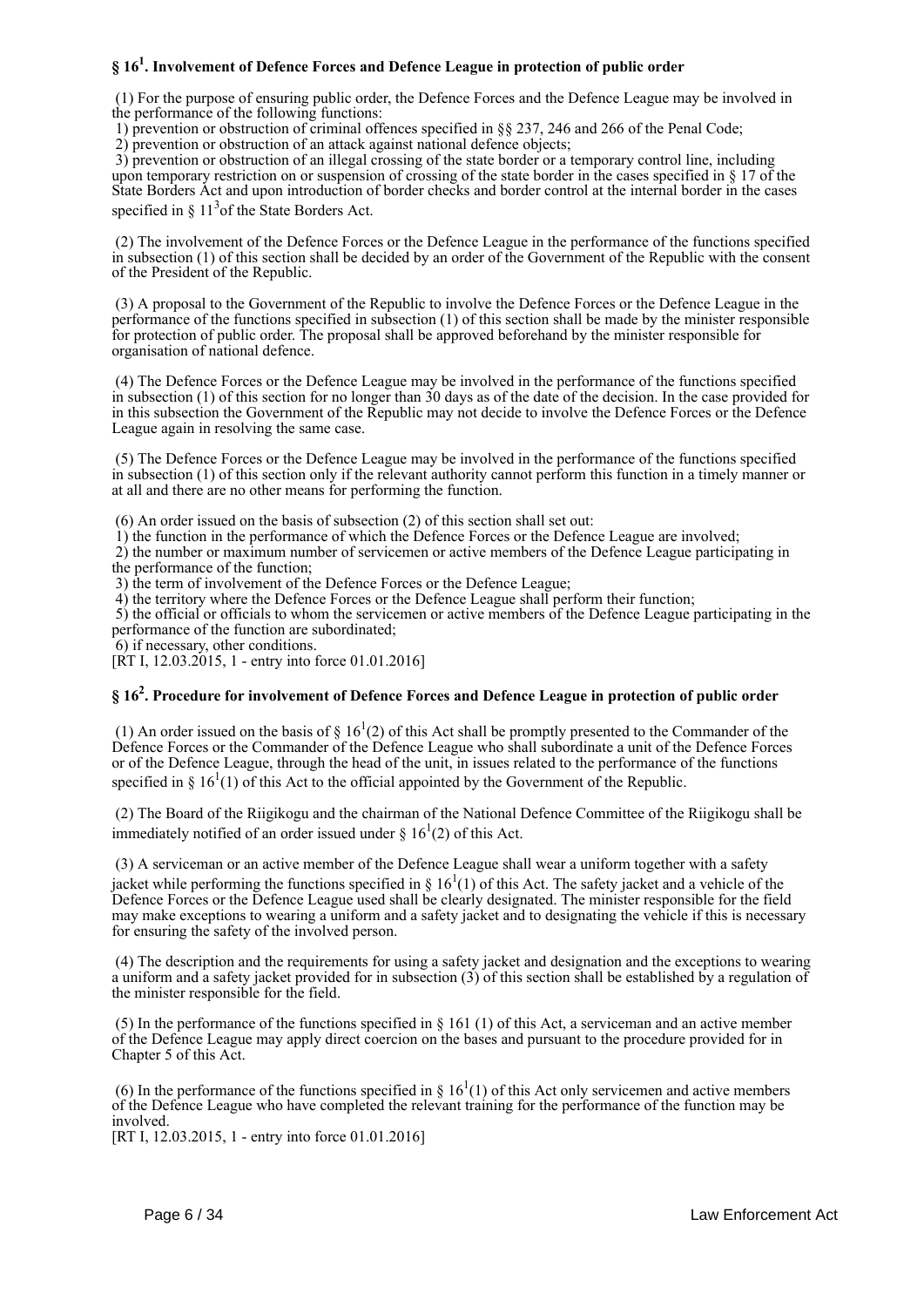# **Chapter 2 Prevention of Offences**

## **§ 17. Prevention of offences**

 The prevention of offences is an activity the purpose of which is the avoidance of offences and other disturbances, the reduction of the effect of factors favouring offences, and the guarantee of public order.

## **§ 18. Measures for preventing offences**

Measures for preventing offences are:

 1) social and educational prevention measures—reduction of the effect of factors giving rise to offences primarily by means of social, education, family, youth, cultural, alcohol and narcotics policy; 2) prevention measures of circumstances—influencing of persons with a tendency to commit offences or of criminogenic situations, and monitoring of criminogenic locations;

 3) measures for eliminating consequences—activity for avoiding the commission of repeated violations by persons who have committed offences and for protecting legal order as well as for contributing to the compensation for damage caused by offences.

### **§ 19. Duties of state in prevention of offences**

 (1) The prevention work at the state level shall be organised by the Government of the Republic through the offence prevention council and ministries and authorities within their area of government.

 (2) Ministries shall ensure in their respective areas of government in the planning and implementation of every relevant decision and activity the assessment of the effect thereof on prevention of offences.

(3) [Omitted – RT I, 13.03.2014, 4 – entry into force 01.07.2014]

(4) [Omitted – RT I, 13.03.2014, 4 – entry into force 01.07.2014]

(5) [Omitted – RT I, 13.03.2014, 4 – entry into force 01.07.2014]

### **§ 20. Offence prevention council**

(1) The offence prevention council (hereinafter the *Council*) is a government committee whose duty is to:

1) co-ordinate the prevention of offences and set the objectives of the national criminal policy;

2) form a punishment policy for the purposes of preventing offences;

 3) raise issues pertaining to the criminal policy and provide the minister responsible for the field with an opinion on the most important decisions of the criminal policy before the decisions are submitted to the Government of the Republic;

4) consult local governments on prevention work.

 (2) The Council comprises the ministers responsible for the field and the representatives of other related fields, including the representatives of relevant authorities.

(3) The Council may involve other experts in its working groups.

(4) The carriage of affairs of the Council shall be organised by the Ministry of Justice.

 (5) The number of the members of the Council and the rules of procedure of the Council shall be established by a regulation of the Government of the Republic.

(6) Interim and permanent working groups may be set up with the Council.

 (7) The specific rules of procedure and tasks of interim and permanent working groups set up with the Council shall be established and the members thereof shall be determined by a directive of the minister responsible for the field.

[RT I, 13.03.2014, 4 – entry into force 01.07.2014]

### **§ 21. Civil courage award**

 (1) The Offence Prevention Council confers the civil courage award for preventing a criminal offence or for hindering the commission thereof, for detaining a person apprehended upon the commission of a criminal offence or immediately after while attempting to escape, for helping a victim of a criminal offence and for other significant contribution to increasing the sense of security of people.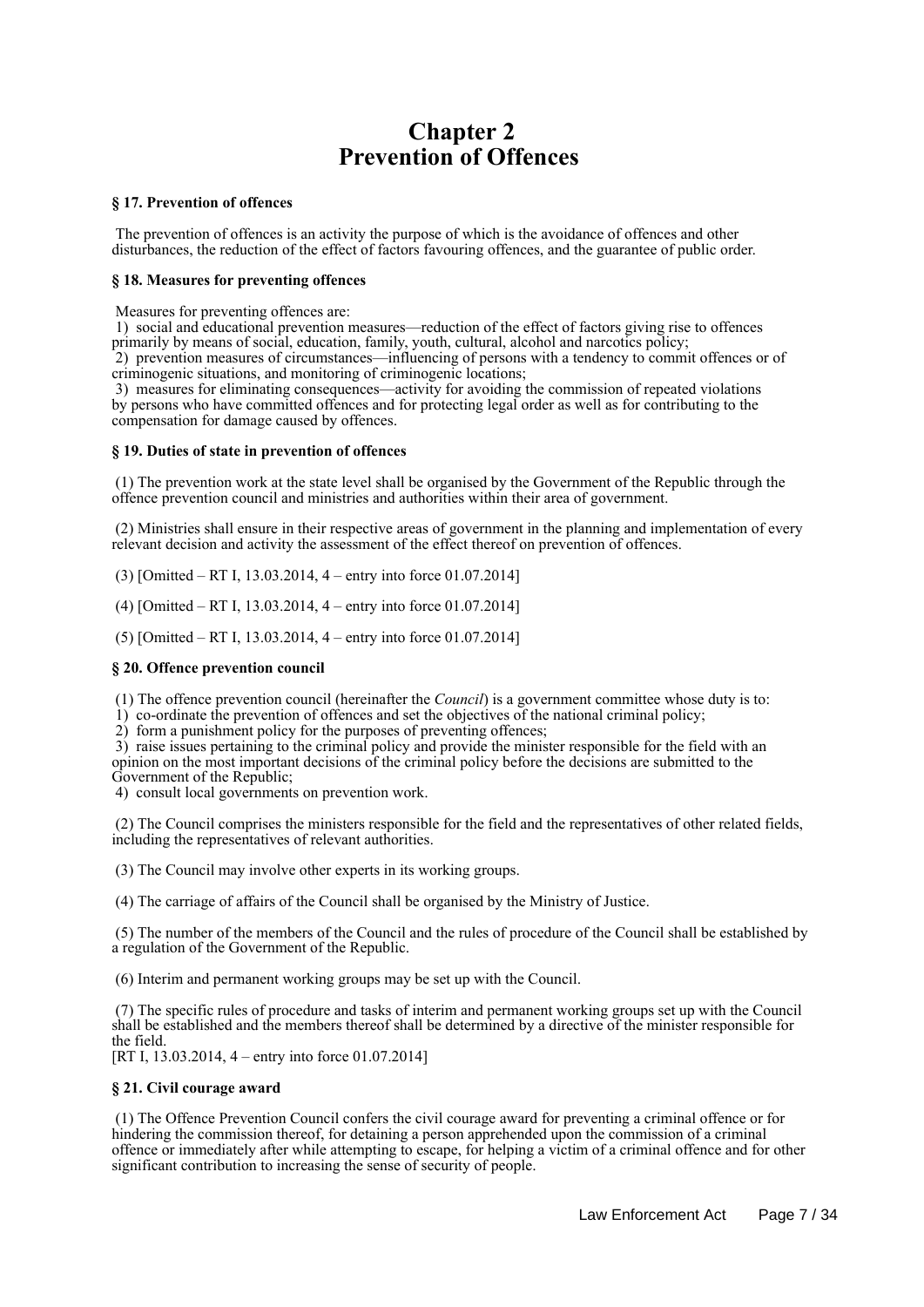(2) The establishment of the civil courage award, its description and the procedure for applying for the award shall be provided by the statute of the award.

 (3) The statute of the civil courage award shall be established by a regulation of the minister responsible for the field. The draft regulation shall be coordinated with the Government Office.

(4) Civil courage awards shall be conferred in accordance with the statute of the award.

## **§ 22. Financing of prevention of offences**

 (1) The prevention of offences at the state level shall be financed from the state budget through relevant ministries.

 (2) The prevention of offences at the local government level shall be financed from the local government budget.

# **Chapter 3 State Supervision Measures**

## **Division 1 General Provisions**

## **§ 23. Principles concerning application of state supervision measure**

 (1) Unless otherwise prescribed by law, state supervision measures provided for in this Chapter may only be applied to a person liable for public order.

[RT I, 13.03.2014, 4 – entry into force 01.07.2014]

(2) The state supervision measures provided for in sections 26, 30, 32, 34,  $35<sup>1</sup>$  and 44 and in clauses 47 (1) 1), 3) and 4) of this Act may also be applied to a person whom there is no reason to deem a person liable for public order.

[RT I, 13.03.2014, 4 – entry into force 01.07.2014]

 (3) A person is required to tolerate state supervision measures applied to him or her on the basis of and pursuant to the procedure provided by law. [RT I, 13.03.2014, 4 – entry into force 01.07.2014]

 (4) For ensuring the performance of the obligation specified in subsection (3) of this section, a law enforcement agency has the right to issue a precept to a subject of supervision and apply penalty payment on the basis of and pursuant to the procedure provided by the Substitutive Enforcement and Penalty Payment Act. The upper limit of penalty payment is 9600 euros unless otherwise provided by a specific law.  $[RT I, 13.03.2014, 4 -$  entry into force 01.07.2014]

## **§ 24. Application of special state supervision measure by law enforcement agency for prevention of threat**

[RT I, 13.03.2014, 4 – entry into force 01.07.2014]

 (1) A law enforcement agency is permitted to apply special state supervision measures for the prevention of a threat if a situation in the occurrence of which a threat will arise can be deemed possible on the basis of a threat prognosis.

 (2) A threat prognosis must be based on facts or the scientific or technical knowledge of the law enforcement agency or the obligation to exercise supervision arising from the legislation of the European Union, and adhere to the principle of equal treatment.

 (3) Special state supervision measures may only be applied for the prevention of threats to the extent necessary for ensuring the compliance with the requirements provided by and on the basis of the law and arising from an international agreement or the legislation of the European Union.

 (4) A law enforcement agency which has prepared a threat prognosis shall constantly and at least once a year assess whether the threat prognosis is up to date and make amendments thereto, if necessary.

 (5) A threat prognosis may be prepared in writing. A written threat prognosis shall be approved by the head of the law enforcement agency or a person authorised thereby. [RT I, 12.07.2014, 1 – entry into force 13.07.2014]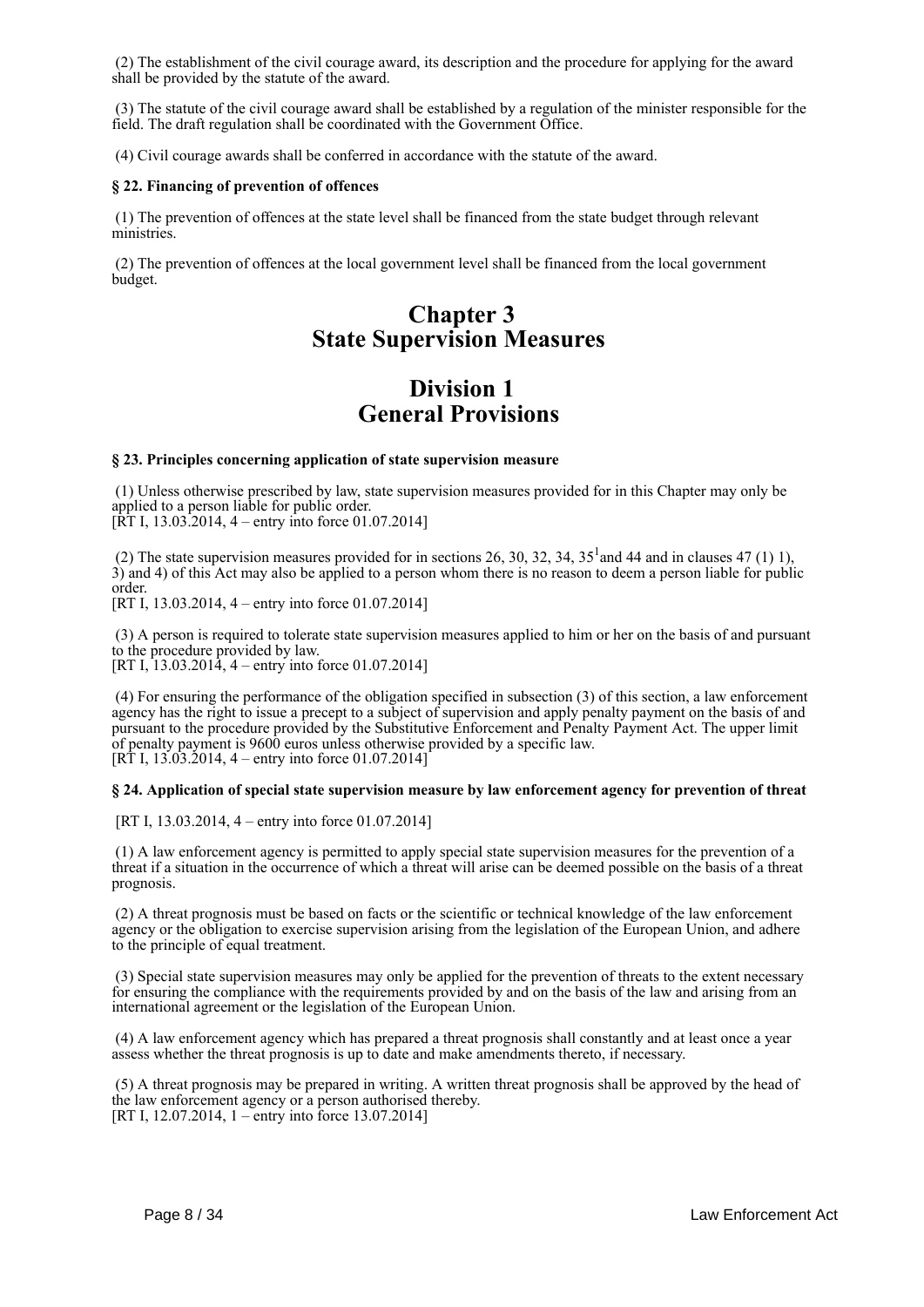(6) Direct coercion may not be applied for the prevention of a threat unless it is necessary for the prevention of a significant or serious threat. Compelled attendance may not be applied upon the failure to appear when summoned.

[RT I, 13.03.2014, 4 – entry into force 01.07.2014]

### **§ 25. Application of state supervision measure by law enforcement agency for ascertainment of threat on the basis of authorisation of relevant minister**

 (1) On the basis of a prior authorisation of the relevant minister the police or, in the cases provided by law, another law enforcement agency may apply, in the case of a threat or for the ascertainment of a serious threat, the special state supervision measures specified in sections 33, 37, 45, 47, 49 and 52 of this Act with regard to a person whom there is no reason to deem a person liable for public order. [RT I, 13.03.2014, 4 – entry into force 01.07.2014]

 (2) For the ascertainment of a threat endangering a person's life or physical inviolability, or for detaining a person or for hindering his or her escape if he or she may be deprived of liberty pursuant to law or if he or she has been deprived of liberty pursuant to law in connection with a violent criminal offence in the first degree or with a criminal offence for which life imprisonment may be imposed as a punishment, the police may apply, with the prior authorisation of the minister responsible for the field, with regard to a person specified in subsection (1) of this section the special state supervision measures specified in sections 48 and 50 of this Act in addition to those specified in subsection (1) of this section.

 (3) In the cases of urgency, the application of a special measure provided for in subsections (1) and (2) of this section with regard to a person specified in subsection (1) of this section may be decided by the head of a law enforcement agency without the authorisation specified in subsections (1) and (2) of this section. The head of the law enforcement agency shall be required to immediately, but no later than within 24 hours after making the decision to apply the measure, inform of the special measure applied the relevant minister who shall decide the justifiability of the special measure or the grant of an authorisation to continue with the special measure.

 (4) The authorisation specified in subsections (1) and (2) of this section shall be prepared in writing and it shall set out:

 1) the special measures the application of which is permitted with regard to persons specified in subsection (1) of this section;

 2) the law enforcement agency which is granted the authorisation for the application of special measures; 3) the period of time during which the special measures may be applied with regard to a person specified in subsection (1) of this section and which generally may not exceed 48 hours;

 4) the territory on which the special measures may be applied with regard to a person specified in subsection (1) of this section.

 (5) In the case of urgency, the relevant minister may grant the authorisation specified in subsections (1) and (2) of this section orally, but it shall be prepared in writing within 24 hours.

 (6) The relevant ministry shall disclose on its website immediately after the expiry of the period of time set out in the authorisation of the relevant minister, but no later than within two working days, the information regarding the basis for, the time and the territory of the application of special state supervision measures under subsections (1) through (3) of this section, and regarding the number of persons subjected to the application of the special state supervision measure and the results of the application of the special measures.

 (7) The information specified in subsection (6) of this section shall be available on the website of the relevant ministry for at least 20 days as of the publication thereof. [RT I, 13.03.2014, 4 – entry into force 01.07.2014]

# **Division 2 General State Supervision Measures**

### **§ 26. Notification**

 (1) Within its competence, a law enforcement agency shall have the right to perform acts whereby the public or a person is notified of the prevention of a threat, a suspicion of a threat, a threat or a disturbance (notices, recommendations, and warnings).

[RT I, 13.03.2014, 4 – entry into force 01.07.2014]

 (2) Disclosure of personal data is only permitted in such a case and to such an extent it is unavoidably necessary for the notification of a suspicion of a threat, of a threat or a disturbance.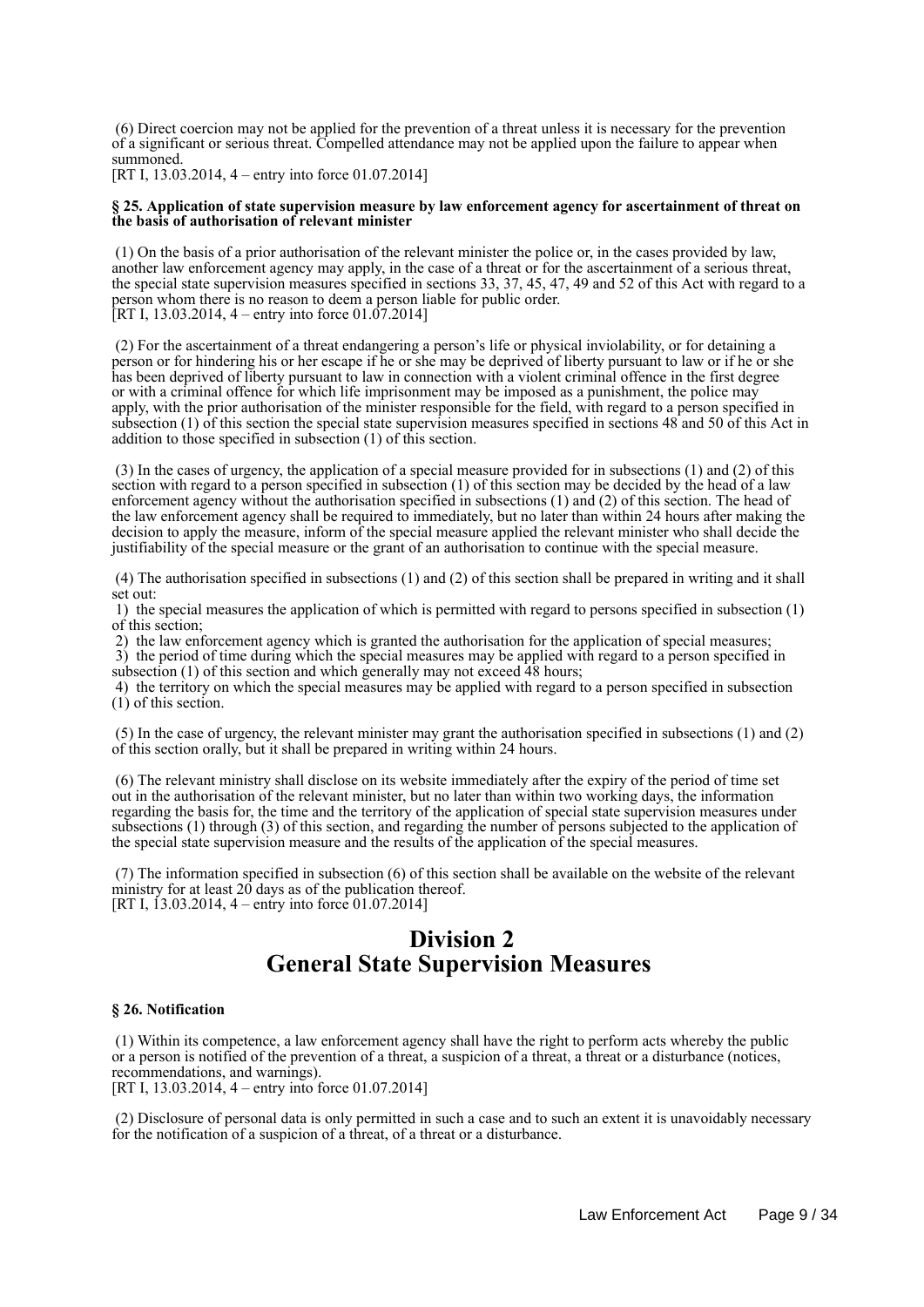(3) If a law enforcement agency notifies the public or a person of a suspicion of a threat and the suspicion of a threat does not prove to be justified, the law enforcement agency shall be required to disclose a notification in the same form and extent about the lack of a threat if this is requested by a person whose rights were harmed by the notification or if there is a substantial public interest.

 (4) If, by a prior agreement with a competent law enforcement agency, a person liable for public order notifies a person or the public himself or herself of a suspicion of a threat, of a threat or a disturbance in the form and to the extent specified by the agreement, the law enforcement agency shall have the right provided for in subsection (1) of this section only if new substantial circumstances become evident.

### **§ 27. State supervision in case of suspicion of threat**

 In the case of a suspicion of a threat, a competent law enforcement agency shall have the right to apply measures prescribed by law for ascertaining the existence of a threat.

## **§ 28. Precept and application of administrative coercive measure**

 (1) In the case of a threat or disturbance, a competent law enforcement agency shall have the right to impose by a precept on a person liable for public order an obligation to counter the threat or eliminate the disturbance, and to caution him or her against the application of the administrative coercive measures specified in subsection (2) or (3) of this section if the person fails to fulfil the obligation within the period of time specified in the caution.

 (2) If the person liable for public order fails to comply with the precept specified in subsection (1) of this section in a timely manner, it may be enforced by the means and pursuant to the procedure provided for in the Substitutive Enforcement and Penalty Payment Act. Another person may be required to carry out substitutive enforcement only on the preconditions provided for in section 16 of this Act. The upper limit of penalty payment for each imposition thereof is provided for in a specific law of state supervision. In cases not provided by law, the upper limit of penalty payment for each imposition thereof shall be 9600 euros.

 (3) If the enforcement of a precept specified in subsection (1) of this section by the means provided for in the Substitutive Enforcement and Penalty Payment Act is impossible or ineffective, and the compliance with the precept can be achieved by direct coercion, direct coercion may be applied to the enforcement of the precept on the bases of and pursuant to the procedure provided by law.

 (4) If the prerequisites provided for in subsections 12 (1) through (3) of the Substitutive Enforcement and Penalty Payment Act or in subsection 76 (2) or subsection 78 (4) of this Act have been fulfilled, a threat may be countered or a disturbance may be eliminated pursuant to the procedure provided for in subsection (2) or (3) of this section without issuing a precept or a caution specified in subsection  $(1)$  of this section, and without issuing an enforcement order.

### **§ 29. Countering of threat or elimination of disturbance by law enforcement agency**

 (1) If a person liable for public order does not exist or if the person is unable or is unable in a timely manner to counter a threat or eliminate a disturbance, a law enforcement agency itself may apply measures for countering a threat or eliminating a disturbance by using, if necessary, professional assistance or by involving other persons.

 (2) If possible, a law enforcement agency shall immediately notify the person liable for public order of the application of a measure specified in subsection (1) of this section.

 (3) Another person may only be required to counter a threat or eliminate a disturbance on the preconditions provided for in section 16 of this Act.

# **Division 3 Special State Supervision Measures**

## **Subdivision 1 Special State Supervision Measures Regarding Processing of Personal Data**

## **§ 30. Questioning and requiring of documents**

 (1) The police or, in the cases provided by law, another law enforcement agency may stop a person and question him or her if there is reason to believe that the person has information necessary for preventing, ascertaining or countering a threat or for eliminating a disturbance or for guaranteeing the safety of a safeguarded person or object, and preventing, ascertaining and countering that threat and eliminating that disturbance and safeguarding the person or object is in the competence of the law enforcement agency conducting the questioning.  $[RT<sup>†</sup>$ I, 13.03.201<sup> $4$ </sup>, 4 – entry into force 01.07.2014]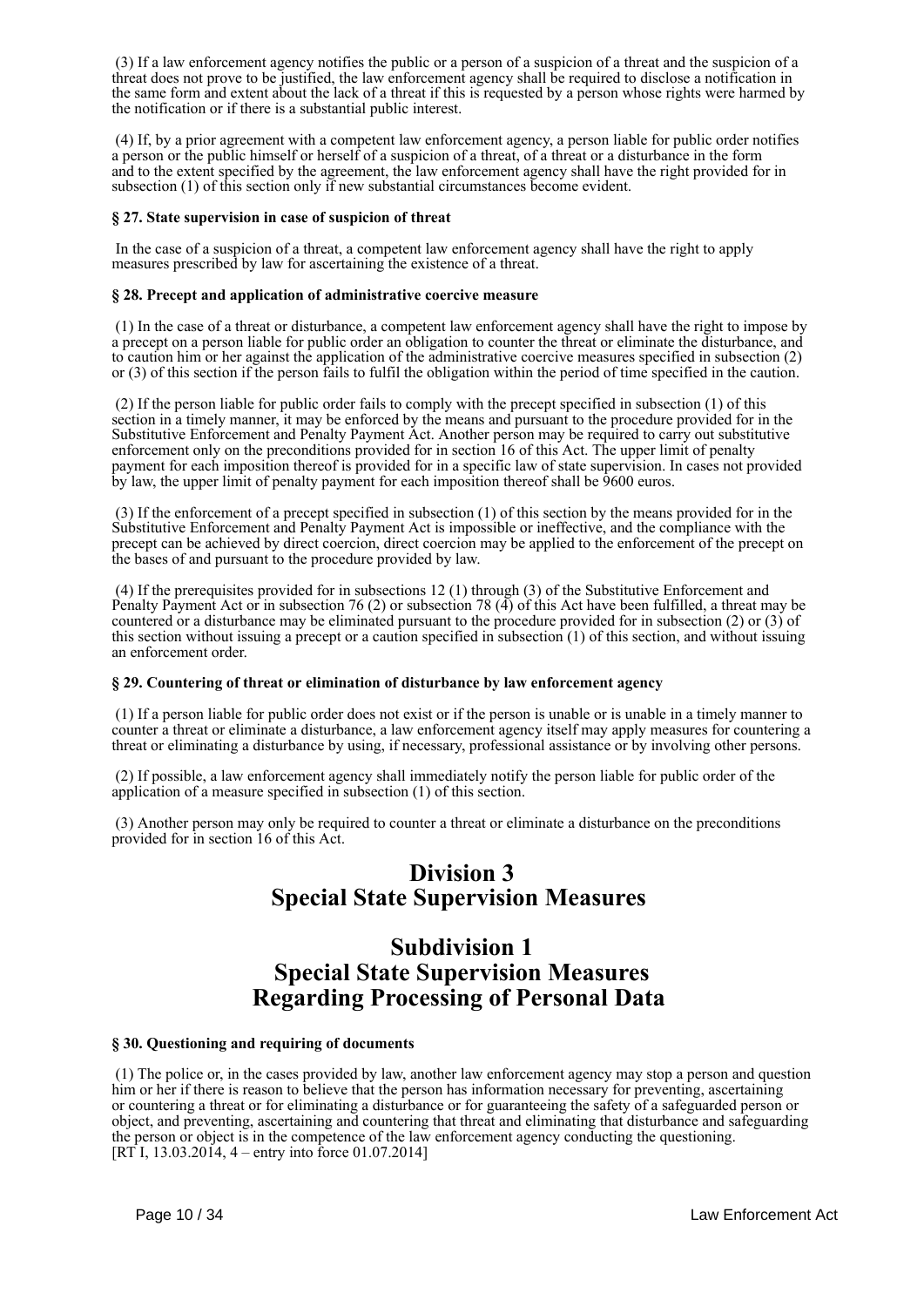(2) Questioning shall be recorded in a report if the person questioned requests it or if it is deemed necessary by the law enforcement agency. If the law enforcement agency deems it necessary, the person questioned may give explanations in writing autographically.

 (3) The police or, in the cases provided by law, another law enforcement agency may require a person to present his or her documents if there is reason to believe that the person has information necessary for preventing, ascertaining or countering a threat or for eliminating a disturbance or for guaranteeing the safety of a safeguarded person or object, and preventing, ascertaining and countering that threat and eliminating that disturbance and safeguarding the person or object is in the competence of the law enforcement agency requiring the presentation of the documents.

 $[RT\overline{1}, 13.03.2014, 4 - entry$  into force 01.07.2014]

 (4) Requiring and receipt of documents by a law enforcement agency shall be recorded or documented pursuant to the general administration procedure of the law enforcement agency. If the documents are required and examined on site, the measure shall be recorded at the request of the person subjected to the application thereof.

 (5) Questioning and requiring the presentation of documents for the prevention of a threat is not permitted in the case of information and documents which can be obtained from a database established on the basis of the law, except in the case the information cannot be obtained from the database for reasons irrespective of the law enforcement agency. The restriction specified in this section also applies to information which the law enforcement agency can obtain free of charge from the relevant database of another Member State of the European Union or for a charge if the person confirms in a format which can be reproduced in writing that he or she will cover the costs of obtaining the said information. [RT I, 13.03.2014, 4 – entry into force 01.07.2014]

#### **§ 31. Summons and compelled attendance**

 (1) The police or, in the cases provided by law, another law enforcement agency may summon a person to its office if there is reason to believe that the person has information necessary for preventing, ascertaining or countering a threat or for eliminating a disturbance, and the prevention, ascertainment and countering of that threat or the elimination of that disturbance is in the competence of the law enforcement agency which issued the summons.

[RT I, 13.03.2014, 4 – entry into force 01.07.2014]

 (2) Section 17 of the Administrative Procedure Act shall apply to a summons, taking account of the specifications in this Act. If the prerequisite specified in subsection (4) of this section exists, the summons shall include a caution that in the case the person fails to appear, compelled attendance may be applied with regard to him or her.

 (3) If a person summoned who has received a summons fails to appear without good reason at the time set out in the summons at the place set out in the summons, penalty payment may be applied with regard to him or her.

 (4) Compelled attendance may be applied with regard to a person if there is reason to believe that the person has significant information necessary for countering a serious threat.

 (5) Compelled attendance with regard to a person who has failed to appear after being summoned by the police shall be executed by the police. In the case of a summons issued by another law enforcement agency, compelled attendance shall be executed by the police by way of professional assistance.

 (6) A person with regard to whom compelled attendance is applied shall be immediately given an opportunity to inform a person close to him or her and his or her representative of the deprivation of his or her liberty. In the case of the compelled attendance of a minor, the law enforcement agency which executed the compelled attendance shall immediately inform thereof a parent or another legal representative or the local government.

 (7) The state supervision measure for which compelled attendance is applied to a person shall be applied immediately. If the application of compelled attendance with regard to a person immediately prior to the application of the measure is not possible, the person may be detained but for no more than 12 hours.

 (8) Upon the application of compelled attendance a person shall be taken to the law enforcement agency which sent the summons. If it is not possible to take the person to the law enforcement agency which sent the summons during the application of compelled attendance, the provisions of Chapters 4 and 7 of the Imprisonment Act shall be applied in detaining the person under this section. While detaining a person with regard to whom compelled attendance is applied he or she shall be segregated from other persons detained on other grounds.

 (9) Upon compelled attendance, direct coercion may be used insofar as it is unavoidable for the achievement of the objective.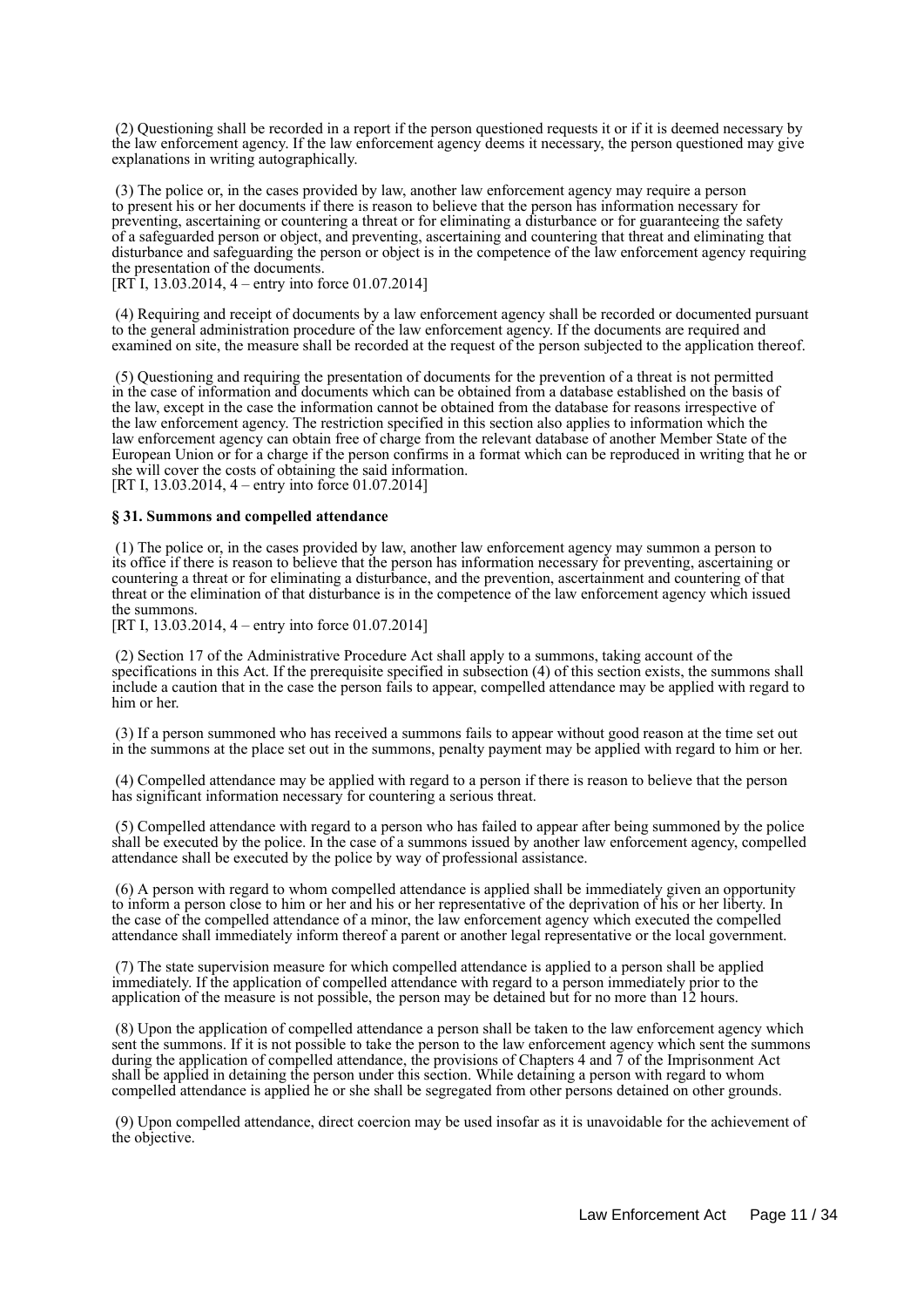(10) The police or, in the cases provided by law, another law enforcement agency may summon a person to its office for the prevention of a threat if it is not possible to apply the measure provided for in section 30 of this Act in another manner which is less burdensome on the person. [RT I, 13.03.2014, 4 – entry into force 01.07.2014]

## **§ 32. Establishment of identity**

 (1) The police or, in the cases provided by law, another law enforcement agency may, with the knowledge of the person, establish identity on the basis of a valid identity document, that means ascertain the person's name and personal identification code or in the absence of the latter the date of birth, examine the document, compare the photograph and other biometric data in the document with the person, and verify the authenticity of the document, or if this is not possible, establish identity in another legal manner if it is necessary for preventing, ascertaining or countering a threat or for eliminating a disturbance. [RT I, 13.03.2014, 4 – entry into force 01.07.2014]

 (2) For the establishment of identity, the police or, in the cases provided by law, another law enforcement agency shall have the right to stop a person and require him or her to present a document specified in subsection (1) of this section, to obtain statements enabling the establishment of identity, including information on the person's place of residence, and to obtain biometric data for the comparison specified in subsection (1) of this section.

[RT I, 13.03.2014, 4 – entry into force 01.07.2014]

 (3) Upon the establishment of identity, a law enforcement agency may require from a person the presentation of a document in proof of a special right if pursuant to a legislation the person is required to carry with him or her such a document.

 (4) A law enforcement agency may verify the authenticity of the data entered in the document or given by a person from the population register or from another database established under the legislation of the European Union or another Act.

 (5) Upon the establishment of identity, direct coercion may be used insofar as it is unavoidable for the achievement of the objective.

 (6) A law enforcement agency shall have the right to take a person to its office for the establishment of identity if it is necessary in the case of an immediate threat or for ascertaining or countering a significant threat.

 (7) If a person is taken to an office for the establishment of identity, the law enforcement agency shall be required, after the establishment of identity, to take the person at his or her request back to the point of departure or to his or her place of residence or lodging, if it is within the same local government unit. [RT I, 13.03.2014, 4 – entry into force 01.07.2014]

 (8) If for the establishment of identity a minor is taken to a law enforcement agency, the law enforcement agency shall be required to immediately notify thereof a parent or another legal representative or the local government.

 (9) If it is impossible to immediately establish the identity of a person detained in the course of a mass disorder, the police have the right, for the purposes of later establishment of identity, to use the means which enable identification together with recording in a manner which does not offend human dignity. [RT I, 13.03.2014, 4 – entry into force 01.07.2014]

 (10) The Police and Border Guard Board may disclose the personal data of a person who has participated in a mass disorder if it is necessary for the purposes of establishing identity and the identity could not be established in another manner which is less burdensome on the person. [RT I, 13.03.2014, 4 – entry into force 01.07.2014]

### **§ 33. Establishment of identity by way of special establishment measure**

 (1) The police or, in the cases provided by law, another law enforcement agency may establish identity by way of a special establishment measure if it is unavoidably necessary for countering a threat, if the establishment of identity under section 32 of this Act is not possible or if it is disproportionally complicated. [RT I, 13.03.2014, 4 – entry into force 01.07.2014]

- (2) A special establishment measure is:
- 1) fingerprinting;
- $[RT I, I3.03.2014, 4 entry into force 01.07.2014]$
- 2) photographing or filming of a person or a part of his or her body;
- 3) taking of a DNA sample;
- 4) ascertainment of another external physical characteristic, including measuring;
- 5) ascertainment of dental occlusion and dentition;
- 6) recording of a voice sample;
- 7) taking of a handwriting sample;
- 8) ascertainment of the eye iris image;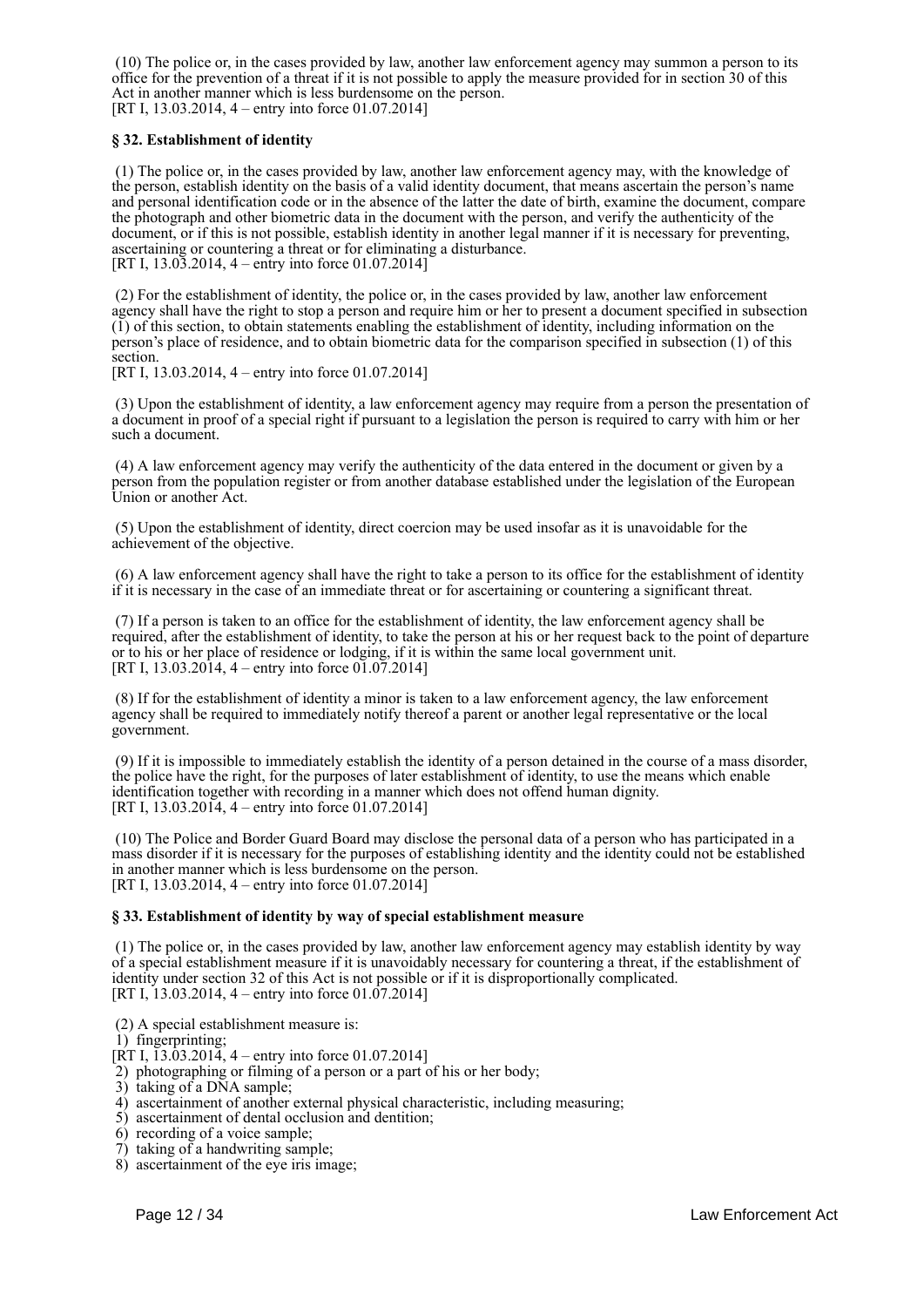9) taking of a footwear print and

comparison thereof with the data known to the law enforcement agency.

 (3) A law enforcement agency may claim the comparative samples necessary for the application of a special establishment measure from a person in whose case there is reason to believe that he or she possesses them.

 $(3<sup>1</sup>)$  The police or, in the cases provided by law, another law enforcement agency may take a person to its office for the establishment of identity by way of a special establishment measure if the application of the special establishment measure on site is not possible. [RT I, 13.03.2014, 4 – entry into force 01.07.2014]

 (4) For the application of a special establishment measure, direct coercion may be used insofar as it is unavoidable for the achievement of the objective.

 (5) The procedure for the application of a special establishment measure shall be established by the minister responsible for the field by a regulation.

### **§ 34. Processing of personal data by using monitoring equipment**

 (1) For ascertaining and countering a threat or for eliminating a disturbance, the police or, in the cases provided by law, another law enforcement agency may use, for monitoring events taking place in a public place, monitoring equipment which forwards images or records.

 (2) A recording made with monitoring equipment shall be preserved for at least one month after the date of recording but for no longer than one year, unless otherwise provided by law.

 (3) A law enforcement agency is required to previously notify the public of the processing of personal data by means of the technical aid of monitoring equipment. For notifying of the use of monitoring equipment, an information board which depicts a black image of a video camera against a white background and the word " *VIDEOVALVE*" [video surveillance] shall be placed in a public place. Upon the use of monitoring equipment in a vehicle of a law enforcement agency, a sticker which depicts a black image of a video camera against a white background and the word "*VIDEOVALVE*" [video surveillance] shall be placed in a visible place in the passenger compartment.

[RT I, 13.03.2014, 4 – entry into force 01.07.2014]

 (4) The Government of the Republic shall establish by a regulation the procedure for notifying the public of the use of monitoring equipment.

### **§ 35. Processing of personal data by obtaining data from electronic communications undertaking**

 (1) The police or, in the cases provided by law, another law enforcement agency may process personal data by making written or electronic requests for obtaining the data which are specified in subsections  $111<sup>1</sup>(2)$  and (3) and in subsection 112 (3) of the Electronic Communications Act and which enable real time identification of the location of the terminal equipment used in the mobile telephone network as regards a person in whose case it is necessary for ascertaining or countering a serious threat. [RT I,  $13.03.2014$ ,  $4 -$  entry into force 01.07.2014]

 (2) A person shall be immediately notified of the processing of the personal data provided for in subsection (1) of this section.

(3) Recording of the measure provided for in this section is mandatory.

## **§ 35<sup>1</sup> . Processing of informationforwarded to emergency number**

 (1) The Emergency Response Centre shall record all information forwarded to the European common emergency phone number "112".

 (2) The police shall record information about a disturbance or another event forwarded to the national emergency number "110".

[RT I, 13.03.2014, 4 – entry into force 01.07.2014, subsection (2) is valid until 31 October 2014.]

 (3) The Environmental Inspectorate shall record all information forwarded to the national on-call number "1313" regarding a disturbance committed in respect of the natural environment and natural resources and regarding other events. The forwarded information shall be processed by the Emergency Response Centre and the Environmental Inspectorate on the basis of and pursuant to the procedure provided by law.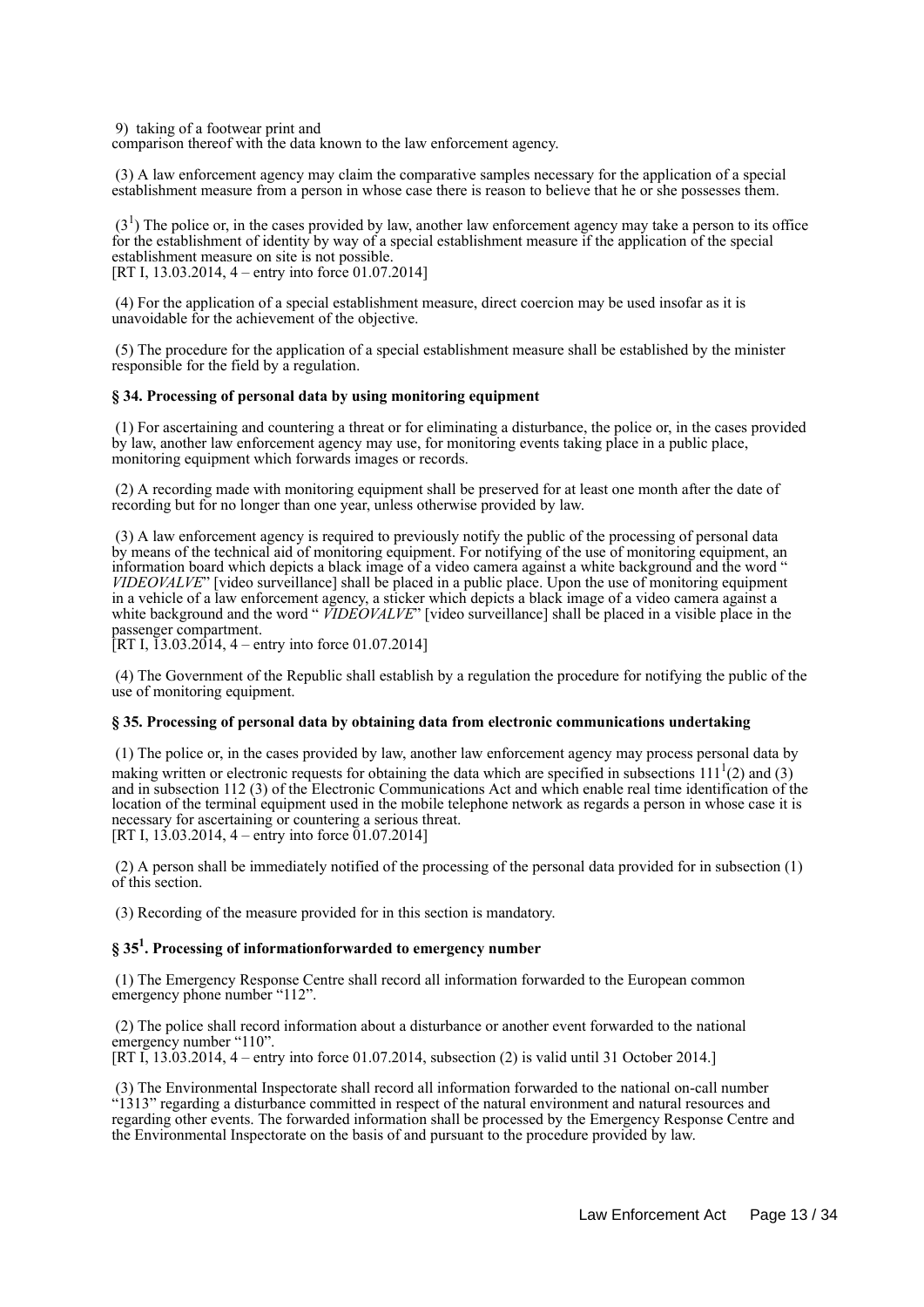(4) The recorded data are information intended for internal use. Recordings and recorded data may only be issued on the basis of and pursuant to the procedure prescribed by law.

 (5) Recordings are preserved for at least one month as of the date the recording was made, but for no longer than one year. [RT I, 13.03.2014, 4 – entry into force 01.07.2014]

# **Subdivision 2 Special State Supervision Measures Applicable with Regard to Person Suspected of State of Intoxication**

### **§ 36. State of intoxication**

 (1) A state of intoxication is a state of health which is caused by the consumption of alcohol, a narcotic drug or a psychotropic substance or another intoxicating substance, and which is expressed in externally perceptible disturbed or altered bodily or mental functions and reactions.

 (2) For the purposes of this Act, alcohol means spirit and alcoholic beverages as specified in section 2 of the Alcohol Act, or a liquid or substance with ethanol content and not belonging to the food group.

 (3) For the purposes of this Act, a narcotic drug and a psychotropic substance mean a narcotic drug and a psychotropic substance as specified in the Act on Narcotic Drugs and Psychotropic Substances and Precursors thereof.

(4) Types of state of intoxication are:

1) intoxication by alcohol;

 2) intoxication caused by the consumption of a narcotic drug, a psychotropic substance or another intoxicating substance.

(5) [Omitted – RT I, 13.03.2014, 4 – entry into force 01.07.2014]

### **§ 37. Checking and establishment of person's state of intoxication**

 The police or, in the cases provided by law, another law enforcement agency may check, in the case of signs of a state of intoxication, for the presence of alcohol, a narcotic drug or psychotropic substance or another intoxicating substance in a person's system. The following may be subjected to the procedure for checking or establishing a state of intoxication:

 1) a driver of a vehicle or another person if there is reason to suspect that the person has committed an offence, the necessary elements of which include a state of intoxication, exceeding the prescribed limit of alcohol, or the consumption of a narcotic drug or psychotropic substance or another intoxicating substance;

 2) a person who exhibits clear signs of a state of intoxication if he or she may pose a threat to himself or herself or others;

3) a minor who exhibits clear signs of a state of intoxication.

 (2) In addition to the persons specified in subsection (1) of this section, a driver of a vehicle may also be subjected to the procedure for checking or establishing a state of intoxication if it is necessary for preventing a threat in traffic.

 (3) The list of signs of a state of intoxication and the manner in which the exhibition or non-exhibition of the said signs is to be established shall be established by a regulation of the minister responsible for the field. [RT I, 13.03.2014, 4 – entry into force 01.07.2014]

## **§ 38. Checking and establishment of intoxication by alcohol on site**

 (1) The police or, in the cases provided by law, another law enforcement agency shall check by means of an indicator device the alcohol content in the breath exhaled by a person or shall establish intoxication by alcohol on site by means of an evidential breathalyser. If a person is checked by means of an indicator device, then in the case of its positive reading and if there is a need to establish intoxication by alcohol, intoxication by alcohol shall be established by means of an evidential breathalyser or at the person's request he or she shall be taken to a health care provider for determining the alcohol content in the blood by a blood sample. [RT I, 13.03.2014, 4 – entry into force 01.07.2014]

 (2) Before checking or establishing intoxication by alcohol, the person's following rights shall be explained to him or her:

[RT I, 13.03.2014, 4 – entry into force 01.07.2014]

1) the right to know the reason for and the objective of the operation;

 2) the right to refuse the checking by means of an indicator device or the establishment of intoxication by alcohol by means of an evidential breathalyser;

 3) the right to examine the report of the state supervision measure and to make statements, which shall be recorded, regarding the conditions, course and results of the measure as well as the report;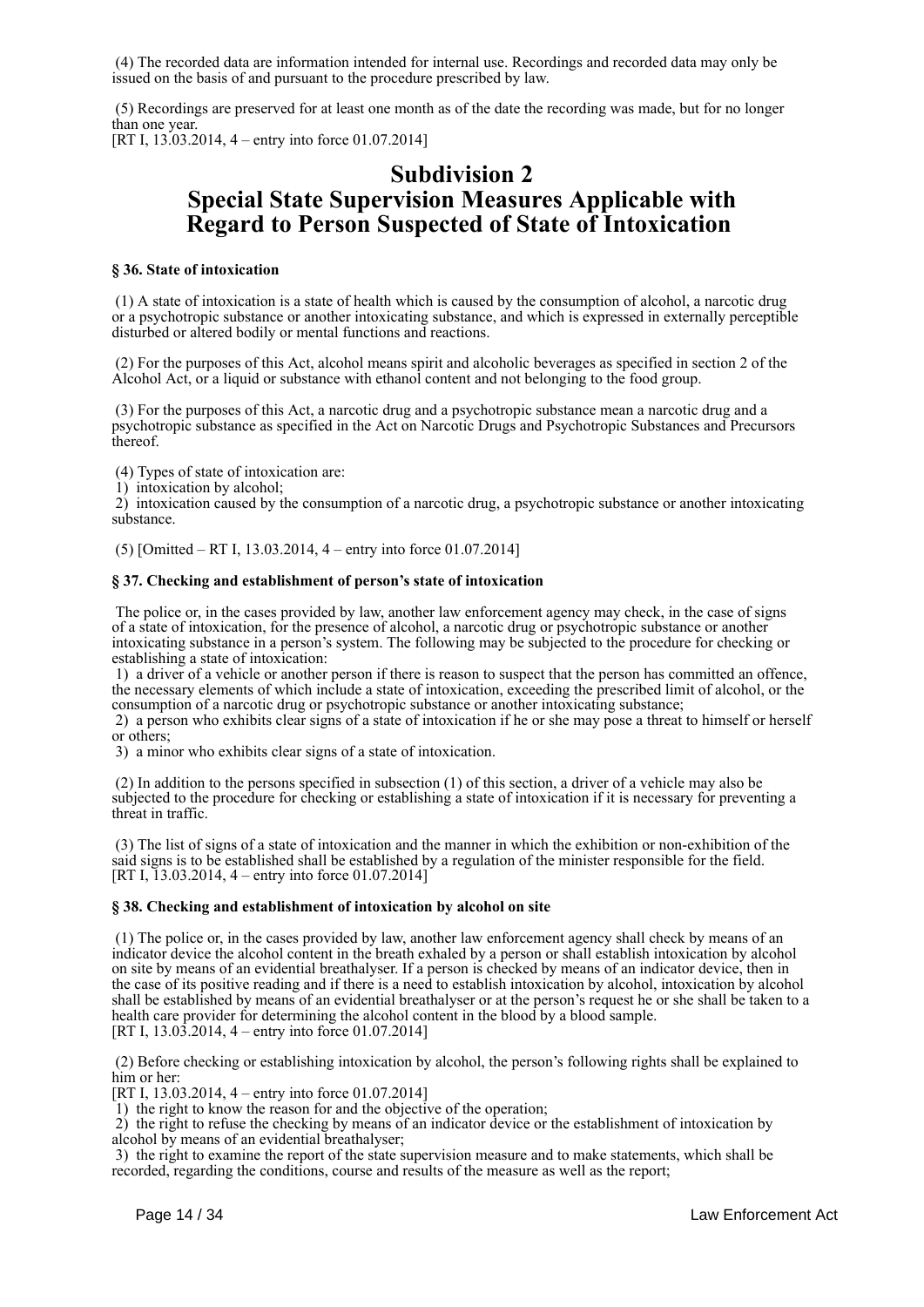4) in the case of checking by means of an indicator device, the right to challenge the reading of the indicator device and to demand the establishment of intoxication by alcohol by means of an evidential breathalyser or an analysis of a blood sample;

[RT I, 13.03.2014, 4 – entry into force 01.07.2014]

 5) the right to file a challenge with the head of the law enforcement agency or an action with the administrative court.

 (3) If the official of the law enforcement agency does not deem it necessary to collect other data and the person does not demand the establishment of intoxication by alcohol by means of an evidential breathalyser or an analysis of a blood sample, only the use of an indicator device shall suffice. Only the use of an indicator device shall not suffice in the case of a suspicion of the commission of offences related to a violation of the requirements for safe road traffic of a motor vehicle, an aircraft, a water craft, a railway vehicle or a tram, or for operating regulations thereof.

 $[\hat{R}T I, 13.03.2014, 4 - entry into force 01.07.2014]$ 

 $(3<sup>1</sup>)$  If it is necessary for the establishment of intoxication by alcohol, the official shall describe the signs of intoxication by alcohol exhibited by the person. [RT I, 13.03.2014, 4 – entry into force 01.07.2014]

 (4) If the person refuses the checking of the alcohol content in the breath exhaled by means of an indicator device, he or she shall be explained that in the case of a refusal, intoxication by alcohol shall be established compulsorily by means of an evidential breathalyser or an analysis of a blood sample. If the person refuses the establishment of intoxication by alcohol by means of an evidential breathalyser, he or she shall be explained that in the case of a refusal, intoxication by alcohol shall be established by means of an analysis of a blood sample.

 (5) The procedure for the use of an evidential breathalyser and an indicator device and for documenting the use thereof shall be established by the minister responsible for the field by a regulation. [RT I, 13.03.2014, 4 – entry into force 01.07.2014]

 (6) In using an evidential breathalyser, the requirements for the measuring methods and the requirements provided for in the manufacturer's operating instructions shall be adhered to. [RT I, 13.03.2014, 4 – entry into force 01.07.2014]

 (7) The requirements for the procedure of measuring the ethanol content in the breath exhaled by a person and for processing the measuring results shall be established by the Government of the Republic by a regulation. [RT I, 13.03.2014, 4 – entry into force 01.07.2014]

## **§ 39. Taking of person to office and health care provider for establishment of intoxication by alcohol**

 (1) A person may be taken to an office of a law enforcement agency for the establishment of intoxication by alcohol by means of an evidential breathalyser if the establishment of a state of intoxication on site is not possible.

 (2) A person may be taken to a health care provider or to a state forensic institution for the taking of a blood sample in order to establish intoxication by alcohol by means of an analysis of a blood sample if: 1) the person refuses the checking of intoxication by alcohol by means of an indicator device or the

- establishment thereof by means of an evidential breathalyser;
- 2) the person is not capable of following the procedure for the use of an indicator device or a breathalyser;
- 3) the person demands it in the case of a positive reading of the indicator device;
- 4) it is rational and the person agrees to it.

 (3) A minor unsupervised by a parent or another legal representative and suspected of a state of intoxication or in a state of intoxication may, if necessary, be taken to his or her parent or legal representative or to a social welfare institution of the local government irrespective of the existence of the bases provided for in subsection (2) of this section. If the minor is in need of emergency care, the law enforcement agency shall call for the provider of emergency medical care. The social welfare institution shall immediately inform the minor's parent or another legal representative that the minor has been taken there.

### **§ 40. Establishment of intoxication by alcohol by means of analysis of blood sample**

 (1) A health care provider who has the right to take a blood sample and a state forensic institution shall be required to take a blood sample on the demand of a law enforcement agency.

 $(1<sup>1</sup>)$  The health care provider specified in subsection (1) of this section who is required to take a blood sample is a health care provider specified in the regulation established on the basis of subsection 55 (1) of the Health Services Organisation Act.

[RT I, 13.03.2014, 4 – entry into force 01.07.2014]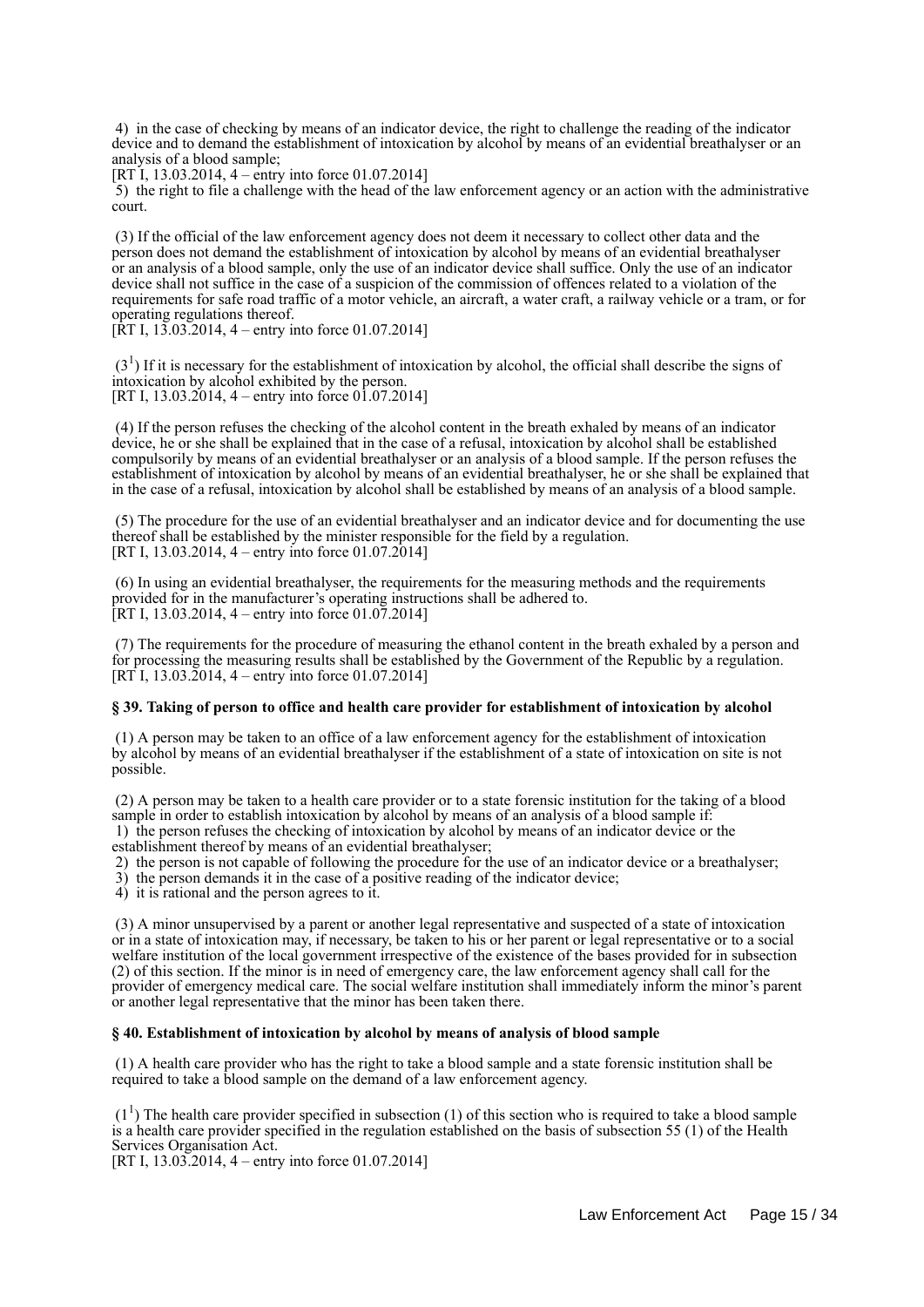$(1<sup>2</sup>)$  The taking of a blood sample by a health care provider specified in subsection  $(1<sup>1</sup>)$  of this section shall be paid for according to the price provided for in clause  $27^{10}(1)$  3) of the Forensic Examination Act.  $[RT I, 13.03.2014, 4 - entry into force 01.07.2014]$ 

 (2) In order to ensure the taking of a blood sample, a law enforcement agency shall have the right to use with regard to the person obligated to give a blood sample direct coercion insofar as it is unavoidable for the achievement of the objective.

 (3) If a blood sample is taken at a health care provider, a law enforcement agency shall organise the conveyance of the blood sample to a state forensic institution for the establishment of intoxication by alcohol by means of an analysis of the blood sample.

 (4) A law enforcement agency shall introduce the results of the analysis of the blood sample to the person at the first opportunity.

 (5) The procedure for the taking, preservation and transfer for analysis of a blood sample, for the performance of the analysis thereof and for the payment for these tests shall be established by the Government of the Republic by a regulation.

 $[RT I, 13.03.2014, 4 - entry into force 01.07.2014]$ 

(6) A law enforcement agency may conclude with a health care provider not specified in subsection  $(1^1)$  of this section a contract under public law for the taking, preservation and transfer to a state forensic institution of a blood sample, prescribing the liability, the amount of the charge and the procedure for the payment. [RT I,  $13.03.2014$ ,  $4 -$  entry into force 01.07.2014]

 (7) The form of an expert's report concerning the results of an analysis of a blood sample shall be established by the minister responsible for the field by a regulation.

### **§ 41. Establishment of consumption of narcotic drug or psychotropic substance or another intoxicating substance, or state of intoxication caused thereby**

[RT I, 13.03.2014, 4 – entry into force 01.07.2014]

 (1) The police or, in the cases provided by law, another law enforcement agency may establish the presence of a narcotic drug, a psychotropic substance or another intoxicating substance in a person's system by means of an indicator device or take the person to a health care provider or a state forensic institution to take a biological liquid sample or, if necessary, to describe the person's state of health.

 (2) The health care provider specified in subsection (1) of this section who is required to take a biological liquid sample is a health care provider specified in the regulation established on the basis of subsection 55 (1) of the Health Services Organisation Act.

 (3) The taking of a biological liquid sample by a health care provider specified in subsection (2) of this section shall be paid for according to the prices provided for in clauses  $27^{10}(1)$  3) and 4) of the Forensic Examination Act.

 (4) A law enforcement agency may conclude with a health care provider not specified in subsection (2) of this section a contract under public law for the taking, preservation and transfer to a state forensic institution of a biological liquid sample, prescribing the liability, the amount of the charge and the procedure for the payment.

 (5) In the case of a suspicion of the consumption of a narcotic drug, a psychotropic substance or another intoxicating substance, or a state of intoxication caused thereby, a law enforcement agency shall describe the signs of a state of intoxication exhibited by the person.

 (6) Before the establishment of the presence of a narcotic drug, a psychotropic substance or another intoxicating substance in a person's system by means of an indicator device or before taking the person to a health care provider or a state forensic institution, the following rights of the person shall be explained to him or her:

1) the right to know the reason for and the objective of the operation;

2) the right to refuse the checking by means of an indicator device;

 3) the right to examine the report of the state supervision measure and to make statements, which shall be recorded, regarding the conditions, course and results of the measure as well as the report;

 4) the right to file a challenge with the head of the law enforcement agency or an action with the administrative court;

 5) the right to challenge the reading of the indicator device and to demand the establishment of the presence of a narcotic drug, a psychotropic substance or another intoxicating substance in the person's system by means of an analysis of a biological liquid sample.

 (7) If an official of a law enforcement agency does not deem it necessary to collect other data and the person does not demand the establishment of the presence of a narcotic drug, a psychotropic substance or another intoxicating substance in the person's system by means of an analysis of a biological liquid sample, the use of an indicator device may suffice upon the establishment of the consumption of the said substances.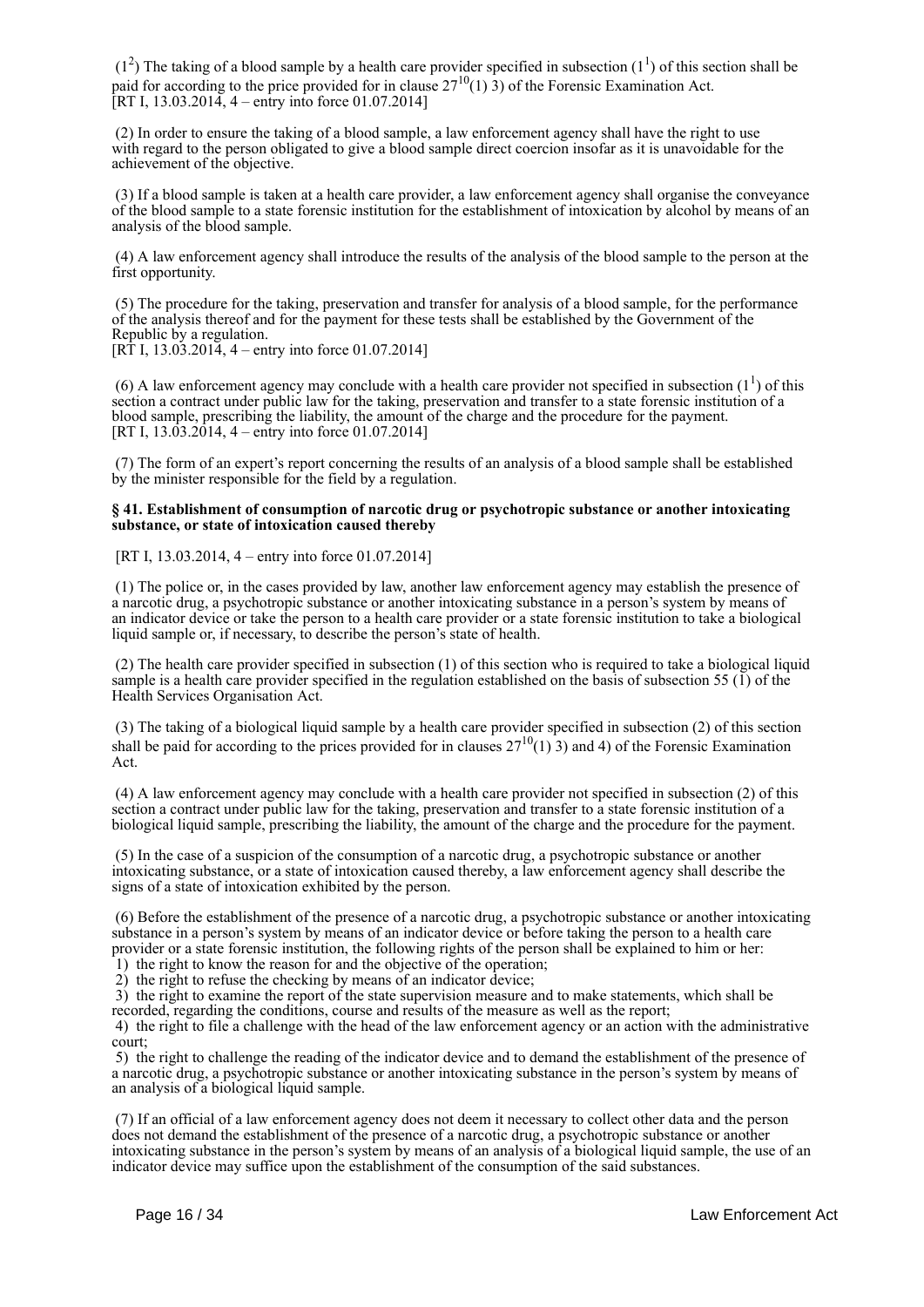(8) If the person refuses the establishment of the presence of a narcotic drug, a psychotropic substance or another intoxicating substance in the person's system by means of an indicator device, he or she shall be explained that in the case of a refusal, the presence of the substances in the person's system shall be established compulsorily by means of an analysis of a biological liquid sample.

(9) On the demand of a law enforcement agency:

1) the physician shall be required to describe the person's state of health;

 2) the health care provider or the state forensic institution shall be required to take, preserve and transfer a necessary amount of a biological liquid sample.

 (10) In order to ensure the taking of a biological liquid sample, a law enforcement agency shall have the right to use with regard to the person obligated to give a sample direct coercion insofar as it is unavoidable for the achievement of the objective.

 (11) A biological liquid sample given to a law enforcement agency by a person voluntarily for the sample to be checked by means of an indicator device shall be forwarded by the law enforcement agency to a state forensic institution for the performance of an analysis of the biological liquid sample if the indicator device reveals a positive reading and if it is necessary for the establishment of the consumption of a narcotic drug, a psychotropic substance or another intoxicating substance, or a state of intoxication caused thereby.

 (12) If a biological liquid sample is taken at a health care provider, a law enforcement agency shall organise the conveyance of the sample to a state forensic institution for the establishment of the presence of a narcotic drug, a psychotropic substance or another intoxicating substance in the person's system by means of an analysis of the biological liquid sample. If on the demand of the law enforcement agency the physician describes the person's state of health, the law enforcement agency shall organise the conveyance of the report on the description of the state of health to a state forensic institution together with the biological liquid sample, if possible, for the establishment of a state of intoxication.

 (13) On the basis of the results of the analysis of a biological liquid sample and the report on the description of the person's state of health, the state forensic institution shall give an assessment on whether or not the person is in a state of intoxication.

 (14) The requirements and the procedure for describing a person's state of health by a physician and the form of a corresponding report shall be established by the minister responsible for the field by a regulation.

 (15) The procedure for the taking, preservation and transfer for analysis of a biological liquid sample, for the performance of the analysis thereof and for the payment for these tests shall be established by the Government of the Republic by a regulation.

 (16) The procedure for the use of an indicator device for the establishment of the presence of a narcotic drug, a psychotropic substance or another intoxicating substance in a person's system, and for documenting the use shall be established by the minister responsible for the field by a regulation.

 (17) The form of an expert's report concerning the results of an analysis of a biological liquid sample shall be established by the minister responsible for the field by a regulation. [RT I, 13.03.2014, 4 – entry into force 01.07.2014]

### **§ 42. Taking of person in state of intoxication to recover from intoxication**

 (1) The police or, in the cases provided by law, another law enforcement agency may take an adult in a state of intoxication to his or her place of residence or lodging or to recover from the intoxication in a police house of detention or detention cell if it is unavoidable for countering a significant threat, arising from the person, to the person himself or herself or another person.

[RT I, 13.03.2014, 4 – entry into force 01.07.2014]

 $(1<sup>1</sup>)$  A police officer may take a minor in a state of intoxication to recover from the intoxication in a house of detention or detention cell if he or she cannot be handed over to the care of an adult family member, caregiver or guardian.

[RT I, 13.03.2014, 4 – entry into force 01.07.2014]

 (2) On the bases provided for in subsection (1) of this section, a person who exhibits clear signs of a state of intoxication and who has refused the checking of a state of intoxication by means of an indicator device or establishment thereof by means of an evidential breathalyser or who is not capable of following the procedure for the use of an indicator device or an evidential breathalyser, and also a person from whom a biological liquid sample for the establishment of intoxication has been taken, if the establishment of a state of intoxication by an analysis of the biological liquid sample is not possible without delay, may be taken to recover from intoxication. In such a case the law enforcement agency shall describe the signs of intoxication exhibited by the person in the report concerning taking the person to recover from intoxication.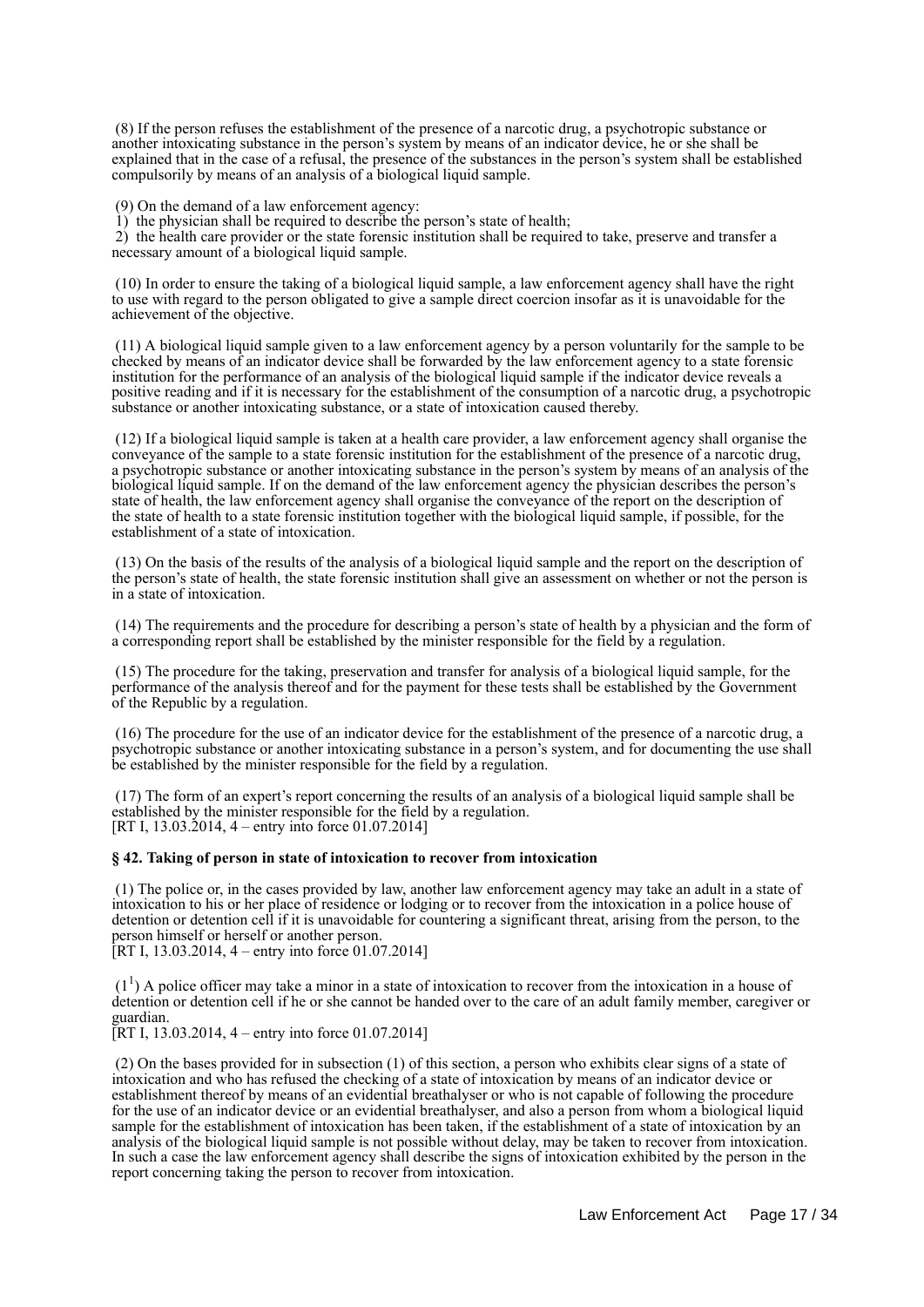[RT I, 13.03.2014, 4 – entry into force 01.07.2014]

 (3) If from a person with clear signs of a state of intoxication or from a person in a state of intoxication in whose case there is a basis provided for in subsection (1) of this section for taking him or her to recover from intoxication a threat is arising only to himself or herself, the police or, in the cases provided by law, another law enforcement agency shall organise, if possible, the taking of the person to his or her place of residence or lodging. If the person is in need of emergency care, the law enforcement agency shall call for the provider of emergency medical care. A person may be taken to a police house of detention or detention cell to recover from intoxication only if he or she has no identified place of residence or lodging on the territory of the local government of the place of stay or if he or she cannot be taken there. [RT I, 13.03.2014, 4 – entry into force 01.07.2014]

 (4) A security check and an examination of belongings shall be performed with regard to a person taken to recover from intoxication. Money, valuables and documents, also items and medicinal products which may pose a threat to the person himself or herself or to another person shall be taken for storage from the person taken to recover from intoxication.

 (5) Upon taking to recover from intoxication, direct coercion may be used insofar as it is unavoidable for the achievement of the objective.

 (6) A report shall be prepared on the taking of a person to recover from intoxication, the formal requirements of which shall be established by the minister responsible for the field by a regulation.

## **§ 43. Detention conditions of person taken to recover from intoxication**

 (1) A person taken to recover from intoxication shall be segregated from other persons detained. Persons of different sex shall be held in separate cells.

 (2) In order to ensure the safety of a person taken to recover from intoxication, the person shall be kept under observation. If the person's health deteriorates, a health care professional shall be called for.

 (3) A person taken to recover from intoxication shall be detained until the person has recovered from intoxication but for no longer than 12 hours. If, after such period, the person has not sufficiently recovered from intoxication for him or her to be allowed to leave on their own, a health care professional shall be called for to determine the person's state of health. If the health care professional establishes that the person's state of health does not allow for the person to leave on their own, the person may be detained for up to another 12 hours. A person whose state of health allows him or her to leave on their own and whose release falls between 23:00 and 07:00 may be detained for up to another eight hours with the consent of the person if it is necessary for preventing a threat endangering the health of the person.

[RT I, 13.03.2014, 4 – entry into force 01.07.2014]

# **Subdivision 3 Other Special State Supervision Measures**

### **§ 44. Prohibition on stay**

 (1) The police or, in the cases provided by law, another law enforcement agency may, on a temporary basis, prohibit a person from staying in the vicinity of a certain person or in a certain place, require him or her to leave the vicinity of the said person or the said place, or to avoid coming to a certain distance from the person or place in the following cases:

- 1) in the case of an immediate threat endangering a person's life or health;
- 2) for protecting dominant public interests;
- 3) for ascertaining or countering a serious threat;
- [RT I, 13.03.2014,  $4$  entry into force 01.07.2014]
- 4) for ensuring the safety of a safeguarded person or object;
- [RT I, 13.03.2014, 4 entry into force 01.07.2014]

5) for ensuring the conduct of offence proceedings; or

- [RT I, 13.03.2014, 4 entry into force 01.07.2014]
- 6) for ensuring the application of a state supervision measure.
- [RT I, 13.03.2014, 4 entry into force 01.07.2014]

 (2) A law enforcement agency shall be required to clearly mark, if possible, the place of the application of a prohibition on stay. The place of the application of the prohibition on stay need not be marked if the prohibition on stay is applied with regard to a specific person.

 (3) Under the circumstances provided for in subsection (1) of this section, the passage of persons at a specified time from a specified place or access to that place may be prohibited. If possible, access of a person to his or her dwelling or place of work shall be maintained.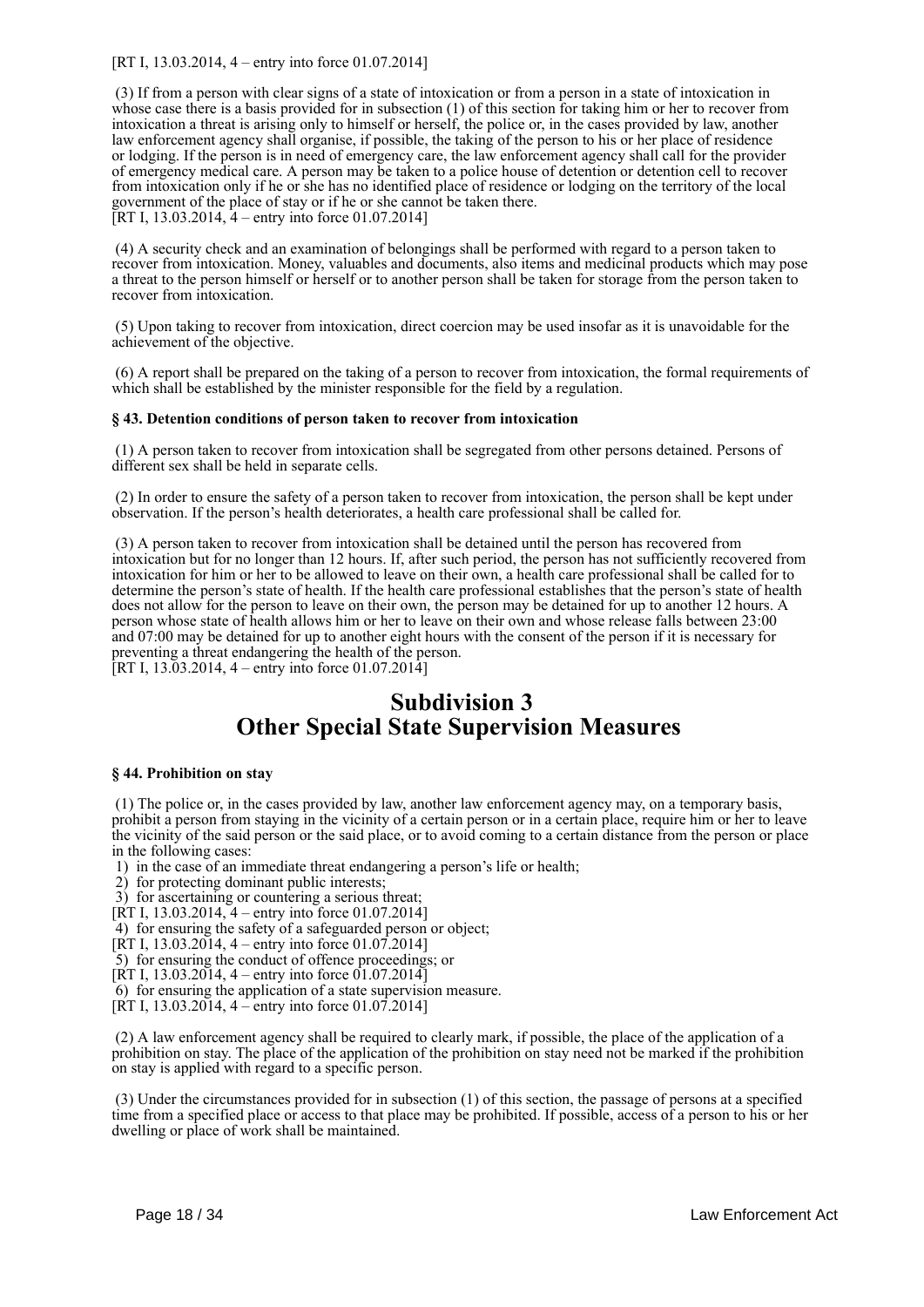(4) A prohibition on stay may be applied until the basis provided for in subsection (1) of this section ceases to exist.

 (5) A police officer or, in the cases provided by law, an official of another law enforcement agency may apply a prohibition on stay for up to 12 hours. A prohibition on stay may only be applied over 12 hours with the authorisation of a prefect or the head of the other law enforcement agency. [RT I, 13.03.2014, 4 – entry into force 01.07.2014]

 (6) With regard to a person violating a prohibition on stay, direct coercion may be used insofar as it is unavoidable for the achievement of the objective.

### **§ 45. Stopping of vehicle**

 (1) A police officer or, in the cases provided by law, an official of another law enforcement agency may signal a driver of a vehicle or of an off-road vehicle (hereinafter *driver*) by hand, a traffic baton, a reflector disc, or a lighting device or a loudspeaker of an emergency vehicle pursuant to the procedure provided for in the Traffic Act to stop the vehicle or off-road vehicle (hereinafter *vehicle*) if it is necessary for preventing, ascertaining or countering a threat or for eliminating a disturbance.

 (2) A police officer or, in the cases provided by law, an official of another law enforcement agency may give a sign for stopping a water craft as a stop signal by using flags of international signal codes, spotlights, pyrotechnic means, radio, loudspeaker or megaphone, or in another clear manner, if it is necessary for preventing, ascertaining or countering a threat or for eliminating a disturbance.

 (3) The official of a law enforcement agency stopping a vehicle shall wear a uniform. If a vehicle is stopped from a vehicle, the vehicle shall be painted pursuant to the procedure applicable to emergency vehicles.

 (4) As an exception, a vehicle may be stopped from an unmarked vehicle by means of a lighting device and by using a loudspeaker, if necessary, pursuant to the procedure provided by the Traffic Act. If a vehicle is stopped from a vehicle, a police officer need not wear a uniform if it is not possible due to the nature or objective of the function being performed.

 (5) If a person fails to comply with the signal to stop the vehicle, the vehicle may be forced to stop by organising a road block or by using a device for forced stopping of a vehicle or a weapon or other special equipment pursuant to the procedure provided for in Chapter 5 of this Act. A vehicle may be forced to stop without a prior signal to stop the vehicle if it is unavoidably necessary for countering an immediate serious threat or for detaining an escaping suspect or an escaping fugitive immediately after the commission of a criminal offence.

[RT I, 13.03.2014, 4 – entry into force 01.07.2014]

#### **§ 46. Detention of person**

 (1) The police or, in the cases provided by law, another law enforcement agency may detain a person by locking him or her to a room or a vehicle or by restricting his or her physical liberty in another manner to a significant extent if it is unavoidable:

1) for preventing the commission of an imminent criminal offence;

2) for countering an immediate threat endangering a person's life or physical inviolability;

3) for ensuring an injunction to stay away imposed by the court;

[RT I, 13.03.2014, 4 – entry into force 01.07.2014]

 $\overline{4}$ ) for compelled attendance on a basis provided by law;

[RT I, 13.03.2014, 4 – entry into force 01.07.2014]

 5) for handing a person in need of assistance due to his or her state of health or age over to a competent person for the purposes of providing assistance upon preventing, ascertaining or countering a threat or eliminating a disturbance;

[RT I, 13.03.2014, 4 – entry into force 01.07.2014]

 6) for handing a child less than 16 years of age without the company of an adult over to his or her parent or legal representative or for taking the child to his or her parent or legal representative or a social welfare institution of the local government for eliminating a violation of a curfew provided by law in a public place; [RT I, 13.03.2014, 4 – entry into force 01.07.2014]

 7) on the basis of Article 32 of Council Decision 2007/533/JHA on the establishment, operation and use of the second generation Schengen Information System, a person entered in the Schengen Information System who is missing and who needs to be temporarily placed in a safe place for his or her own protection or for protecting him or her from threats;

[RT I, 13.03.2014, 4 – entry into force 01.07.2014]

 8) for taking a child in danger to safety without the consent of his or her legal representative if a child protection official is unable or is unable in a timely manner to intervene for the protection of the child. [RT I, 13.03.2014, 4 – entry into force 01.07.2014]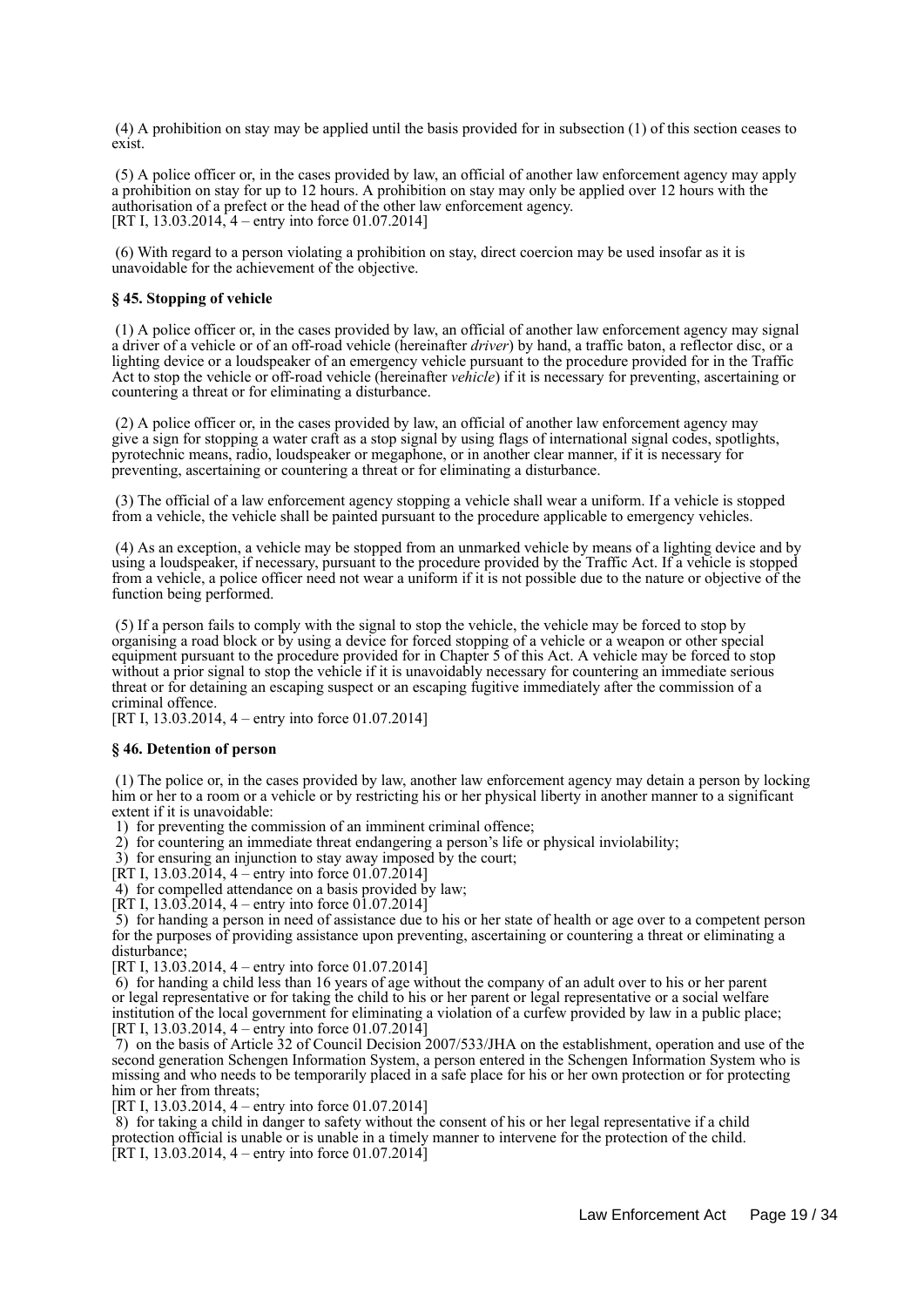(2) A person detained shall be immediately notified in a language he or she understands and in a clear manner of the reason for his or her detention and of his or her rights, and given the opportunity to notify a person close to him or her of his or her detention. If a person detained is in a state due to which he or she is not able to notify a person close to him or her of his or her detention, the law enforcement agency shall immediately notify a person close to him or her, if possible. If a person detained is a minor or another person with restricted active legal capacity, the law enforcement agency shall notify his or her legal representative of the detention of the person at the first opportunity, if possible. On the demand of the person detained, he or she shall be given an opportunity to notify a representative of the detention.

(3) The following rights of a person detained shall be explained to him or her:

1) the right to know the reason for the detention;

2) the right not be detained for more than 48 hours without the permission of the court;

3) the right to notify a person close to him or her and a representative of the detention;

4) the right to be heard;

 5) the right to file a challenge with the head of the law enforcement agency or an action with the administrative court;

 6) the right to examine the report of the state supervision measure and to make statements, which shall be recorded, regarding the conditions, course and results of the measure and the report.

 $(3<sup>1</sup>)$  A child detained on the basis of clause (1) 8) of this section shall be taken to safety by handing him or her over to a child protection official or a person who will ensure the safety of the child. A child may only be handed over to his or her legal representative if the child was not in danger due to the activity of the legal representative or his or her failure to act or if the danger arising from the legal representative has ceased to exist. The detention of the child ends with him or her being handed over.

[RT I, 13.03.2014, 4 – entry into force 01.07.2014]

 $(3<sup>2</sup>)$  A child protection official shall be immediately informed of a child detained on the basis of clause (1) 8) of this section and a copy of the report on the detention shall be sent to the child protection official at the first opportunity.

 $[\hat{R}T I, 13.03.2014, 4 -$  entry into force 01.07.2014]

 (4) Upon detention, direct coercion may be used insofar as it is unavoidable for the achievement of the objective.

 (5) A person may be detained until the basis for the application of the detention ceases to exist but for no longer than 48 hours. Upon detaining a person in a house of detention, the provisions of Chapters 4 and 7 of the Imprisonment Act shall be applied.

 (6) The procedure for documenting detention of a person shall be established by the Government of the Republic by a regulation.

 (7) It is mandatory to prepare a report in the course of a mass disorder if the detention lasts longer than three hours and also if it is requested by the person detained. [RT I, 13.03.2014, 4 – entry into force 01.07.2014]

 (8) Upon detaining, outside a house of detention, a person detained in the course of a mass disorder, the person shall be guaranteed decent conditions and, if possible, video surveillance with recording of the temporary room of detention shall be guaranteed. [RT I, 13.03.2014, 4 – entry into force 01.07.2014]

**§ 47. Security check**

 (1) The police or, in the cases provided by law, another law enforcement agency may check a person or his or her clothing by way of observation and feeling or by means of a technical device or a service animal with relevant training in order to ensure that the person does not possess items or substances by which he or she may endanger himself or herself or other persons:

[RT I, 13.03.2014, 4 – entry into force 01.07.2014]

1) upon the entry into a building or territory of a public authority;

2) if it is necessary for ensuring the safety of a safeguarded person or object;

[RT I, 13.03.2014,  $4$  – entry into force 01.07.2014]

3) if it is necessary for ascertaining a serious threat if the person is in a vital energy, communications,

signalling, water supply or sewerage system, in a traffic control building or device or in the near vicinity thereof; 4) if it is necessary for countering an immediate serious threat;

[RT I, 13.03.2014, 4 – entry into force 01.07.2014]

5) if the person may be deprived of liberty pursuant to law; or

[RT I, 13.03.2014, 4 – entry into force 01.07.2014]

 6) if the application of a measure provided for in this Act is accompanied by a need to take the person to the Police and Border Guard Board or to the location of another administrative authority.

[RT I, 13.03.2014, 4 – entry into force 01.07.2014]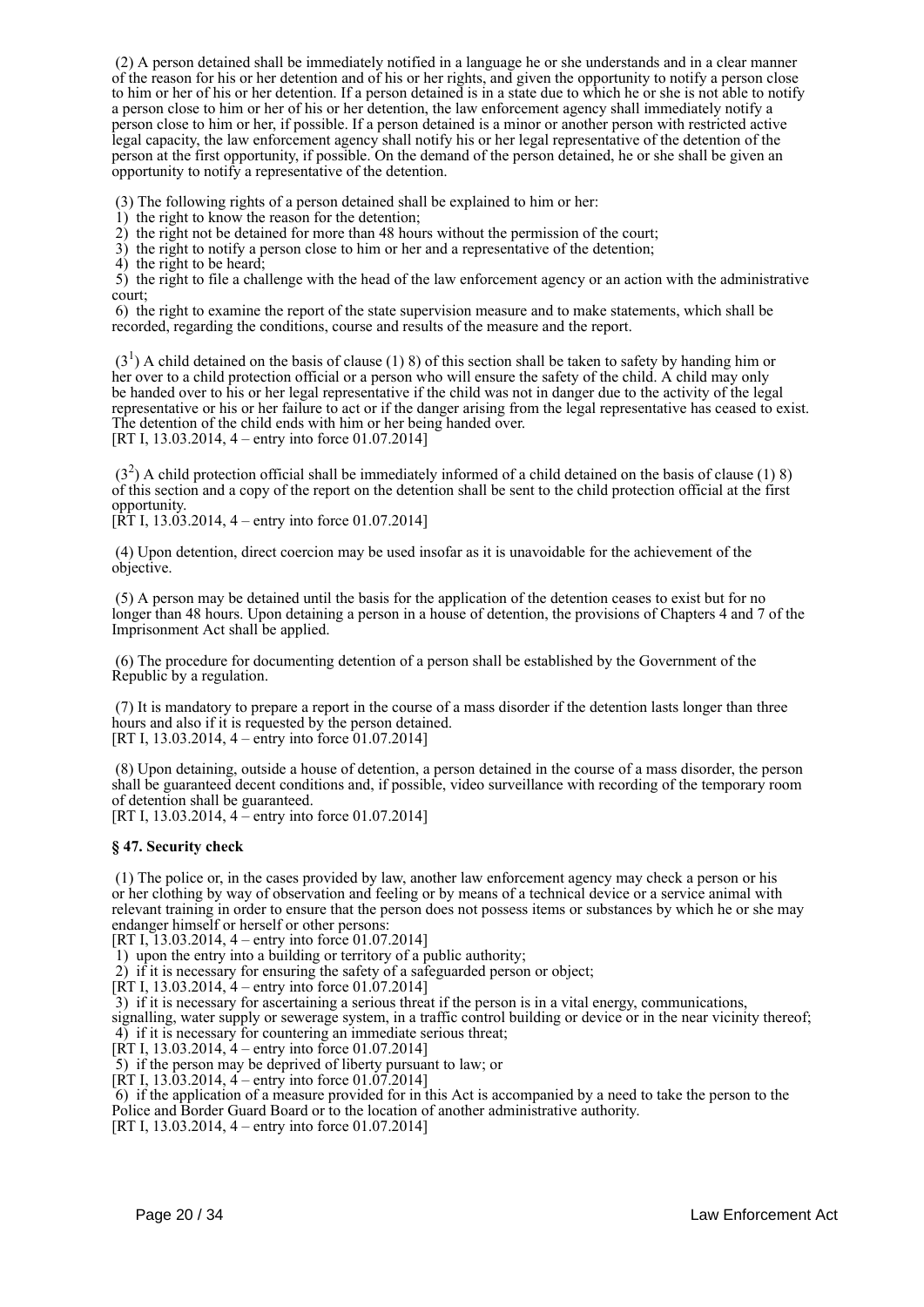(2) The security check shall be performed by way of feeling by an official of the same sex as the person. If it is necessary for countering an immediate threat, the security check may be performed by an official not of the same sex as the person.

[RT I, 13.03.2014, 4 – entry into force 01.07.2014]

 (3) Upon the application of a security check, direct coercion may be used insofar as it is unavoidable for the achievement of the objective.

#### **§ 48. Examination of person**

 (1) The police or, in the cases provided by law, another law enforcement agency may examine a person, including the person's body, body cavities, clothes, or an item inside the clothes or worn on the body if: 1) there is reason to believe that the person carries on him or her an item or a substance which may be taken into storage, occupied or confiscated pursuant to law;

 2) it is necessary for the ascertainment of a serious threat if the person is in a building important for the functioning of public authority or in the near vicinity thereof; or

3) it is unavoidably necessary for the establishment of identity.

 (2) A person shall be examined by an official of a law enforcement agency of the same sex as the person; in the case of a lack of an official of the same sex, by a health care professional. If it is necessary for countering an immediate serious threat, the person may be examined by an official of the law enforcement agency not of the same sex as the person.

[RT I, 13.03.2014, 4 – entry into force 01.07.2014]

 (3) A person shall be taken to a physician for an examination which requires a medical procedure. An examination requiring a medical procedure may only be performed by a health care professional. [RT I, 13.03.2014,  $4 -$  entry into force 01.07.2014]

 (4) A law enforcement agency shall conclude with a health care provider a contract under public law prescribing the place and manner of an examination of a person, and the liability, the amount of the charge and the procedure for the payment.

 (5) Upon the examination of a person, direct coercion may be used insofar as it is unavoidable for the achievement of the objective.

## **§ 49. Examination of movable**

 (1) The police or, in the cases provided by law, another law enforcement agency may, without the consent of the possessor, check a movable sensuously or by means of a technical device or a service animal, including open doors and eliminate other obstacles if:

1) it is carried by a person entering a building or territory of a public authority;

 2) it is carried by a person who may be subjected to a security check pursuant to law or who may be examined pursuant to law;

[RT I,  $13.03.2014$ , 4 – entry into force 01.07.2014]

 3) there is reason to believe that a person who may be deprived of liberty pursuant to law or who may be examined pursuant to law or who is in need of assistance is present in the movable;

 4) there is reason to believe that it contains items which may be taken into storage, occupied or confiscated on the basis of this Act or another law;

 5) it is necessary for the ascertainment of a serious threat with regard to a person who is in a vital energy, communications, signalling, water supply or sewerage system, in a traffic control building or device or in the near vicinity thereof;

[RT I, 13.03.2014, 4 – entry into force 01.07.2014]

6) if it is necessary for ensuring the safety of a safeguarded person or object; or

 $[\text{RT I}, 13.03.2014, 4 -$  entry into force 01.07.2014]

 7) if it is necessary for preventing, ascertaining or countering a threat or for eliminating a disorder upon ensuring the compliance with the requirements established by or on the basis of law, and the verification of the compliance with such requirements lies within the competence of the law enforcement agency examining the moveable.

[RT I, 13,03,2014, 4 – entry into force 01,07,2014]

 (2) The owner or the possessor of an item shall have the right to be present at the examination of the item. If the owner or the possessor is not present at the examination of the item, he or she may appoint an adult who shall have the right to be present at the examination of the item. [RT I,  $13.03.2014$ ,  $4$  – entry into force 01.07.2014]

 (3) A law enforcement agency may examine an item without the presence of a person specified in subsection (2) of this section if it is necessary for countering an immediate threat or if the said persons intentionally obstruct the lawful application of the measure provided for in this section.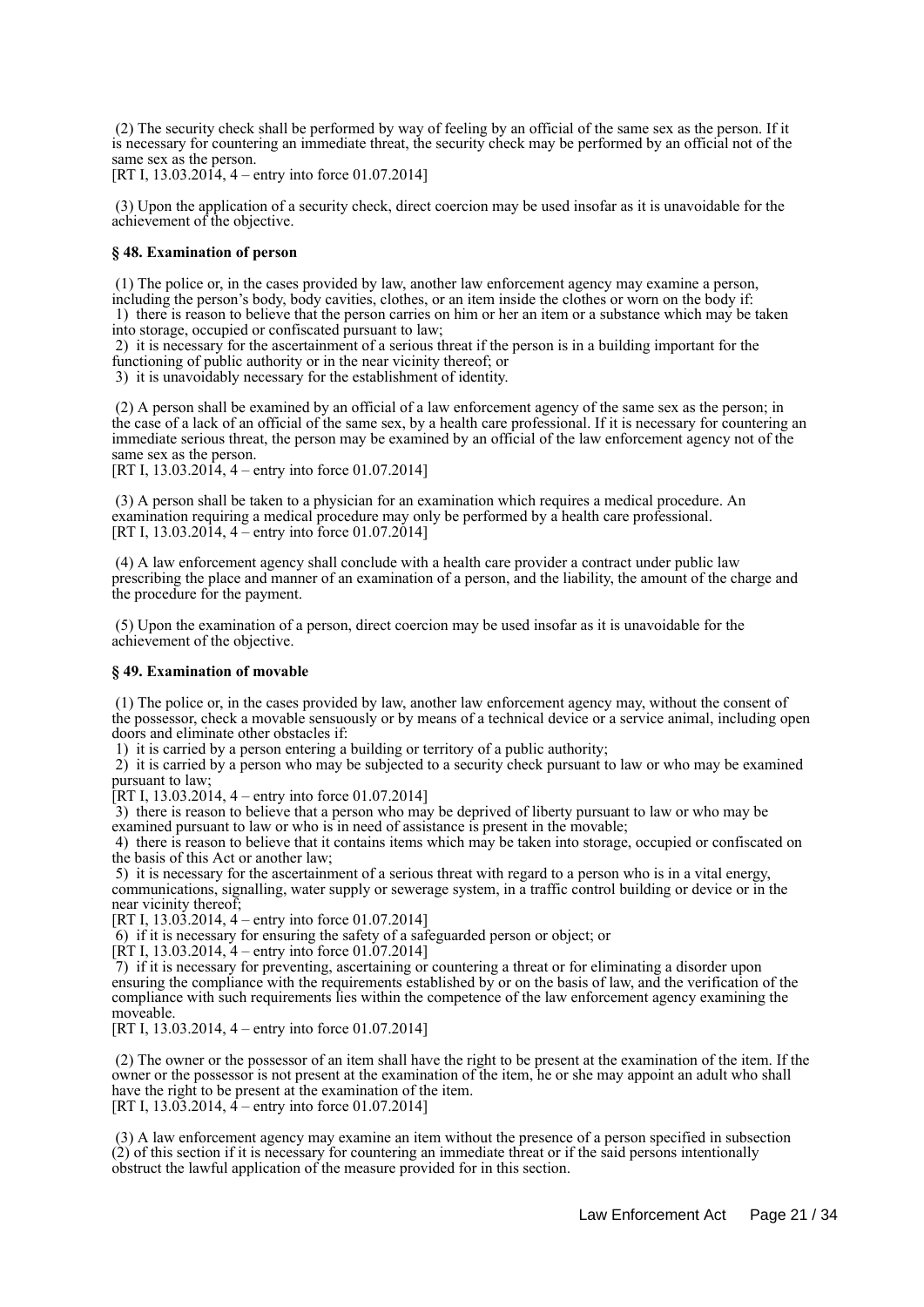[RT I, 13.03.2014, 4 – entry into force 01.07.2014]

 (4) If the identity of the possessor can be established, he or she shall be notified of the examination of the movable at the first opportunity. If as a result of the examination of the movable a significant proprietary asset is left unsupervised, the law enforcement agency shall ensure the supervision of the movable until the arrival of the possessor or another entitled person.

 (5) Upon the examination of an item, direct coercion may be used insofar as it is unavoidable for the achievement of the objective.

 $(5<sup>1</sup>)$  Upon the examination of a moveable, a law enforcement agency may take samples and also measurements and give or commission expert assessments as well as record the situation by means of a device which records images or audio.

[RT I, 13.03.2014, 4 – entry into force 01.07.2014]

 (6) It is mandatory to record in a report the measure provided for in this section, except in the case the person enters a building or territory of a public authority of his or her free will or if a security check is applied for ensuring the safety of a safeguarded person or object. [RT I, 13.03.2014, 4 – entry into force 01.07.2014]

### **§ 50. Entry into premises**

 (1) The police or, in the cases provided by law, another law enforcement agency may enter without the consent of the possessor a fenced or marked immovable, building, dwelling or room in his or her possession, including open doors and gates or eliminate other obstacles if

1) it is necessary for ascertaining or countering a serious threat;

 2) if there is reason to believe that a person who may be deprived of liberty pursuant to law or whose life, health or physical inviolability is in danger due to his or her need of assistance has entered the fenced or marked immovable, building or room;

 3) if it is necessary for preventing, ascertaining or countering a threat or for eliminating a disorder upon ensuring the compliance with the requirements established by or on the basis of law, and the verification of the compliance with such requirements lies within the competence of the law enforcement agency entering the premises.

[RT I, 13.03.2014, 4 – entry into force 01.07.2014]

 (2) On the conditions provided for in subsection (1) of this section, the police or, in the cases provided by law, another law enforcement agency may enter the premises for ascertaining or countering a threat or for eliminating a disturbance if nuisances significantly disturbing another person are spreading outward from the premises and it is not possible to eliminate the nuisances in any other manner. An average objective person shall be the basis for an assessment of the disturbing nature of the nuisances.

[RT I, 13.03.2014, 4 – entry into force 01.07.2014]

 (3) The premises shall be entered, if possible, in the presence of the possessor or another entitled person and during the period from 7 a.m. to 11 p.m. Business premises shall be entered, if possible, during their business hours.

 (4) A dwelling may only be entered without the knowledge of the possessor if he or she cannot be notified after reasonable efforts and entry is necessary for countering a disturbance or an immediate serious threat. During the period from 11 p.m. to 7 a.m. or without the knowledge of the possessor, a person's dwelling may only be entered if it is necessary:

 1) for eliminating a disturbance if constant or recurrent nuisances significantly disturbing another person are spreading outward from the premises and it is not possible to eliminate the nuisances in any other manner; 2) for countering an immediate serious threat.

[RT I, 12.07.2014, 1 – entry into force 13.07.2014]

 (5) If the identity of the possessor can be established, he or she shall be notified of the entry into the premises at the first opportunity. If as a result of the entry into the premises a significant proprietary asset is left unsupervised on the premises, the law enforcement agency shall ensure the supervision of the premises until the arrival of the possessor or another entitled person.

 (6) Upon the entry into the premises, direct coercion may be used insofar as it is unavoidable for the achievement of the objective.

(7) It is mandatory to record in a report the measure provided for in this section.

### **§ 51. Examination of premises**

 (1) The police or, in the cases provided by law, another law enforcement agency may, without the consent of the possessor, examine a fenced or marked immovable, building or room in the possession of the person, including examine an item therein and open doors and gates or eliminate other obstacles: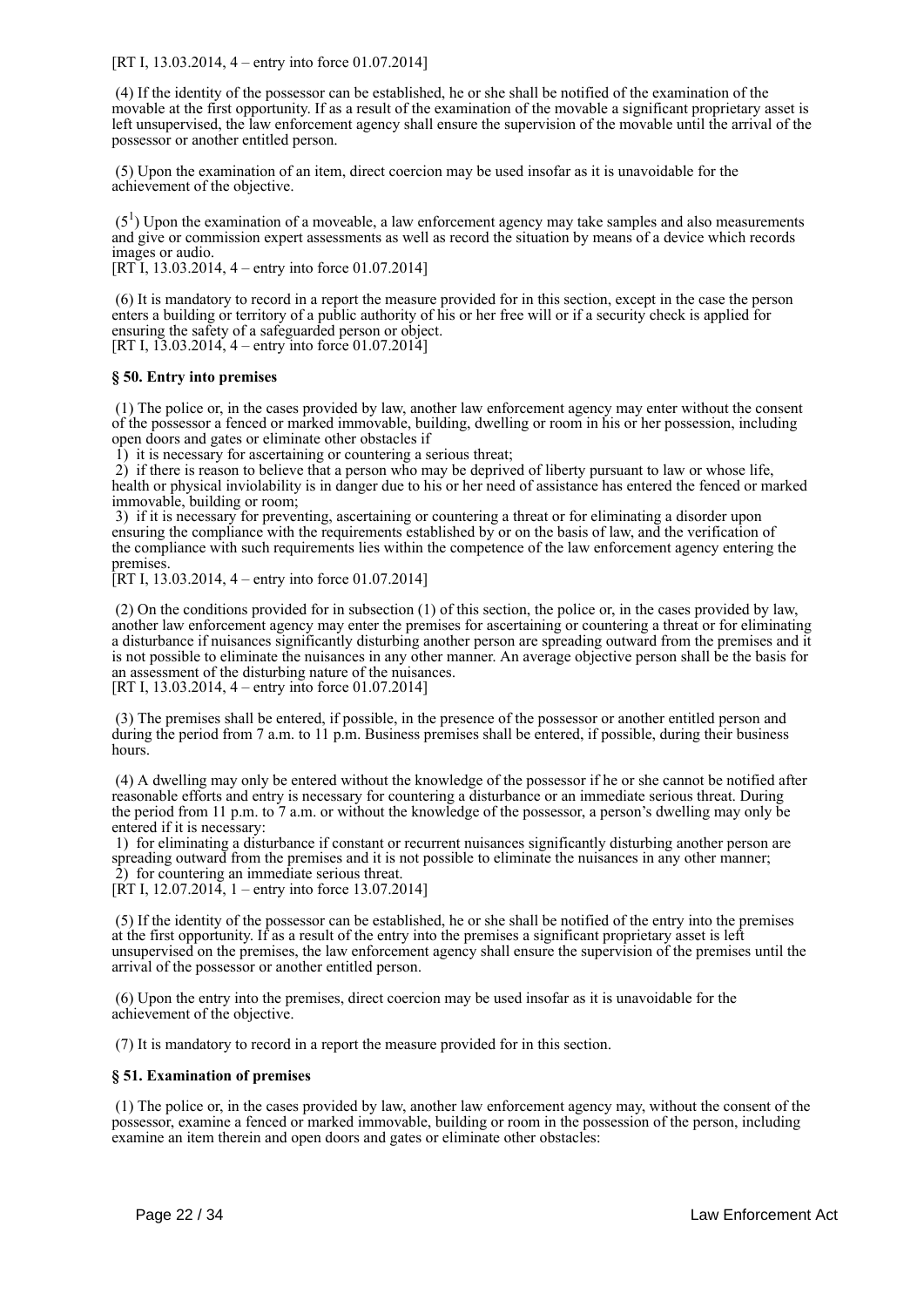1) if there is reason to believe that a person who may be deprived of liberty pursuant to law or whose life, health or physical inviolability is in danger due to his or her need of assistance has entered the fenced or marked immovable, building or room;

[RT I, 13.03.2014,  $\bar{4}$  – entry into force 01.07.2014]

2) for ascertaining or countering a serious threat; or

[RT I, 13.03.2014,  $4$  – entry into force 01.07.2014]

 3) if it is necessary for preventing, ascertaining or countering a threat or for eliminating a disorder upon ensuring the compliance with the requirements established by or on the basis of law, and the verification of the compliance with such requirements lies within the competence of the law enforcement agency examining the premises.

[RT I, 13.03.2014, 4 – entry into force 01.07.2014]

 (2) The examination of a dwelling in the possession of a person and the examination of business premises outside business hours is only permitted with the prior permission of the administrative court of the location of the dwelling or business premises to be examined. If the permission of the administrative court is not possible to be requested due to the need to counter an immediate serious threat, a law enforcement agency may examine the premises without the permission of the administrative court. In such a case, the law enforcement agency shall be required to request the permission afterwards. The judge shall decide on the grant of permission for the examination of the premises or extension thereof pursuant to the procedure provided for in the Code of Administrative Court Procedure for the grant of a permission to take an administrative measure. If the court refuses to grant the permission, the law enforcement agency shall be required to terminate the examination of the premises immediately.

[RT I, 13.03.2014, 4 – entry into force 01.07.2014]

 (3) During the period from 11 p.m. to 7 a.m. a person's dwelling may only be examined if it is necessary for countering an immediate serious threat.

 (4) The possessor of a fenced or marked immovable, building or room shall have the right to be present at the examination of the premises. If the possessor is not present at the examination of the premises, he or she may appoint an adult who shall have the right to be present at the examination of the premises. [RT I, 13.03.2014, 4 – entry into force 01.07.2014]

 $(4<sup>1</sup>)$  A law enforcement agency may examine premises without the presence of the persons specified in subsection (4) of this section if it is necessary for countering an immediate threat or if the said persons intentionally obstruct the lawful application of the measure provided for in this section. [RT I, 13.03.2014, 4 – entry into force 01.07.2014]

 (5) If the identity of the possessor can be established, he or she shall be notified of the examination of the premises at the first opportunity. If as a result of the examination of the premises a significant proprietary asset is left unsupervised on the premises, the law enforcement agency shall ensure the supervision of the premises until the arrival of the possessor or another entitled person.

 (6) Upon the examination of the premises, direct coercion may be used insofar as it is unavoidable for the achievement of the objective.

 $(6<sup>1</sup>)$  Upon the examination of the premises, a law enforcement agency may take samples and also measurements and give or commission expert assessments as well as record the situation by means of a device which records images or audio.

[RT I, 13.03.2014, 4 – entry into force 01.07.2014]

(7) It is mandatory to record in a report the measure provided for in this section.

#### **§ 52. Taking into storage of movable**

 (1) The police or, in the cases provided by law, another law enforcement agency shall have the right to take a movable into storage:

1) for countering an immediate threat or for eliminating a disturbance;

 2) for the protection of the owner or possessor of the item against the direct risk of misplacement or loss of or significant damage to the item if at the same time public interests are in danger;

 3) if pursuant to law a permit is required for the possession of the item but the person possessing the item lacks such a permit:

[RT I, 13.03.2014, 4 – entry into force 01.07.2014]

 4) if the item is possessed by a person who has been deprived of liberty pursuant to law and there is a risk that the person will use the item to kill or injure himself or herself or another person or to damage another person's item or to escape;

[RT I, 13.03.2014, 4 – entry into force 01.07.2014]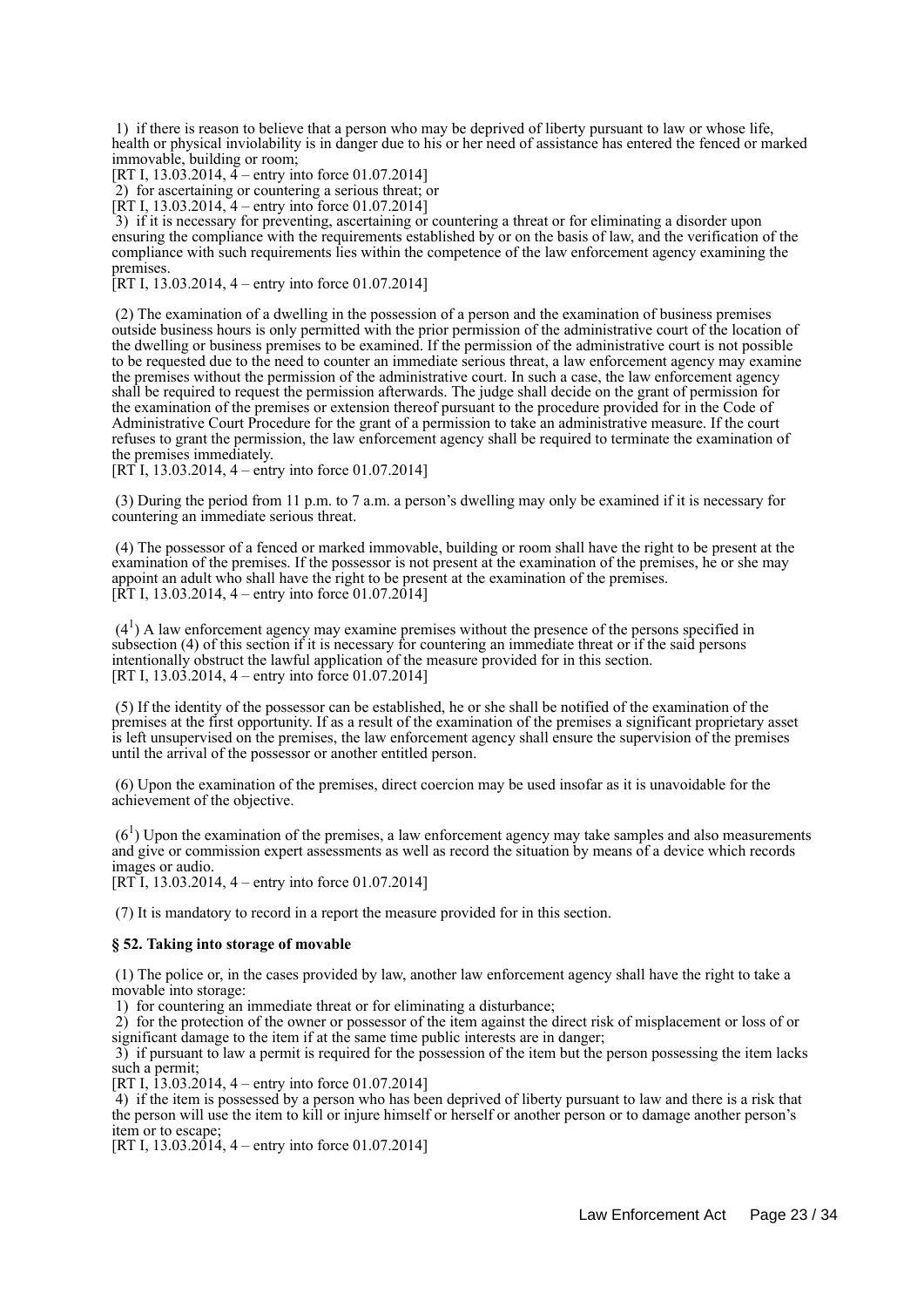5) if the movable is permitted to be examined on the basis of section 49 of this Act and taking it into storage is necessary in order to take a sample or measurements of the movable or give an expert assessment on the movable; or

[RT I, 13.03.2014, 4 – entry into force 01.07.2014]

 6) if in the course of a security check an object which is not prohibited by law but may endanger the person himself or herself or another person is detected.

[RT I, 13.03.2014, 4 – entry into force 01.07.2014]

 (2) An item taken into storage shall be stored by a law enforcement agency. If due to the characteristics of the item it is not possible or rational for the law enforcement agency to store the item, the law enforcement agency may give the item to be stored by another person who meets the necessary requirements therefor. The law enforcement agency or another person who is storing the item shall store the item in a manner which ensures the preservation thereof.

 (3) A law enforcement agency shall immediately issue to the person from whom an item is taken into storage a copy of the report on the taking into storage of the item, specifying the law enforcement agency applying the taking into storage, the time of and the reason for the taking into storage and the description of the item taken into storage. If the person from whom the item is taken into storage is not the owner of the item or the legal possessor thereof or if the item was not taken into storage from a person and the owner or the legal possessor can be established, the law enforcement agency shall immediately notify the owner or the legal possessor of the taking into storage of the item.

 (4) The owner or the legal possessor of an item taken into storage shall be given an opportunity to retrieve the item immediately after the basis for the taking into storage ceases to exist.

 (5) For the taking into storage of a movable, direct coercion may be used insofar as it is unavoidable for the achievement of the objective.

 (6) It is mandatory to record in a report the measure provided for in this section, except in the case provided for in clause  $(1)$  6).

[RT I,  $13.\overline{03}.\overline{2014}$ ,  $4 -$  entry into force 01.07.2014]

#### **§ 53. Selling or destruction of movable taken into storage**

 (1) On the basis of an order of a law enforcement agency, a bailiff shall sell an item taken into storage at a public auction pursuant to the procedure provided for in the Code of Enforcement Procedure for the selling of movables if:

1) it is a highly perishable item or an item which quickly loses its value in another manner;

2) the storage and maintenance of the item is disproportionally expensive or complicated;

 3) it is not possible to store the item in a manner which would ensure the countering of threats arising from the item;

 4) it is not possible to return the item to the entitled person within one year as of the date of the taking into storage without it resulting at the same time in a new need for the item to be taken into storage by the law enforcement agency; or

 5) the person entitled therefor has not accepted the item from the law enforcement agency after the basis for the taking into storage of the item ceased to exist by the period of time disclosed to him or her in writing if the notice contained a caution that in the case of non-acceptance, the item shall be sold.

 (2) The item shall be valuated by the bailiff based on the usual value thereof. If the bailiff is unable to determine the price, the bailiff shall have the valuation organised by an expert.

 (3) The costs of the storing of the item and the enforcement costs shall be deducted from the revenue received from the sale of the item and the remaining amount shall be paid to the former owner of the item. The costs of the storing of the item shall be deemed the costs incurred by both the law enforcement agency and the bailiff. If the owner does not accept the amount within one year as of the sale of the item, it shall be entered into public revenues.

 (4) If it is not possible to sell the item at a public auction or if the costs of the organisation of a public auction will exceed the value of the item, the bailiff may sell the item without a public auction pursuant to the procedure provided for in the Code of Enforcement Procedure for the sale of movables.

 (5) If it can be presumed that it is not possible to sell the item at a public auction or in another manner or if the bailiff is unable to sell the property, the law enforcement agency shall organise the destruction of the item or shall transfer it to state ownership.

 (6) Prior to the sale, destruction or transfer to state ownership of the item, the law enforcement agency shall notify thereof the established owner or legal possessor.

 (7) After the sale, destruction or transfer to state ownership of the item, the law enforcement agency shall be required to immediately issue a written notice to that effect to the established owner or legal possessor.

(8) The remuneration of the bailiff for the organisation of the sale shall be provided for in the Bailiffs Act.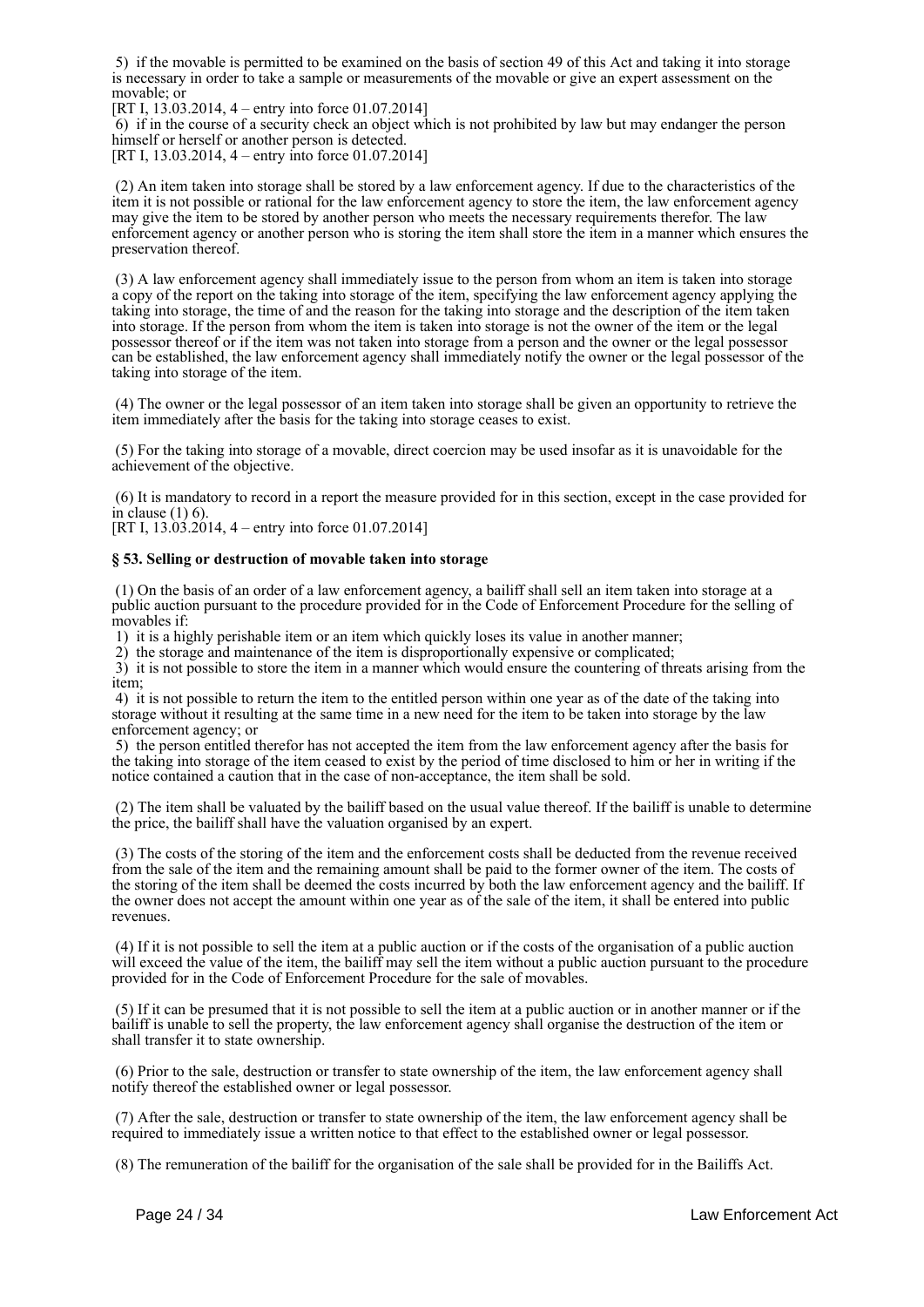(9) It is mandatory to record in a report the measure provided for in this section. The sale of the movable shall be documented by the bailiff, and the destruction or transfer to state ownership of the movable shall be documented by the law enforcement agency.

[RT I, 13.03.2014, 4 – entry into force 01.07.2014]

# **Chapter 4 Requirements for Behaviour in Public Place**

## **Division 1 General Requirements for Behaviour in Public Place**

## **§ 54. Public place**

 A public place is a territory, building, room or a part thereof given to an unspecified number of persons for use or used by an unspecified number of persons, and also a public transport vehicle.

### **§ 55. General requirements for behaviour in public place**

 (1) In a public place it is prohibited to behave in a manner which disturbs or endangers another person, above all to:

 1) hit or shove another person, fight, throw things at another person or an animal or item by endangering them, or behave violently in another manner;

2) insult, intimidate or threaten another person by words, gestures or otherwise;

 3) be nude if it interferes to a significant extent with the purposeful use of the place by another person. A local government shall have the right to determine on its territory places where being nude is not considered as disturbing other persons irrespective of circumstances;

 4) offer to a person goods or services in a manner which disturbs him or her, or to beg in a disturbing manner; 5) consume alcohol in a public transport vehicle stop, in a public transport vehicle which is in public use and participates in road traffic, in a building or on the territory of a pre-school child care institution, nursery-primary school, basic school, secondary school, vocational educational institution, hobby school, youth camp, health care provider or social welfare institution or in a part thereof during the provision of education or health care services, and also at a public gathering aimed at children;

[RT I, 31.12.2014, 2 – entry into force 10.01.2015]

 6) sleep or camp in a manner which interferes to a significant extent with the purposeful use of the place by another person;

 7) dirty, break, destroy or relocate an item in public use or use it in a manner other than for the prescribed purpose, including put waste in a place other than prescribed therefor, contaminate a body of water or a fountain; or

 8) be without the consent of the owner or possessor in an appropriately marked place in danger of collapse or in another place restricted in order to guarantee safety, except if a person is in such a place to counter a threat or eliminate a disturbance.

[RT I, 31.12.2014, 2 – entry into force 10.01.2015]

 (2) In a public place it is prohibited to consume alcohol or a substance causing intoxication and not belonging to the food group. It is permitted to consume alcohol in a public place in the following cases:

1) in places specified in clauses 40 (1) 2), 3) through  $\dot{6}$ , 9) and 10) of the Alcohol Act and in a seasonal extension to a place of sale thereof for the purposes of the Trading Act;

 2) at a public event or in its restricted area where the local government has permitted the retail sale of alcohol for consumption on the premises;

3) in places determined by a local government under subsection (3) of this section.

[RT I, 31.12.2014, 2 – entry into force 10.01.2015]

 (3) By a general order, a local government may determine the public places where the consumption of alcohol is permitted. A local government may not permit alcohol to be consumed in a place where it is considered to be disturbing according to clause (1) 5) of this section. Places determined by a general order of a local government where the consumption of alcohol is permitted must be clearly marked. [RT I, 31.12.2014, 2 – entry into force 10.01.2015]

### **§ 56. Prohibition on causing excessive noise and light effects and on pollution**

 (1) In a public place it is prohibited to cause noise or light effects which disturb another person to a significant extent.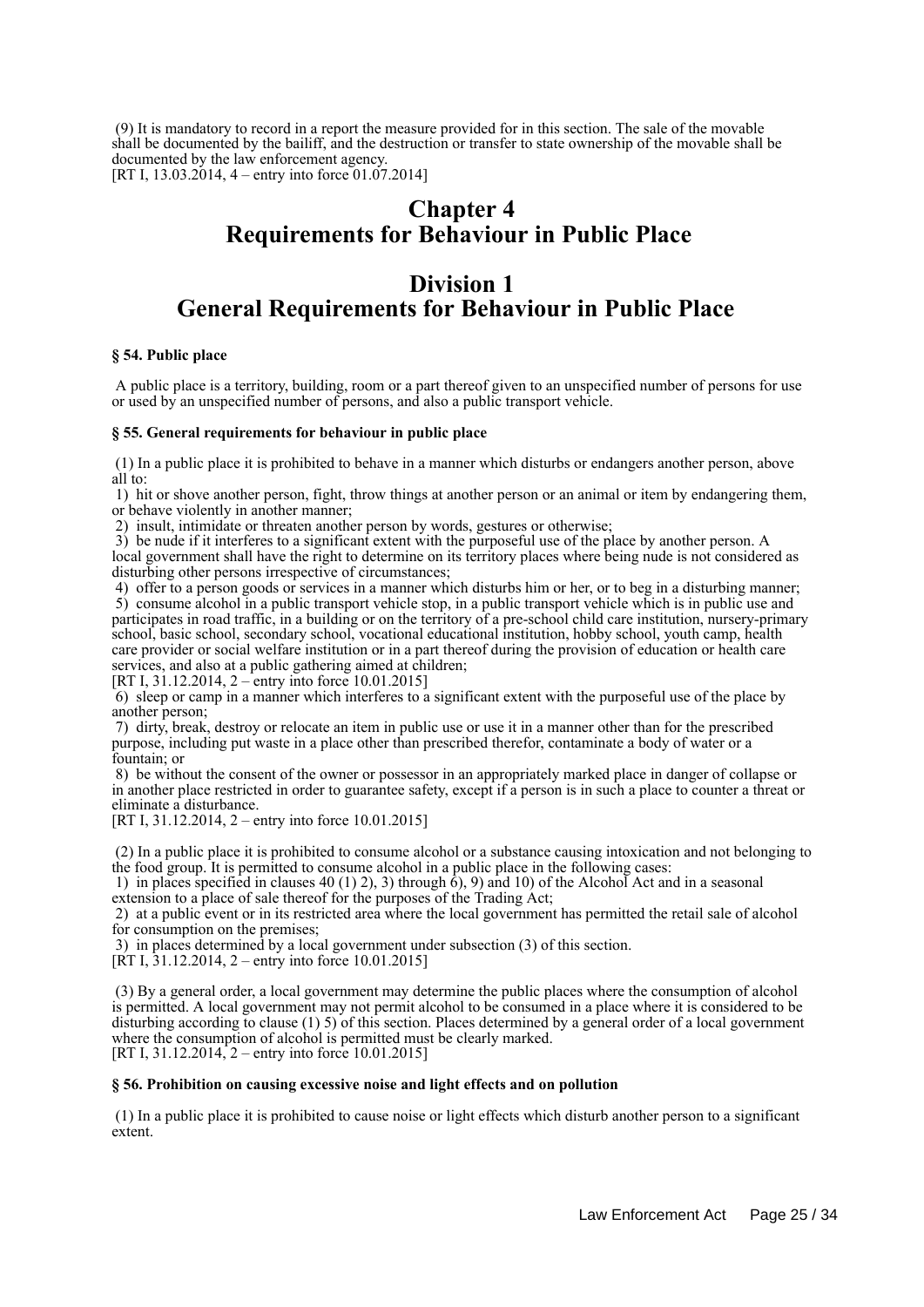(2) In a place other than a public place it is prohibited to cause continually or repeatedly noise or light effects which disturb another person to a significant extent during the period from 10 p.m. to 6 a.m., and on a night preceding a day off from 12 a.m. to  $\frac{7}{7}$  a.m.

 (3) The provisions of subsections (1) and (2) of this section shall not be applied with regard to noise and light effects which are caused:

- 1) in the course of rescue operations or by an emergency vehicle;
- 2) under an authorisation of the local government; or
- 3) on the night preceding 1 January, on the night preceding 25 February or 24 June.

 (4) In a building or public transport vehicle which is a public place it is prohibited to pollute air in a manner which disturbs another person to a significant extent.

## **§ 57. Assessment of disturbance by behaviour**

 An assessment of a disturbance by behaviour provided for in sections 55 and 56 of this Act shall be based on an average objective person and the purpose for which the public place is usually used and the customs applicable in the region.

## **§ 57<sup>1</sup> . Exercise of state supervision over general requirements for behaviour in public places**

 State supervision over the compliance with the general requirements for behaviour in public places shall be exercised by:

1) the police;

2) rural municipality or city governments.

[RT I, 12.07.2014, 1 – entry into force 13.07.2014]

## **§ 57<sup>2</sup> . Special state supervision measures**

 (1) In order to exercise the state supervision over the general requirements for behaviour in public places provided by section 55 of this Act, law enforcement agencies may apply the special state supervision measures provided for in sections 30, 31, 32, 34, 44, 49, 50, 51 and 52 of this Act on the bases of and pursuant to the procedure provided by this Act.

 (2) In addition to the special supervision measures specified in subsection (1) of this section, the Police and Border Guard Board may, in order to exercise state supervision, also apply the special supervision measures provided for in sections 33, 37, 38, 39, 40, 41, 42, 45, 46, 47 and 48 of this Act on the bases of and pursuant to the procedure provided by this Act.

[RT I, 12.07.2014, 1 – entry into force 13.07.2014]

# **Division 2 Public Gathering**

## **Subdivision 1 Public Meeting and Public Event**

## **§ 58. Public gathering**

(1) A public gathering is a public meeting or a public event.

 (2) A public meeting (hereinafter *meeting*) is people being together in a public place for a joint purpose of forming or expressing their opinions.

 (3) A public event (hereinafter *event*) is an entertainment event, competition, performance, commercial event or other similar event where people are together and which takes place in a public place and is aimed at the public but which is not a meeting.

## **§ 59. Requirements for organising and holding event**

 (1) The requirements for organising and holding an event on the administrative territory of a local government shall be established by the local government council by a regulation.

(2) The requirements for organising and holding a sports event shall be established by the Sport Act.

### **§ 60. Obligation to provide information**

 (1) A local government shall be required to immediately notify the prefecture of the location of an event held on its administrative territory if the local government has been informed of a wish to hold an event pursuant to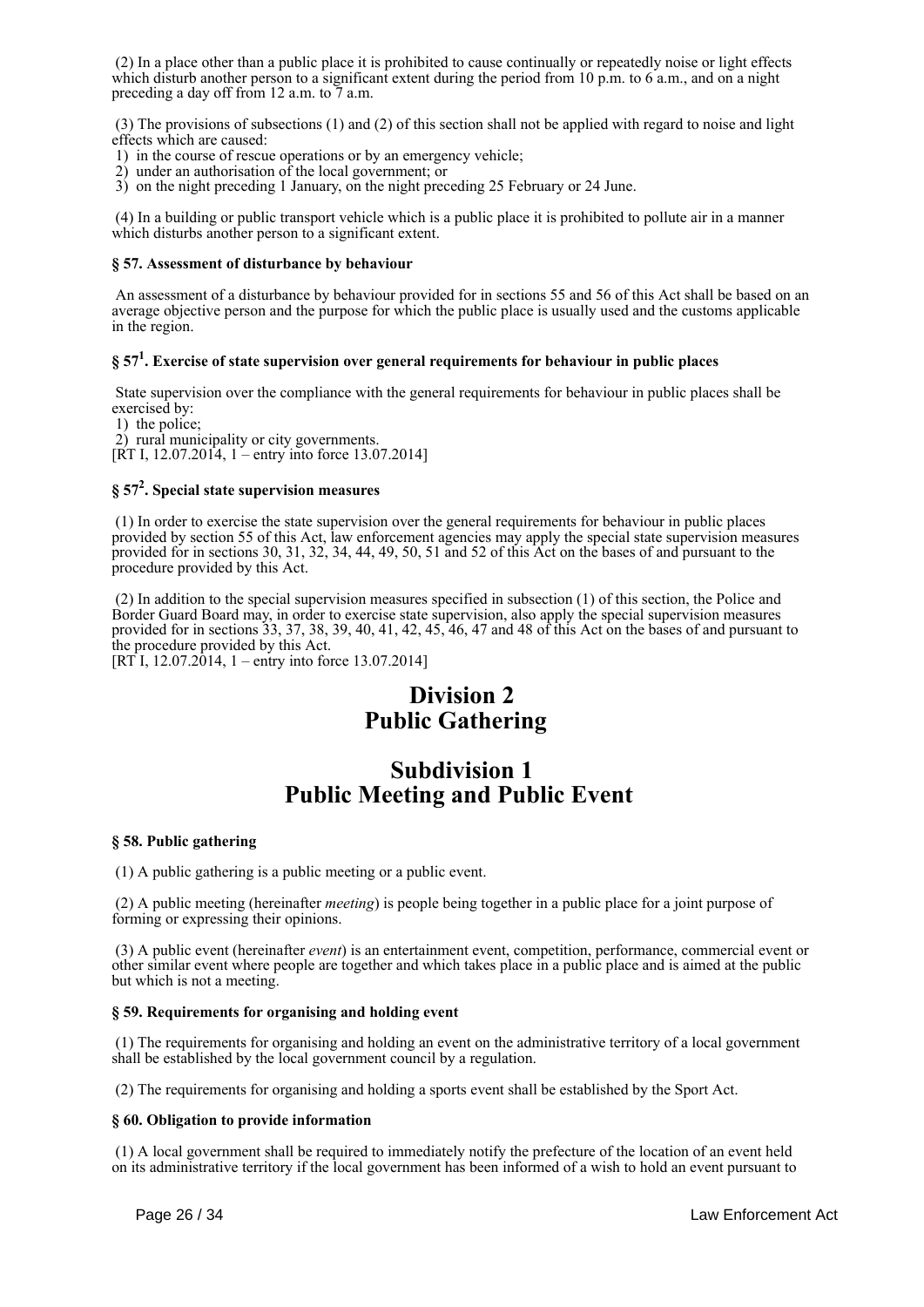the procedure prescribed in section 59 of this Act and the local government has agreed to the organisation of the event.

 (2) If equipment subject to audit for the purposes of the Equipment Safety Act is used at an event, the local government shall inform the Technical Regulatory Authority of the event held on its administrative territory if the local government has been informed of a wish to hold an event pursuant to the procedure prescribed in section 59 of this Act and the local government has agreed to the organisation of the event. The event shall be notified of a reasonable period of time in advance. [RT I, 23.03.2015, 4 - entry into force 01.07.2015]

> **Subdivision 2 Requirements for Organising and Holding Meeting**

#### **§ 61. Organisation of meeting during emergency situation, state of emergency and state of war**

 The organisation and holding of a meeting during an emergency situation, a state of emergency and a state of war shall take place pursuant to the procedure provided for in this Act with the specifications provided for in the Emergency Act, the State of Emergency Act and the National Defence Act. [RT I,  $12.03.2015$ , 1 - entry into force 01.01.2016]

## **§ 62. Prohibited meeting**

It is prohibited to organise or hold a meeting which:

 1) is directed against the independence and sovereignty of the Republic of Estonia or at changing the constitutional order of the Republic of Estonia by force;

2) incites a breach of the territorial integrity of the Republic of Estonia by force;

3) incites hatred, violence or discrimination on the basis of nationality, race, colour, sex, language, origin,

religion, sexual orientation, political views, or property or social status; or

4) aims to commit criminal offences or to incite them.

#### **§ 63. Place prohibited for holding meeting**

It is prohibited to hold a meeting:

1) in the area of an epidemic spread of a highly dangerous communicable disease;

2) at a border crossing point and closer than 100 metres to the external border of the European Union;

3) in the protection zone for an electrical installation with the nominal voltage of over 1000 volts; or

4) at another place where it is prohibited by law.

### **§ 64. Organiser of meeting**

(1) A meeting may be organised by:

 1) an adult natural person with active legal capacity who is a citizen of the European Union or who holds a long-term residence permit or who is an alien staying in Estonia on the basis of a permanent right of residence;

or

2) a legal person.

 (2) An organiser of a meeting who is a legal person shall designate a natural person with active legal capacity who shall bear on the legal person's behalf the rights and obligations of an organiser of a meeting. The natural person shall give his or her prior consent for his or her designation in a format which can be reproduced in writing. The organiser of a meeting shall be required to retain the consent until at least one year has passed from the last day of the meeting.

(3) An organiser of a meeting shall be required to:

1) guarantee the peaceful holding of the meeting and the safety of the participants in the meeting;

 2) guarantee that any objects used in holding of the meeting do not endanger persons not participating in the meeting, any property or the environment;

 3) immediately terminate the meeting if the meeting causes a significant or serious immediate threat or if circumstances specified in section 62 of this Act become evident;

 4) be available through a means of communication specified in clause 68 (2) 5) or 6) of this Act from the presentation of the meeting notice until one day has passed from the end of the meeting;

 5) comply with any orders given by the police or other competent law enforcement agency to ensure order at the meeting;

[RT I, 13.03.2014, 4 – entry into force 01.07.2014]

 $6$ ) ensure the removal of structures specified in clause  $68$  (2) 9) of this Act from the place of holding of the meeting within reasonable time after the end of the meeting; and

[RT I, 13.03.2014, 4 – entry into force 01.07.2014]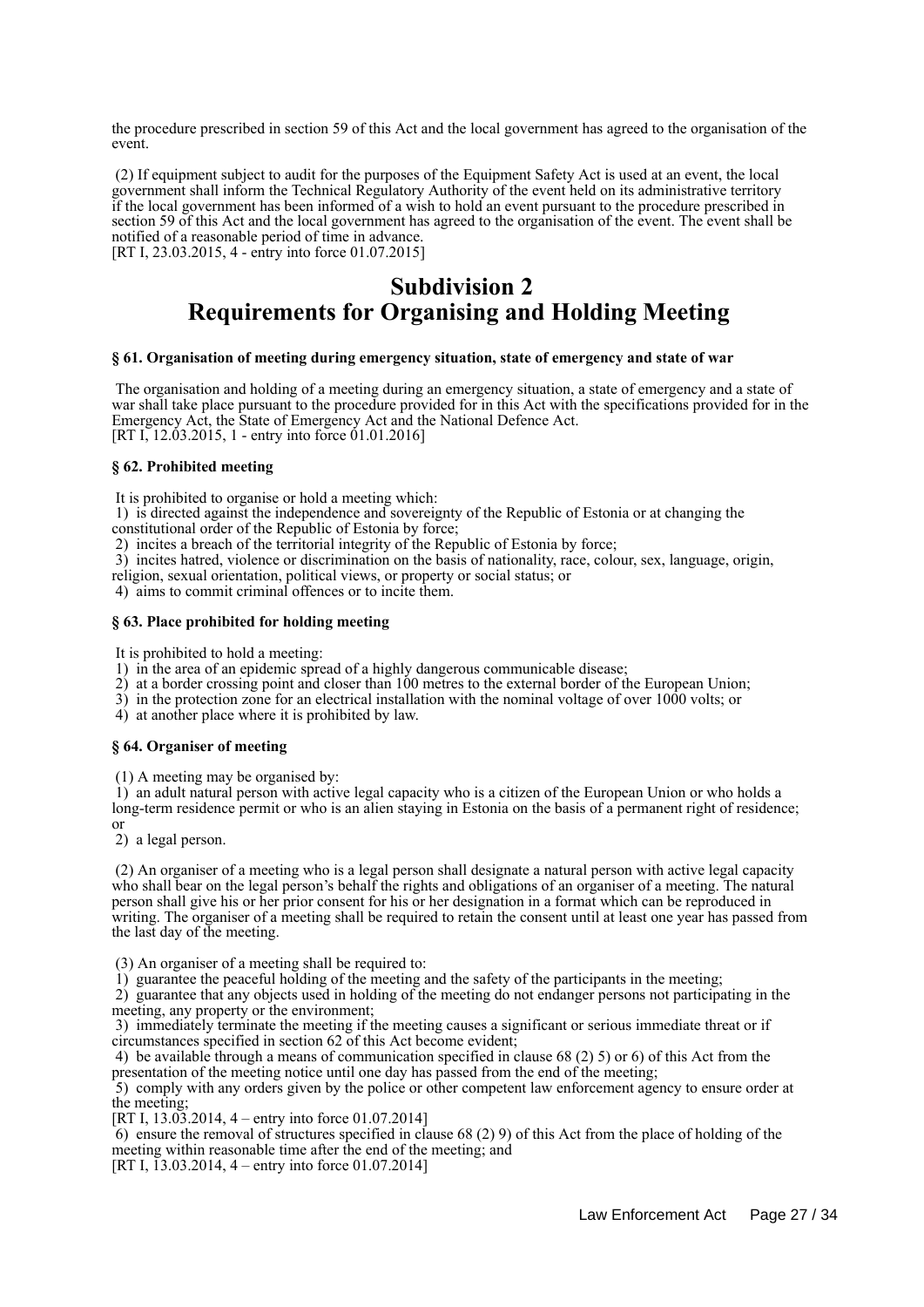7) ensure that after the end of the meeting any waste generated as a result of the meeting is removed from the place of holding of the meeting.

[RT I,  $13.03.2014$ ,  $4$  – entry into force 01.07.2014]

 (4) An organiser of a meeting may require a person who has committed a gross violation of order at the meeting to leave the meeting.

## **§ 65. Meeting steward**

 (1) If a meeting takes place outside a building or a construction intended for organising gatherings, the organiser of the meeting shall be required to designate a sufficient number of stewards to ensure order at the meeting, or perform the duties of a steward himself or herself. If the organiser of the meeting has concluded a contract with a security company for ensuring order at the meeting, a security guard of the security company ensuring order at the meeting shall be deemed a meeting steward.

(2) A meeting steward shall be required to:

 1) assist the organiser of a meeting in the performance of obligations specified in clauses 64 (3) 1), 2) and 5) of this Act;

2) stay during the meeting at the place of holding of the meeting; and

3) wear markings which enable recognition as a steward during the meeting.

### **§ 66. Person taking part in meeting**

A person taking part in a meeting shall be required to:

 1) comply with the orders given by the organiser of the meeting or a steward to ensure order at the meeting; and

2) immediately leave the meeting in the event specified in subsection 64 (4) of this Act.

### **§ 67. Prior notification of holding of meeting**

 (1) An organiser of a meeting shall give notice to the prefecture of the place of holding of the meeting concerning holding of a meeting no later than four working days, but no earlier than three months, before the day of holding of the meeting if

1) the holding of the meeting requires reorganisation of traffic; or

[RT I, 13.03.2014, 4 – entry into force 01.07.2014]

 2) the meeting is intended to be held outside a building or a construction intended for holding gatherings and for the holding of the meeting there are plans to set up a tent, stage, stand or other large-scale structure, or use sound or lighting devices or it may disturb or prevent the usual possession of the building or construction in another manner.

[RT I, 31.12.2014, 2 – entry into force 10.01.2015]

 (2) If a meeting specified in subsection (1) of this section is intended to be held in the jurisdiction of several prefectures, a notice shall be submitted to at least one of these prefectures. [RT I, 13.03.2014, 4 – entry into force 01.07.2014]

(3) No prior notice needs to be given of a spontaneously assembled meeting (spontaneous meeting).

 (4) A meeting specified in subsection (1) of this section which cannot be notified of in advance within the period of time provided for in subsection (1) of this section due to the need to urgently hold the meeting shall be notified of immediately after the need to hold the meeting arose.

### **§ 68. Meeting notice**

 (1) A notice of holding of a meeting shall be submitted in writing and signed by the organiser of the meeting or by a person having the right to represent the organiser.

(2) The notice shall set out:

 $\hat{1}$ ) the objective of the meeting;

2) the place of holding of the meeting and, if known, the route;

3) the predicted number of participants in the meeting;

4) the date and time of the start and predicted end of the meeting;

 5) the given name and surname, personal identification code or date of birth, and the means of communication of the organiser of the meeting, as well as the name of the association who is not a legal person and in whose name the meeting is organised;

[RT I, 13.03.2014, 4 – entry into force 01.07.2014]

 6) if the meeting is organised by a legal person then the legal person's name and registry code and the name, personal identification code or date of birth and the means of communication of the person exercising the rights of an organiser of a meeting on behalf of the legal person;

 7) if there are stewards, then their names and personal identification codes; if order is maintained by a security company, then its name, registry code and means of communication;

8) information about sound and lighting devices used at the meeting;

9) information about tents, stages, stands or other large-scale structures set up for holding the meeting.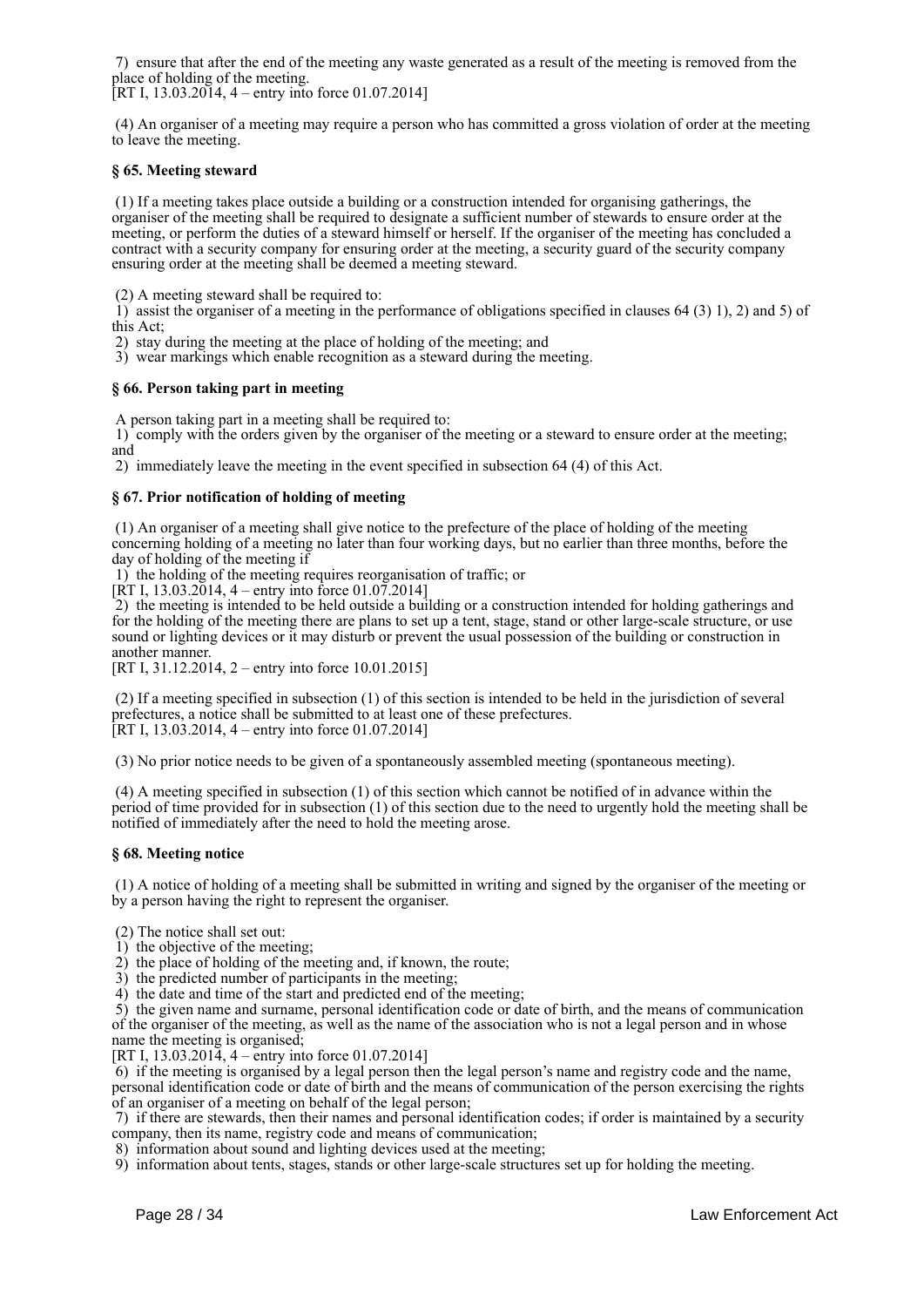(3) If a meeting notice complies with the requirements provided for in this section, the prefecture shall accept the notice and immediately issue to the organiser of the meeting a written notification of receipt of the meeting notice.

[RT I, 13.03.2014, 4 – entry into force 01.07.2014]

 (4) A prefecture shall be required to forward the information set out in the meeting notice to the city or rural municipality government of the place of holding of the meeting, to the person providing emergency medical care services at the place of holding of the meeting, to the rescue service agency and to the possessor of a building or a construction in front or in the near vicinity of the place of holding of the meeting immediately after receiving the notice. If the meeting is intended to be held on a publicly used road the owner of which is not the state or the local government, the information set out in the meeting notice shall also be forwarded to the owner of the road. [RT I, 31.12.2014, 2 – entry into force 10.01.2015]

 (5) If holding of a meeting requires the reorganisation of traffic, the city or rural municipality government which has received the information set out in the meeting notice shall be required to ensure the reorganisation of traffic according to the information received. The city or rural municipality government has the right to demand from the organiser of the meeting additional information necessary for determining the way of the reorganisation of traffic.

 (6) A prefecture shall register and retain meeting notices. Information set out in a meeting notice, except for personal identification code, date of birth and place of residence of a natural person, is public and shall be published prior to the start of meetings on the website of the police. [RT I, 13.03.2014, 4 – entry into force 01.07.2014]

 (7) This section shall also be applied in the case an organiser of a meeting wishes to submit a notice about holding a meeting not specified in subsection 67 (1) of this Act.

## **Subdivision 3 Special State Supervision Measures Related to Organisation and Holding of Meeting**

#### **§ 69. Changing of time or place of holding of meeting**

 (1) A prefect may require an organiser of a meeting to change the time or place of holding of the meeting if:  $[\hat{R}T\ I, 13.03.2014, 4 -$  entry into force 01.07.2014]

 1) a notice of holding another meeting at the same place at the same time has been previously received or if there is a predominant public interest for organising another public gathering at the same place at the same time and it is not possible to hold several public gatherings at the same time at that place; 2) it is unavoidable in order to avoid a serious immediate threat or to counter it.

 (2) If a meeting is intended to be held in the jurisdiction of several prefectures, the right specified in subsection (1) of this section is vested in the Director General of the Police and Border Guard Board. [RT I, 13.03.2014, 4 – entry into force 01.07.2014]

 (3) An organiser of a meeting specified in subsection 67 (1) of this Act shall submit a new notice concerning the meeting with the changed time or place pursuant to section 68.

#### **§ 70. Guarantee of safety at meeting**

(1) The police may require an organiser of a meeting to:

 1) increase the number of stewards at the meeting if there is reason to believe that the designated steward will not be able to assist the organiser of the meeting sufficiently in the fulfilment of the obligations provided for in clauses 64 (3) 1), 2) and 5) of this Act; or

 2) substitute the designated steward for another person if there is reason to believe that this person will not be able to fulfil the duties of a meeting steward.

 (2) A prefect may require an organiser of a meeting to fulfil any obligations not specified in subsection (1) of this section if it is unavoidable for preventing or countering a serious threat. [RT I, 13.03.2014, 4 – entry into force 01.07.2014]

 (3) If a meeting is intended to be held in the jurisdiction of several prefectures, the right specified in subsection (2) of this section is vested in the Director General of the Police and Border Guard Board.  $[\hat{R}T I, 13.03.2014, 4 - entry into force 01.07.2014]$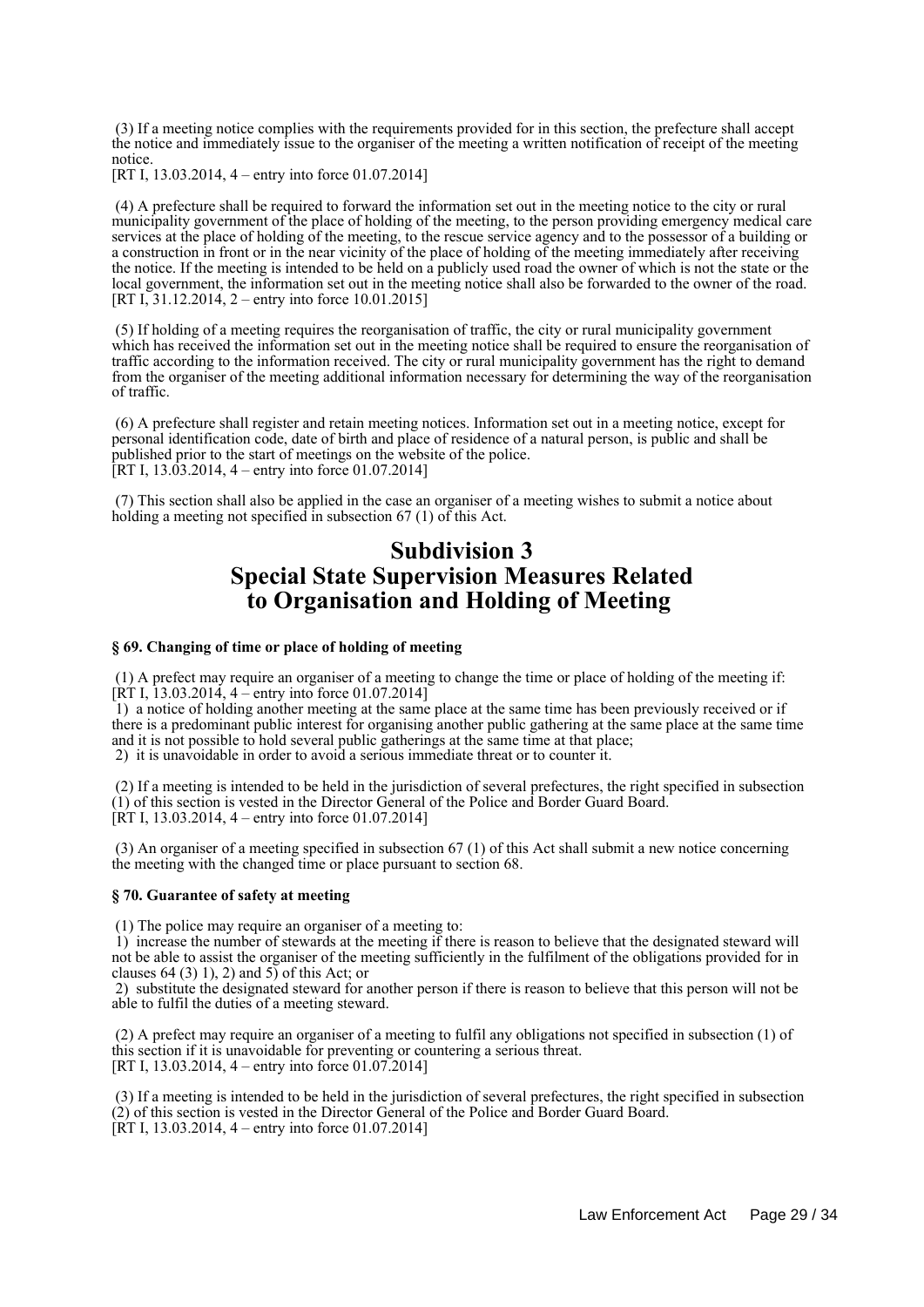## **§ 71. Removal of person from meeting**

 (1) The police may remove a person from a meeting if it is unavoidable and a less infringing measure than ending the meeting and if:

1) an immediate serious threat is arising from the person being removed;

2) his or her behaviour exhibits circumstances specified in section 62 of this Act; or

3) it is necessary to counter an immediate threat to the life or physical inviolability of the person being

removed and it is not possible to counter it by applying another measure, except for the measure specified in section 73 of this Act.

 (2) In order to remove a person from a meeting, direct coercion may be used insofar as it is unavoidable for the achievement of the objective.

## **§ 72. Prohibition of meeting**

(1) A prefect may prohibit the holding of a meeting if:

 $[\hat{R}T I, \hat{1}3.03.2014, \hat{4} -$  entry into force 01.07.2014]

 1) the organiser of the meeting does not agree to a restriction imposed on him or her on the basis of section 69 of this Act or fails to comply with it; or

 2) there is reason to believe that holding of the meeting causes a serious immediate threat and it is not possible to counter the threat by using a less infringing measure.

 (2) If a meeting is intended to be held in the jurisdiction of several prefectures, the right specified in subsection (1) of this section is vested in the Director General of the Police and Border Guard Board. [RT I, 13.03.2014, 4 – entry into force 01.07.2014]

 (3) If it is prohibited to hold a meeting specified in subsection 67 (1) of this Act, the prefecture shall be required to immediately forward the decision on prohibiting the holding of the meeting to the city or rural municipality government of the place of holding of the meeting, to the person providing emergency services at the place of holding of the meeting, and to the local rescue service agency. [RT I, 13.03.2014, 4 – entry into force 01.07.2014]

## **§ 73. Ending and disbanding of meeting**

 (1) The police shall give an organiser of a meeting an order to end the meeting if holding of the meeting is prohibited on the basis of section 62 or 72 of this Act or if the meeting is held at a place specified in section 63 of this Act.

(2) The police may give an organiser of a meeting an order to end the meeting if:

 1) the organiser of the meeting fails to comply with a restriction imposed on him or her on the basis of section 69 or 70 of this Act;

 2) holding of the meeting causes an immediate serious threat and it is not possible to counter the threat by using a less infringing measure; or

 3) the life or physical inviolability of the participants in the meeting is threatened by an immediate threat which cannot be countered by using a less infringing measure.

 (3) If an order specified in subsection (1) or (2) of this section cannot be given to an organiser of a meeting or if it is to no avail, the police shall give an order to end the meeting to the persons taking part in the meeting.

 (4) In the cases provided for in subsections (1) through (3) of this section the police may hinder persons in gathering at the place of holding of a meeting.

 (5) If a person taking part in a meeting fails to comply with an order to end the meeting, direct coercion may be used with regard to him or her insofar as it is unavoidable for disbanding the meeting.

# **Chapter 5 Direct Coercion**

### **§ 74. Direct coercion**

 (1) Direct coercion shall mean affecting of a natural person (hereinafter *person*), an animal or a thing by physical force, special equipment or a weapon.

 (2) Special equipment is an animal or a thing which is intended for physically affecting a person, an animal or a thing and which is not a weapon.

(3) A weapon is a firearm or another weapon for the purposes of the Weapons Act.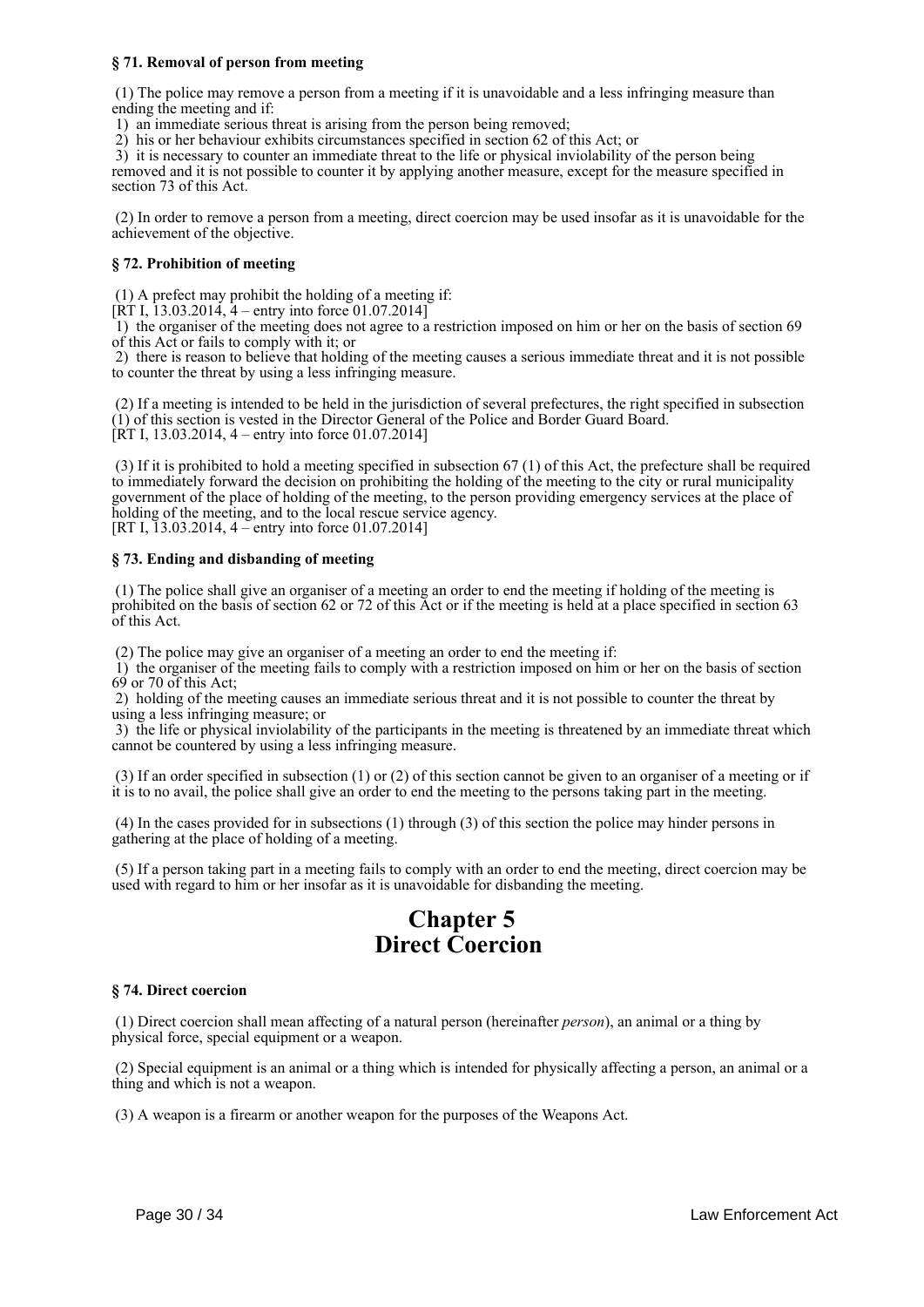## **§ 75. Authority to apply direct coercion**

 (1) Physical force, special equipment or a weapon may be used by the police. Other law enforcement agencies may use physical force, special equipment or a weapon only in the cases provided by law.

 (2) The types of weapons (service weapons) and special equipment allowed for the police and other competent law enforcement agencies shall be provided by law.

 (3) On the proposal of the minister responsible for the field the Government of the Republic shall establish by a regulation the subtypes of firearms, other weapons and special equipment allowed for a law enforcement agency within the framework of types of service weapons and special equipment, and also the procedure for the handling of a weapon and special equipment. [RT I, 13.03.2014, 4 – entry into force 01.07.2014]

 (4) On the proposal of the minister responsible for the field the Government of the Republic may establish by a regulation the technical and other requirements for a firearm, other weapons and special equipment. [RT I, 13.03.2014, 4 – entry into force 01.07.2014]

### **§ 76. Admissibility of application of direct coercion**

 (1) The police or, in the cases provided by law, another law enforcement agency may only apply direct coercion if ensuring the fulfilment of the obligation to ascertain or counter a threat or eliminate a disturbance imposed on a person by an administrative act is not possible by another administrative coercive measure or is not possible in a timely manner. If by a caution specified in subsection 78 (1) of this Act a deadline for complying with an administrative act is determined for a person, direct coercion may be applied if the person fails to comply with the administrative act in a timely manner.

 (2) Direct coercion is permitted to be applied without a prior binding administrative act if the issue of the administrative act is not possible due to the urgent need to counter an immediate serious threat or eliminate a disturbance.

(3) Direct coercion is not permitted to be applied in order to obtain a statement, opinion or explanation.

## **§ 77. Aid to injured person**

 If by the application of direct coercion a bodily injury is caused to a person, a law enforcement agency shall be required to guarantee first aid to the person at the first opportunity and, if necessary, call an ambulance.

### **§ 78. Caution against direct coercion**

 (1) Before the application of direct coercion a law enforcement agency shall be required to caution the person with regard to whom or with regard to an animal or thing in the person's ownership or possession the law enforcement agency is planning to apply direct coercion. If possible, the caution shall set out a deadline for complying with the administrative act specified in subsection 76 (1) of this Act, enabling the addressee of the administrative act to fulfil the obligation.

 (2) If a caution has been prepared in writing, the official of a law enforcement agency shall repeat the caution orally before he or she starts to apply direct coercion.

 (3) If possible, people shall be cautioned beforehand about the application of direct coercion against a crowd with the consideration that those who wish would have the possibility to retreat voluntarily. In applying direct coercion against a crowd, it is not required to caution people against the use of a technical barrier with regard to them.

 (4) Cautioning may only be neglected if cautioning is not possible due to the urgent need to counter an immediate serious threat or eliminate a disturbance. Cautioning against the use of a firearm against a crowd may not be neglected.

## **§ 78<sup>1</sup> . Special equipment**

 The special equipment of police officers or, in the cases provided by law, officials of another law enforcement agency are:

- 1) handcuffs;
- 2) shackles;
- 3) binding means;
- 4) a restraint jacket or a restraint chair;
- 5) a service animal;
- 6) a technical barrier;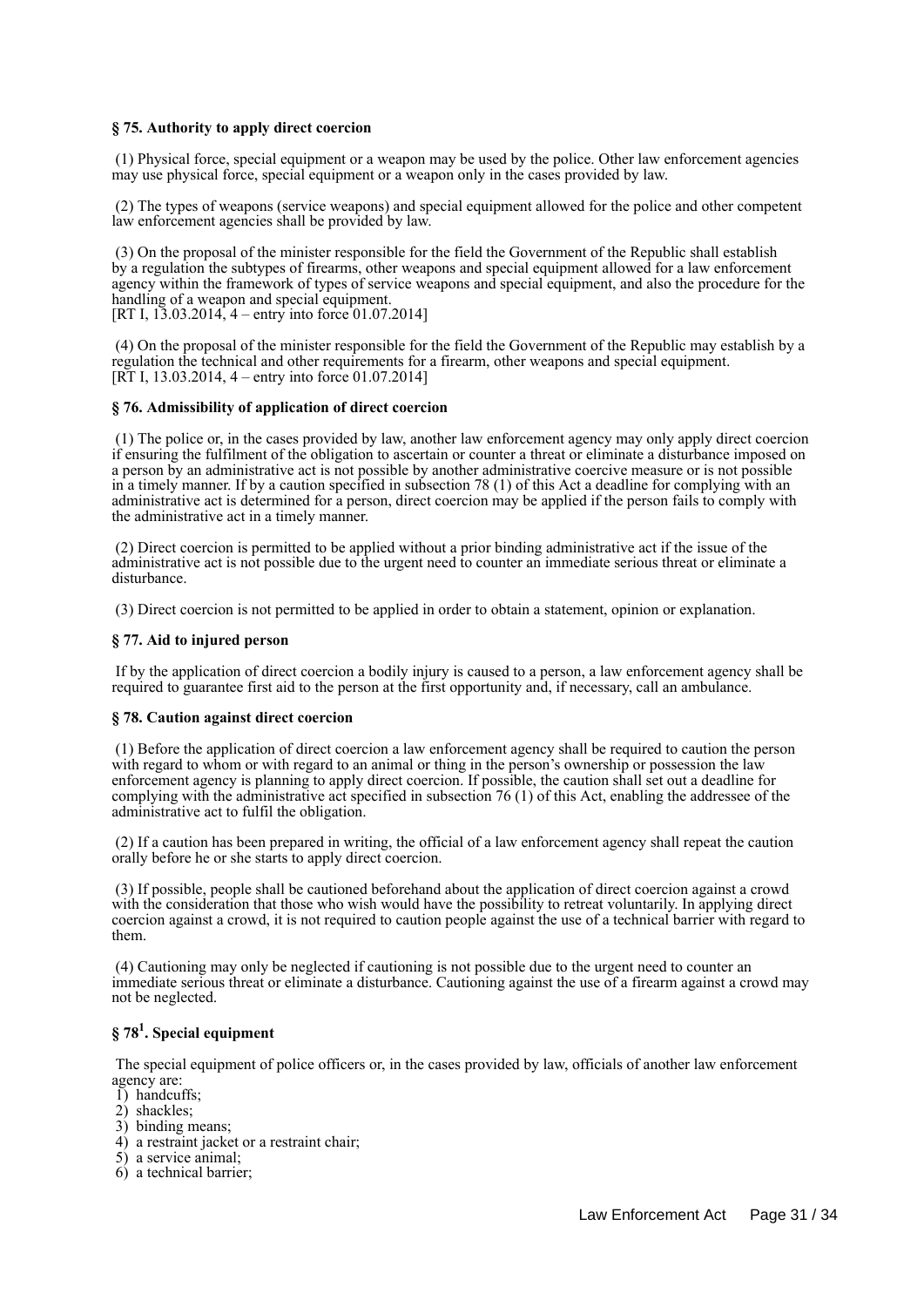- 7) a means to force a vehicle to stop;
- 8) a water cannon;
- 9) grenades evoking tears, or smoke, sonic, light or other effect, or a sensation of pain;
- 10) an explosive device for special purposes which is not used against a person;
- 11) a lighting and audio device for special purposes;
- 12) a colouring and marking device for special purposes.
- [RT I, 13.03.2014, 4 entry into force 01.07.2014]

## **§ 78<sup>2</sup> . Service weapons**

 The service weapons of police officers or, in the cases provided by law, officials of another law enforcement agency are:

1) a firearm;

- 2) a gas weapon;
- 3) a pneumatic weapon;
- 4) a cut-and-thrust weapon;
- 5) an electric shock weapon.

[RT I, 13.03.2014, 4 – entry into force 01.07.2014]

## **§ 78<sup>3</sup> . Self-defence equipment**

 (1) The self-defence equipment is objects used upon the application of direct coercion for ensuring the physical safety of a police officer, an official of another law enforcement agency or a service animal.

 (2) The list of the self-defence equipment of police officers and the requirements for the self-defence equipment shall be established by the minister responsible for the field by a regulation. [RT I, 13.03.2014, 4 – entry into force 01.07.2014]

### **§ 79. Use of handcuffs, shackles, binding means, restraint jacket, restraint chair and restraint bed**

[RT I, 13.03.2014, 4 – entry into force 01.07.2014]

 (1) The police or, in the cases provided by law, another law enforcement agency may use handcuffs with regard to a person if there is reason to believe that he or she may:

 1) attack another person, offer physical resistance to an official of a law enforcement agency or damage a proprietary benefit of great value;

2) escape or he or she may be released unlawfully if he or she has been deprived of liberty pursuant to law; or

3) injure or kill himself or herself.

 (2) Shackles may be used on the bases provided for in subsection (1) of this section with regard to a suspect, accused or convicted offender who may be deprived of liberty pursuant to law or who has been deprived of it in relation to:

1) the commission of a violent criminal offence in the first degree;

 2) the commission of a criminal offence for which he or she may be sentenced to life imprisonment as a punishment; or

 3) the commission of another criminal offence if the use of handcuffs is not sufficient for the achievement of the objective.

 (3) If the use of handcuffs or shackles is not possible, the police or, in the cases provided by law, another law enforcement agency may use a binding means, restraint jacket, restraint chair or restraint bed on the bases provided for in subsections (1) and (2) of this section if this does not jeopardise the person's life, and does not cause him or her bodily injury or great physical pain. The use of a binding means, restraint jacket, restraint chair or restraint bed shall not last for more than one hour at a time. [RT I, 13.03.2014, 4 – entry into force 01.07.2014]

## **§ 79<sup>1</sup> . Use of water cannon**

 (1) For countering a serious threat, the police or, in the cases provided by law, another law enforcement agency may use a water cannon against a crowd if countering the threat by another measure of direct coercion, except for a firearm, is not possible or is not possible in a timely manner, and with the consideration that in using a water cannon, every effort is made in order not to jeopardise another significant benefit.

 (2) The procedure for the use of a water cannon shall be established by the minister responsible for the field by a regulation.

[RT I, 13.03.2014, 4 – entry into force 01.07.2014]

## **§ 80. Use of electric shock weapon**

 (1) The police or, in the cases provided by law, another law enforcement agency may use an electric shock weapon for countering a serious threat if countering the threat by another measure of direct coercion, except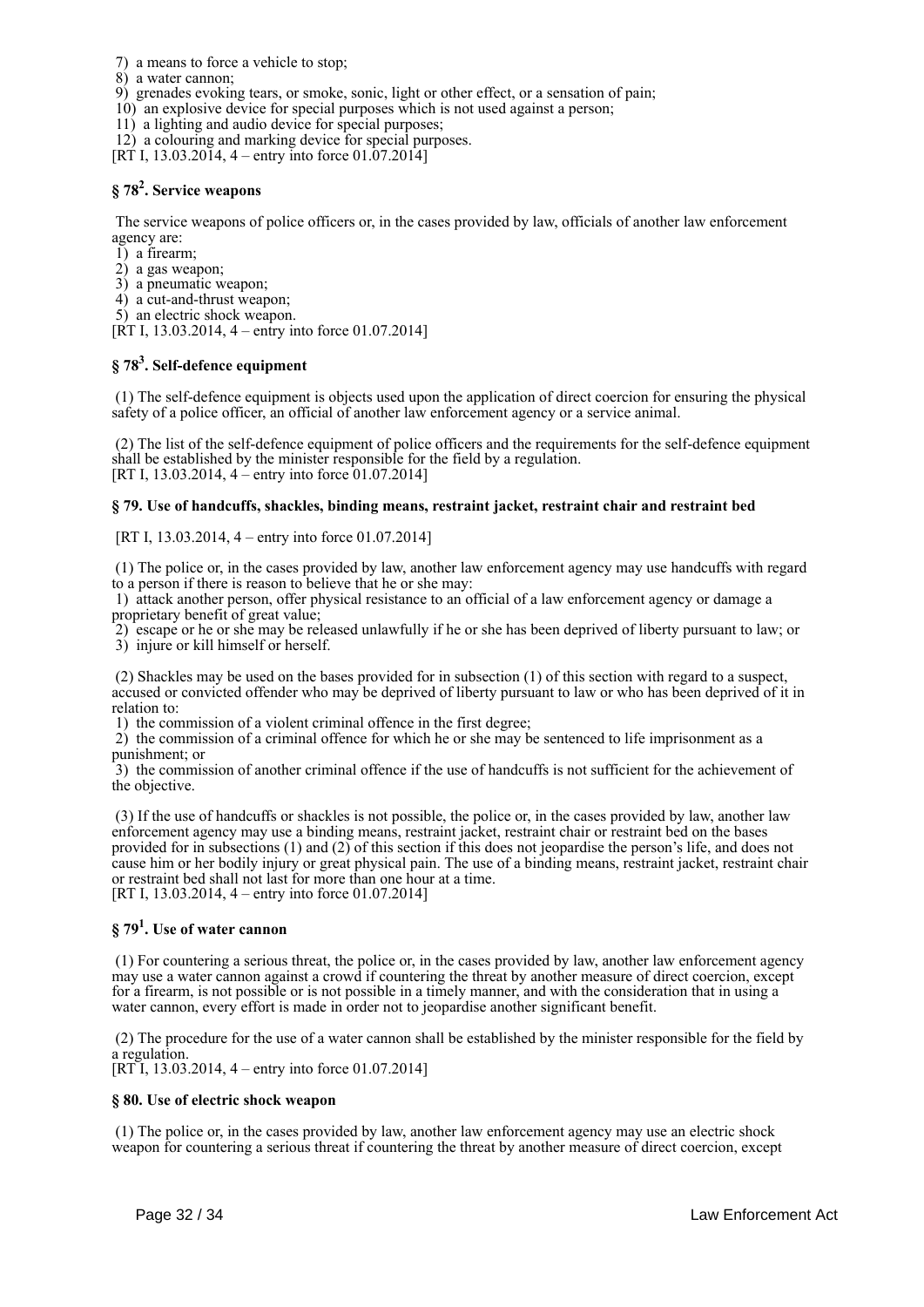for a firearm, is not possible or is not possible in a timely manner, and with the consideration that in using an electric shock weapon every effort is made in order not to jeopardise another significant benefit. [RT I, 13.03.2014, 4 – entry into force 01.07.2014]

 (2) The police or another law enforcement agency may only use an electric shock weapon with regard to a person to make him or her incapable of attacking, offering resistance or escaping if it is not possible to achieve this objective by using an electric shock weapon against an animal or a thing or by another measure of direct coercion, except for a firearm, and if it is also necessary in order to:

1) counter an immediate threat to life or physical inviolability;

2) obstruct the commission of an imminent or already on-going criminal offence in the first degree;

 3) detain a person suspected or accused of a criminal offence in the first degree or hinder his or her escape if he or she may be deprived of liberty pursuant to law or if he or she has been deprived of it pursuant to law; or 4) detain a person or hinder his or her escape if he or she may be deprived of liberty on the basis of a court decision or if he or she has been deprived of it on the basis of a court decision.

## **§ 81. Use of firearm**

 (1) The police or, in the cases provided by law, another law enforcement agency may use a firearm for countering a serious threat if countering the threat by another measure of direct coercion is not possible or is not possible in a timely manner, and with the consideration that in using a firearm every effort is made in order not to jeopardise another significant benefit.

 (2) The police or another law enforcement agency may only use a firearm with regard to a person as a last resort to make him or her incapable of attacking, offering resistance or escaping if it is not possible to achieve this objective by using a firearm against an animal or a thing or by another measure of direct coercion and if it is also necessary in order to:

1) counter an immediate threat to life or physical inviolability;

 2) obstruct the commission of an imminent or already on-going violent criminal offence in the first degree or such a criminal offence for which life imprisonment may be sentenced as a punishment;

 3) detain a suspect, accused or convicted offender or to hinder his or her escape if he or she may be deprived of liberty pursuant to law or if he or she has been deprived of it pursuant to law in relation to the commission of a violent criminal offence in the first degree or such a criminal offence for which he or she may be sentenced to life imprisonment as a punishment.

## **Chapter 6 Involvement in Performance of State's Law Enforcement Duty**

#### **§ 82. Involvement of person other than person liable for public order in performance of state's law enforcement duty under law enforcement contract**

 On the proposal of the Director General of the Police and Border Guard Board and on the basis of and pursuant to the procedure specified in a specific law, the minister responsible for the field may decide to involve a security company, a non-profit association the objective of which under its articles of association is to participate in the protection of public order, and a local government within which a law enforcement official has been appointed to office or a law enforcement unit formed, to take part in performing the functions of the police under a law enforcement contract.

# **Chapter 7 Costs of State Supervision**

[RT I, 13.03.2014, 4 - entry into force 01.07.2014]

### **§ 83. Costs of State Supervision Measure**

 (1) The costs of substitutive enforcement which has taken place upon the application of a state supervision measure shall be claimed by the law enforcement agency which applied the substitutive enforcement from a person liable for public order on the basis of and pursuant to the procedure provided for in the Substitutive Enforcement and Penalty Payment Act.

 (2) If a movable examined under section 49 of this Act cannot be used as usual after the examination, the law enforcement agency which examined the movable shall compensate the possessor of the movable for the cost of the movable or the costs of restoring the movable for use as usual, and pay for the costs of the samples and measurements taken and expert assessments given or commissioned, as well as pay for the costs related to destroying or returning the movable. If the samples, measuring results or expert assessments reveal that the movable or the use thereof does not comply with the requirements provided by law or legislation established on